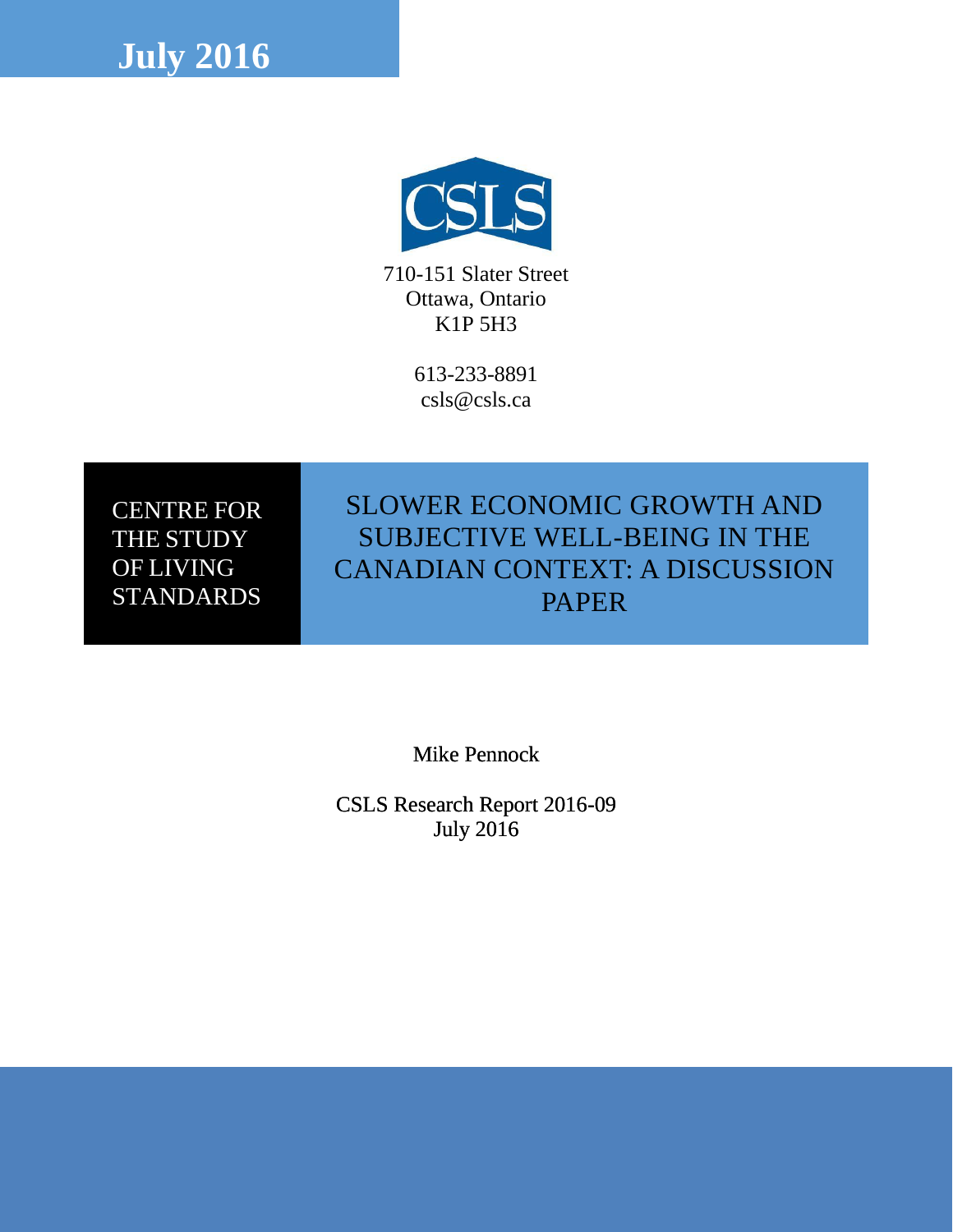## Slower Economic Growth and Subjective Well-Being in the Canadian Context: A Discussion Paper

## <span id="page-1-0"></span>Abstract

Most mainstream forecasts for national economies expect that mature nations such as Canada will experience a few decades of slower economic growth, relative to past rates. This was reflected in the recent long-term forecast for the Canadian economy by the Centre for the Study of Living Standards. This transition is due to underlying demographic factors which are slowing labour force growth as well as slower rates of labour force productivity. Although there is a consensus among forecasters about the inevitability of slower growth there is less consensus about the magnitude of the change. This model suggests that countries such as Canada could enter into a prolonged period of slower growth without pronounced negative consequences for population well-being if other contributors to well-being are both protected and mobilized to offset the impacts of slower income growth. The most serious threat to wellbeing that is associated with the slow-growth scenario is an expected increase in income inequality and household debt. Canada may be particularly vulnerable to these effects because it is entering a slow growth era with relatively high levels of inequality and household debt, relative to most other mature nations.

### <span id="page-1-1"></span>About the Author

Mike Pennock is a population health epidemiologist living and working in Victoria, British Columbia. He is currently employed as the Senior Epidemiologist in the Office of the Provincial Health Officer within the British Columbia Ministry of Health. This paper was written for the Centre for the Study of Living Standards independent of his position with the Ministry and the opinions contained within do not necessarily reflect the opinions of the Ministry or the Government of British Columbia.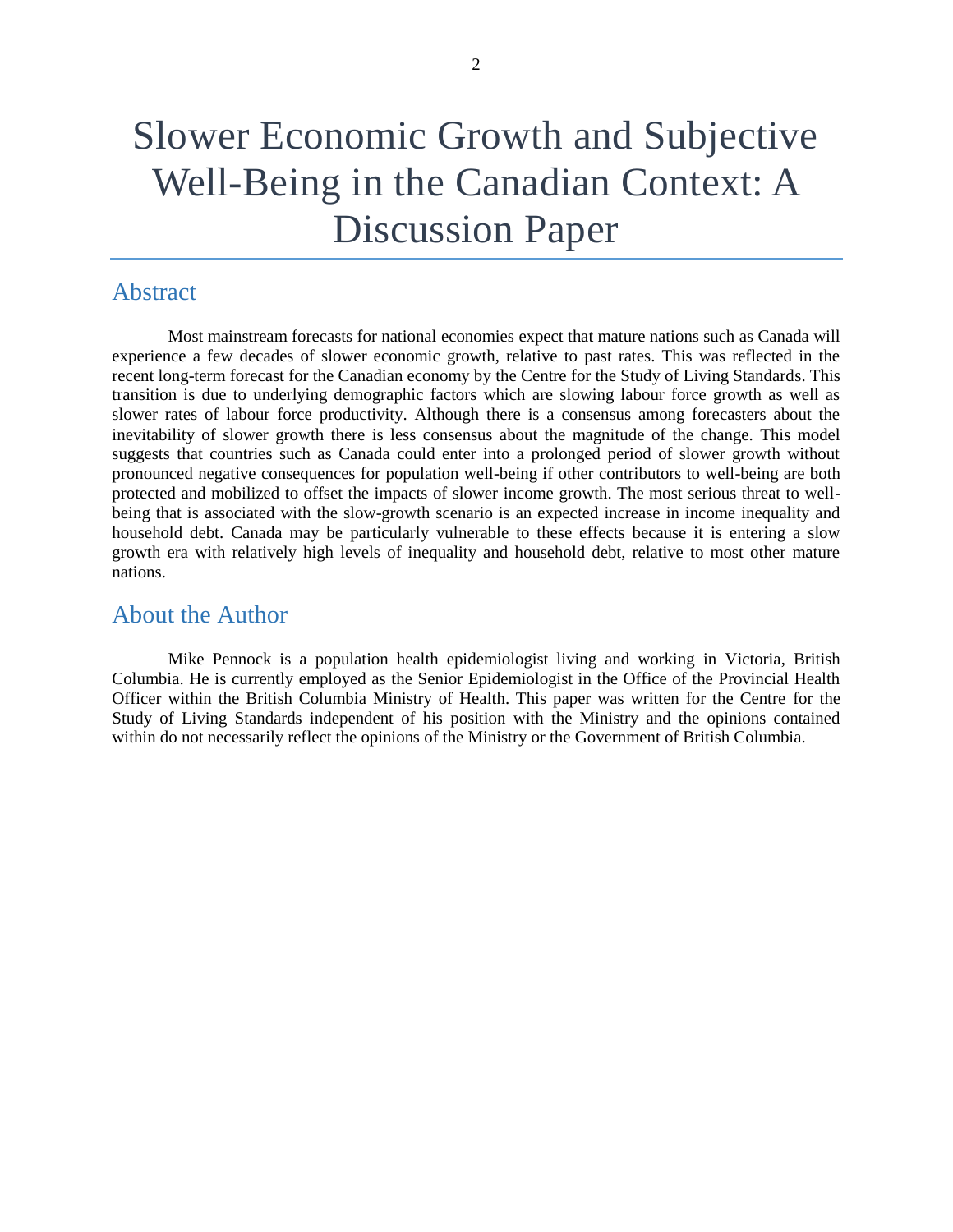# Slower Economic Growth and Subjective Well-Being in the Canadian Context: A **Discussion Paper**

## <span id="page-2-0"></span>**Table of Contents**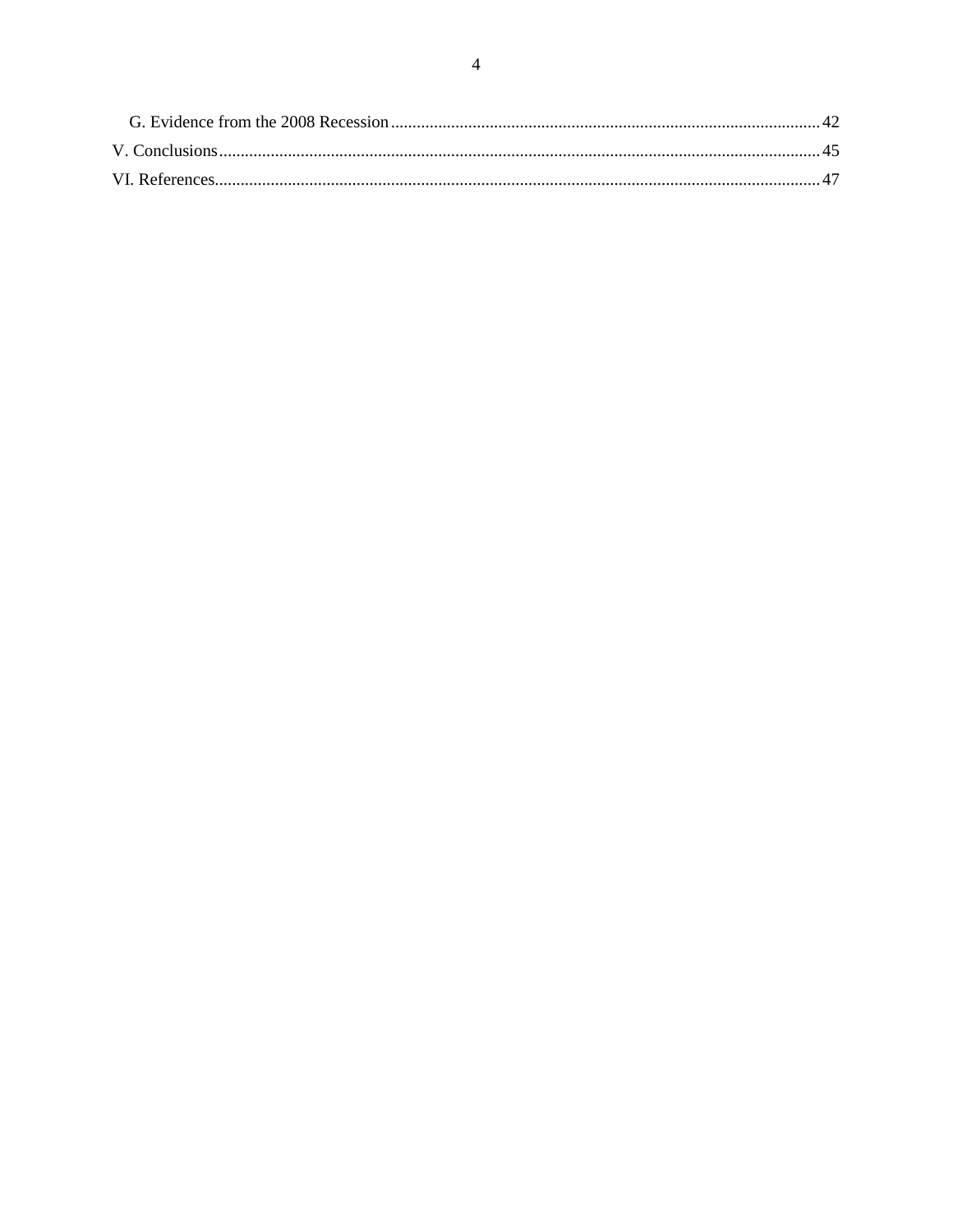## Slower Economic Growth and Subjective Well-Being in the Canadian Context: A Discussion Paper

## <span id="page-4-0"></span>Executive Summary

Most mainstream forecasts for national economies expect that mature nations such as Canada will experience slower economic growth, in both absolute and per capita terms, in the coming decades relative to past rates. This was reflected in the recent long-term forecast for the Canadian economy by the Centre for the Study of Living Standards. This transition is due to underlying demographic factors which are slowing labour force growth as well as slower rates of labour productivity. Although there is a consensus among forecasters about the likelihood of slower growth there is less consensus about the magnitude of the change.

The research literature concerning economic growth and well-being strongly suggests that business cycle fluctuations are strongly related to population well-being while there is relatively little evidence that longer-term economic growth has a consistent relationship with well-being. A proposed model of economic development and well-being is described in this paper which suggests that the levels of well-being in nations increase with economic development if it is accompanied by a growth and strengthening of other contributors, such as protection of human rights, respect for diversity, freedom of choice, access to education, maintenance of health, social capital and an equitable sharing of the benefits of economic growth.

Canada routinely ranks among the top 5 to 8 nations with respect to measured levels of wellbeing, most frequently defined as satisfaction-with-life (SWL). It is one of a number of mature nations that enjoys higher levels of SWL than would be predicted by its level of national wealth as measured by GDP per capita. This is because Canada ranks particularly high on other known determinants; most importantly, Canada ranks highly in respect for diversity, freedom, effective courts, support for human rights and social capital. Canada also appears to be advanced with respect to value changes which are known to accompany economic development, particularly with regard to decreased levels of materialism in the population.

This model suggests that countries such as Canada could enter into a prolonged period of slower growth without pronounced negative consequences for population well-being if other contributors to wellbeing are both protected and mobilized to offset the impacts of slower income growth. The most serious threats to well-being that are associated with the slow-growth scenario are an expected increase in income inequality and household debt. Canada may be particularly vulnerable to these effects because it is entering a slow growth era with relatively high levels of inequality and household debt, relative to most other mature nations.

Of particular importance is the impact of slower growth upon government revenues and the need for expenditure priorities. It is critical that these expenditures focus upon adaptations to slower growth rather than expensive and futile attempts to foster growth from an economy which is unable to respond with the growth rates of the past for reasons that are primarily demographic in nature. Of particular concern is the level of funding support for the public institutions which support the non-economic contributors to well-being. The possible requirement for increased revenues from taxation to allow this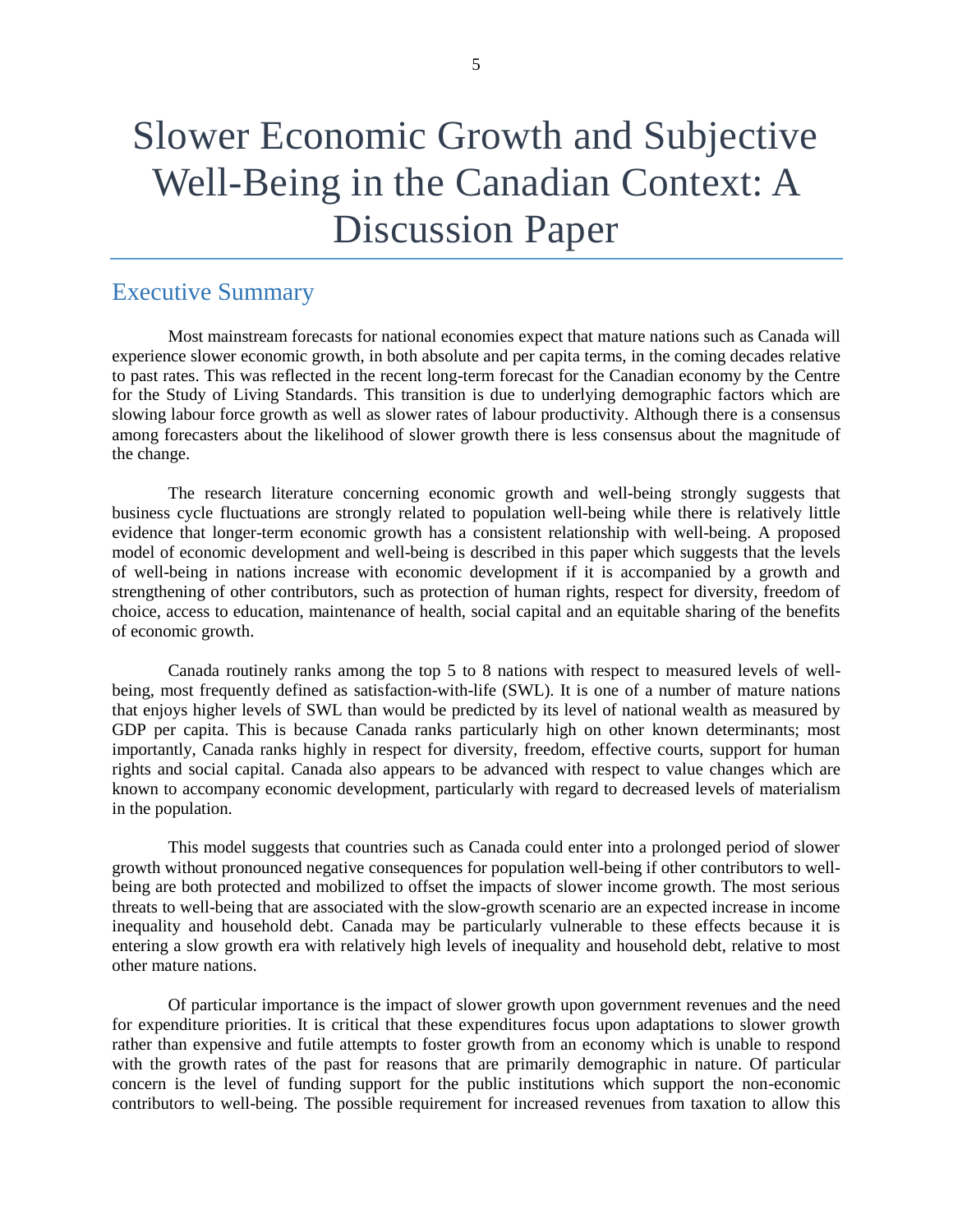support to maintain its current levels, on a per capita basis, will ignite long-standing arguments about the best size and role of government in a slower growth future. Given the fundamental importance of this issue, it is crucial that this discussion shift from ideology to evidence for the purpose of supporting the development of evidence-based public policy for the transition to a slower growth economy in Canada.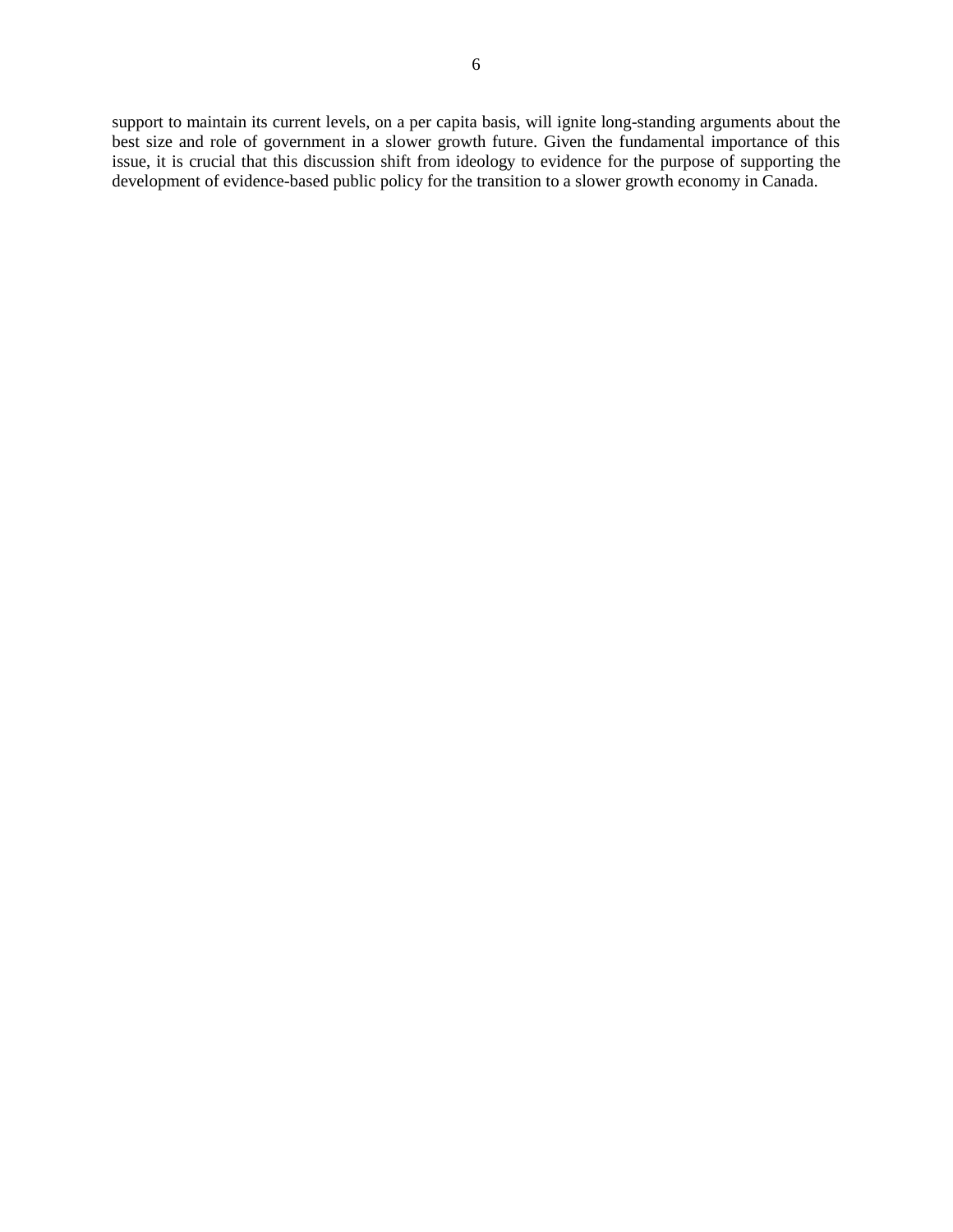# Slower Economic Growth and Subjective Well-Being in the Canadian Context: A Discussion Paper<sup>1</sup>

## <span id="page-6-0"></span>I. Introduction

## <span id="page-6-1"></span>**A. Purpose**

 $\overline{\phantom{a}}$ 

There is an emerging consensus among analysts and forecasters that mature economies, such as Canada, are entering a prolonged period of much slower economic growth than we have become accustomed to in the past, primarily for demographic reasons. For some analysts, this trend is viewed positively because a shift in the trajectory of developed nations toward steady-state economies will result in crucial ecological and climate benefits. The more traditional view, however, is that slower growth will have substantial negative impacts on the health and well-being of the population and, consequently, ought to be offset through the development of public policy initiatives which will create additional growth, despite the demographic headwinds.

This paper takes a different view by arguing that the demographic sources of this shift require that we accept slower growth as a "given" for at least the next two to three decades and that public policy should be directed at the adaptation to this new reality and the mitigation of potential negative impacts on the well-being of Canadians rather than upon futile attempts to foster more growth.

The thesis of this paper is as follows:

**Canada can move through a prolonged period of slower economic growth without a reduction in the traditionally high levels of well-being among Canadians if public policy addresses a number of predictable threats to wellbeing which may result from slow growth and ensures the continued vitality of a variety of non-economic contributors to well-being.** 

This paper will describe the empirical research literature which has led to the development of this thesis.

The first section briefly reviews a number of projections that support the notion that Canada and other mature economies will experience a prolonged period of relatively slow growth and will explain the primary reasons for this trajectory. Section 2 discusses the relationship between well-being and economic growth with a focus upon Canada. Section 3 reviews the current situation in Canada with respect to the potential threats that slower growth could pose for the well-being of Canadians. The final section synthesizes the material from the previous sections to discuss the implications for public policy.

 $1$  This paper was written by Mike Pennock. The author would like to thank three anonymous referees for useful comments. Email: Mike.Pennock@gov.bc.ca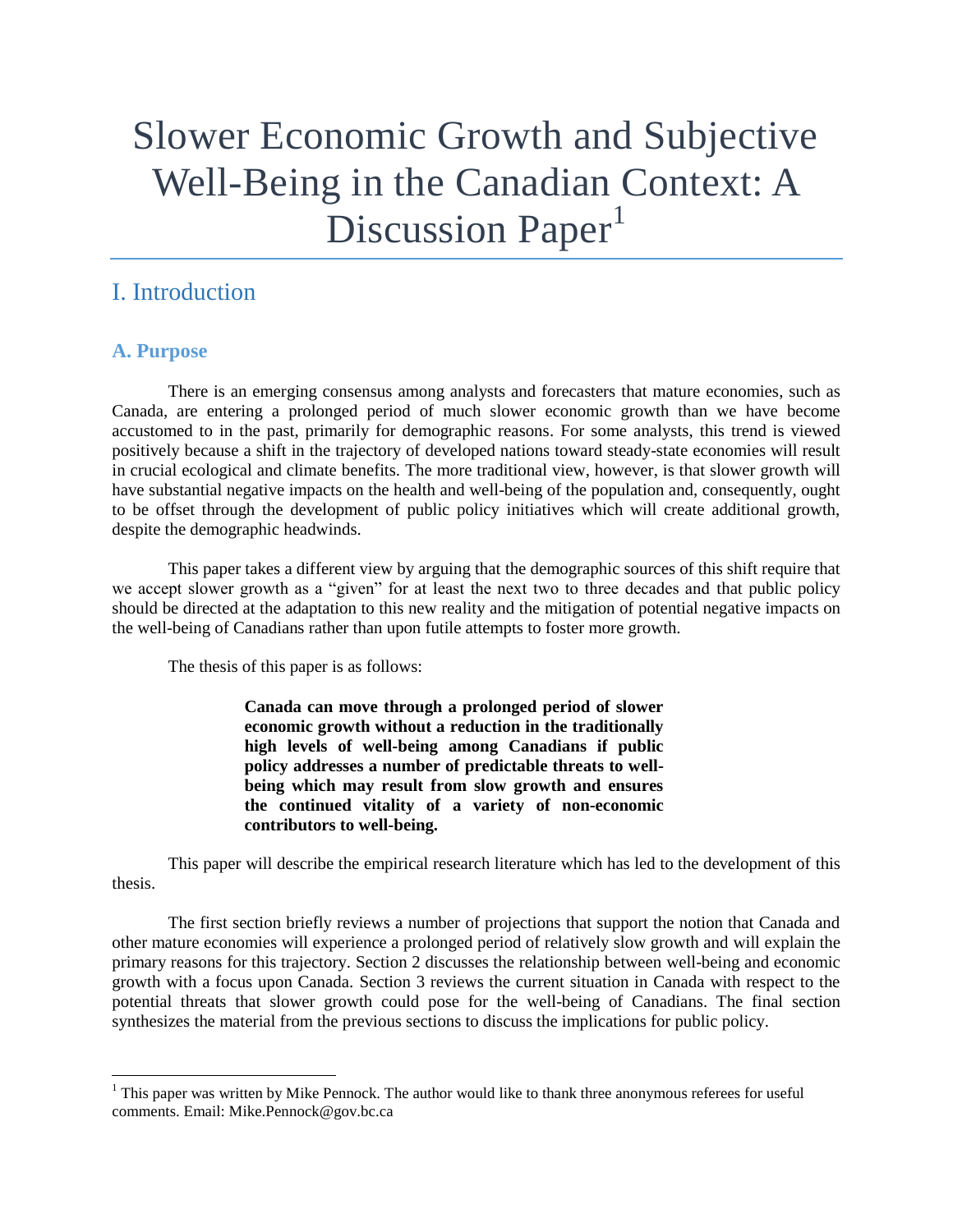## <span id="page-7-0"></span>II. The Economic Transition

As reflected in Chart 1, the average rate of increase in real GDP per capita has been dropping in Canada and other mature economies over the past four decades. In the first decade of the 21<sup>st</sup> century, Canada's rate of growth was exactly one-third of what it had been in the 1970s. A similar trend has been apparent for the other industrialized nations that comprise the membership of the Organization for Economic Cooperation and Development or OECD.





Source: OECD.

And what of the future? The Centre for the Study of Living Standards (CSLS) recently released a set of projections for the Canadian economy to 2038 for the purpose of identifying potential impacts on provincial government finances (Drummond and Capeluck 2015). Table 1 presents the summary of their projection compared to four other projections for the Canadian economy.

| Source                                   | Period    | Average Annual Growth |                     |              |  |
|------------------------------------------|-----------|-----------------------|---------------------|--------------|--|
|                                          |           | Real GDP              | Labour Productivity | Labour Input |  |
| Centre for the Study of Living Standards | 2016-2038 | 1.6                   |                     | 0.6          |  |
| TD Bank                                  | 2016-2038 | 17                    | 1.2                 | 0.5          |  |
| Parliamentary Budget Office              | 2016-2038 | 1.6                   |                     | 0.6          |  |
| Conference Board                         | 2016-2035 | 1.9                   | 1.6                 |              |  |
| Rotman School of Management              | 2016-2038 | 2.2                   |                     |              |  |

*Table 1: Projections for the Canadian Economy*

Given that all of the projections, except one (Rotman) used the same Statistics Canada projections for the working-age population, the primary differences in anticipated growth in real GDP were the result of different assumptions about productivity trends and, in some cases, the average number of hours worked. The CSLS study and the Parliamentary Budget Office projected the slowest annual growth rate in GDP and also projected the slowest rates of productivity growth across the period. The Conference Board and Rotman projections assumed the highest rates of productivity growth.

The GDP growth rates forecast by the CSLS will generate per capita growth rates of less than one per cent across the period, corresponding to a continuation of the rates of the past decade, as reflected in Chart 1.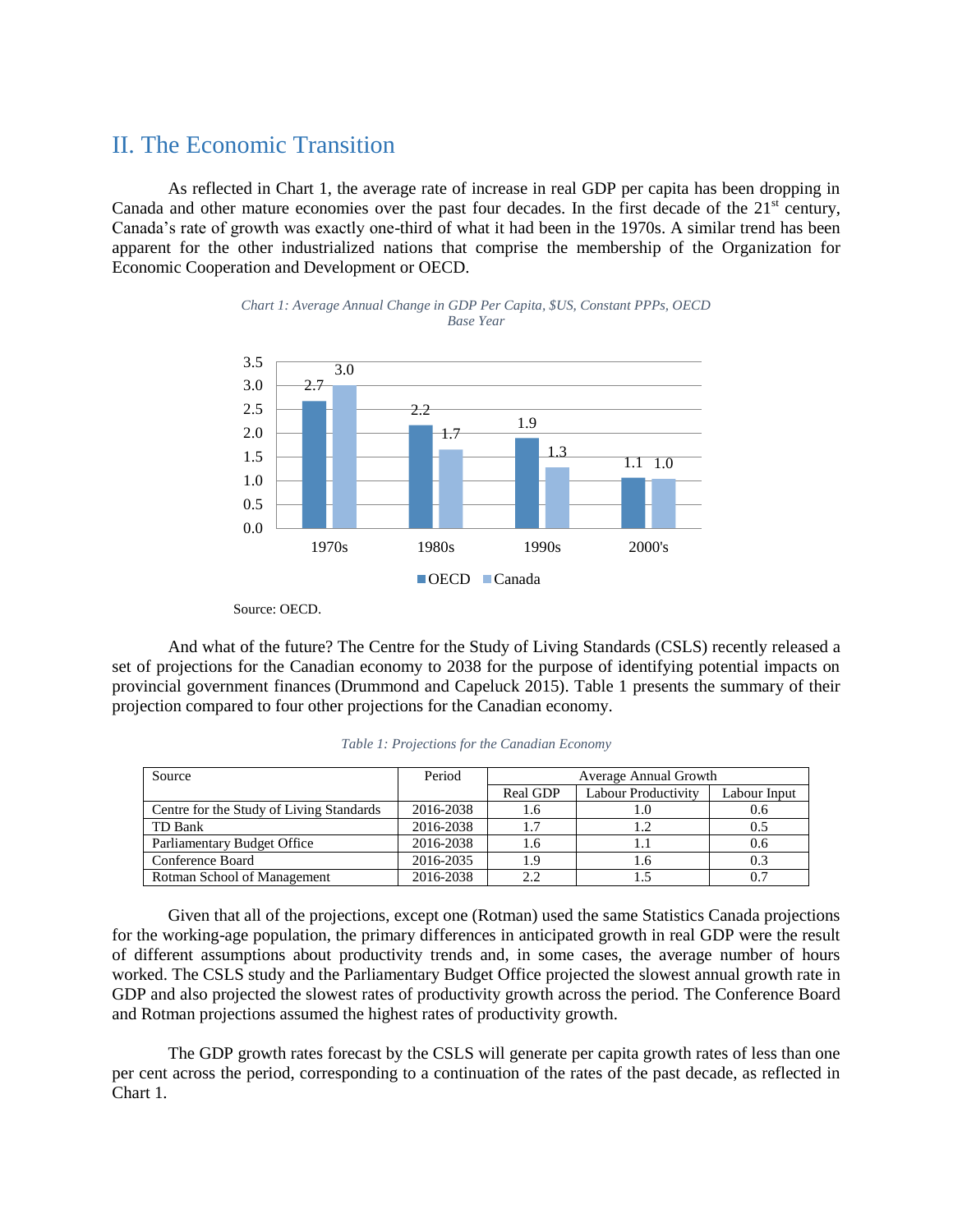This paper will frequently use the term "mature" to describe economies like that of Canada. The notion of "maturation," when applied to economies, relates to the developmental process through which most economies appear to pass. At their earliest stages, economies tend to rely on primary industries (e.g. agriculture and such resource-extraction industries as mining and forestry). Then they develop a stronger base of secondary industries such as manufacturing and construction and a growing share of the labour force shifts from primary industries to secondary. This is typically accompanied by an increase in the pace of urbanization and a reduction in birth rates. Throughout this time, the service sector continues to grow and eventually surpasses the manufacturing sector as a generator of jobs. This sector includes everything from government, to finance, real estate and sales.

In Canada, for example, only 25 per cent of the labour force was employed in service industries in 1911. By 2011, this number was close to 80 percent. The size of the agricultural labour force peaked in the 1930s. Employment in other primary industries like forestry and fishing peaked in the 1950s. The number of people employed in manufacturing peaked in  $2004<sup>2</sup>$ . This industrial transformation is associated with a slowing in the rate of labour productivity growth and is accompanied by a reduction in birth rates which inevitably results in slower labour force growth. This is important because labour force growth is one of two forces which drive economic growth and the demographic forces of slower labour force growth act as an inevitable drag on the economy.

The labour force growth rate in Canada is slowing because of a corresponding decrease in the growth of the working age population (Chart 2). High rates of growth during the 1970s were due to the movement of the post-war baby-boom cohort into the working-age group. The smaller bump during the first decade of the current section reflected the movement of their children, the so-called baby-boom echo, into their adult years. The substantial reductions in growth in the current and next decade are due to the movement of the baby-boom cohort out of the labour force and into their retirement years. The powerful change in the age-structure of the nation will have a profound effect on labour force growth rates.





 $\overline{\phantom{a}}$ 

The second engine of economic growth is labour productivity (Chart 3). Canadian rates of labour productivity fell dramatically during the 1970s and 1980s before rising slightly in the 1990s as a result of

Source: CANSIM Table 051-0001.

 $<sup>2</sup>$  These figures are taken from two CANSIM Tables. The figures for 1911 and the 1950s are from Historical Labour Force Tables</sup> Series D8-85. The more recent figures are from Table 282-0088.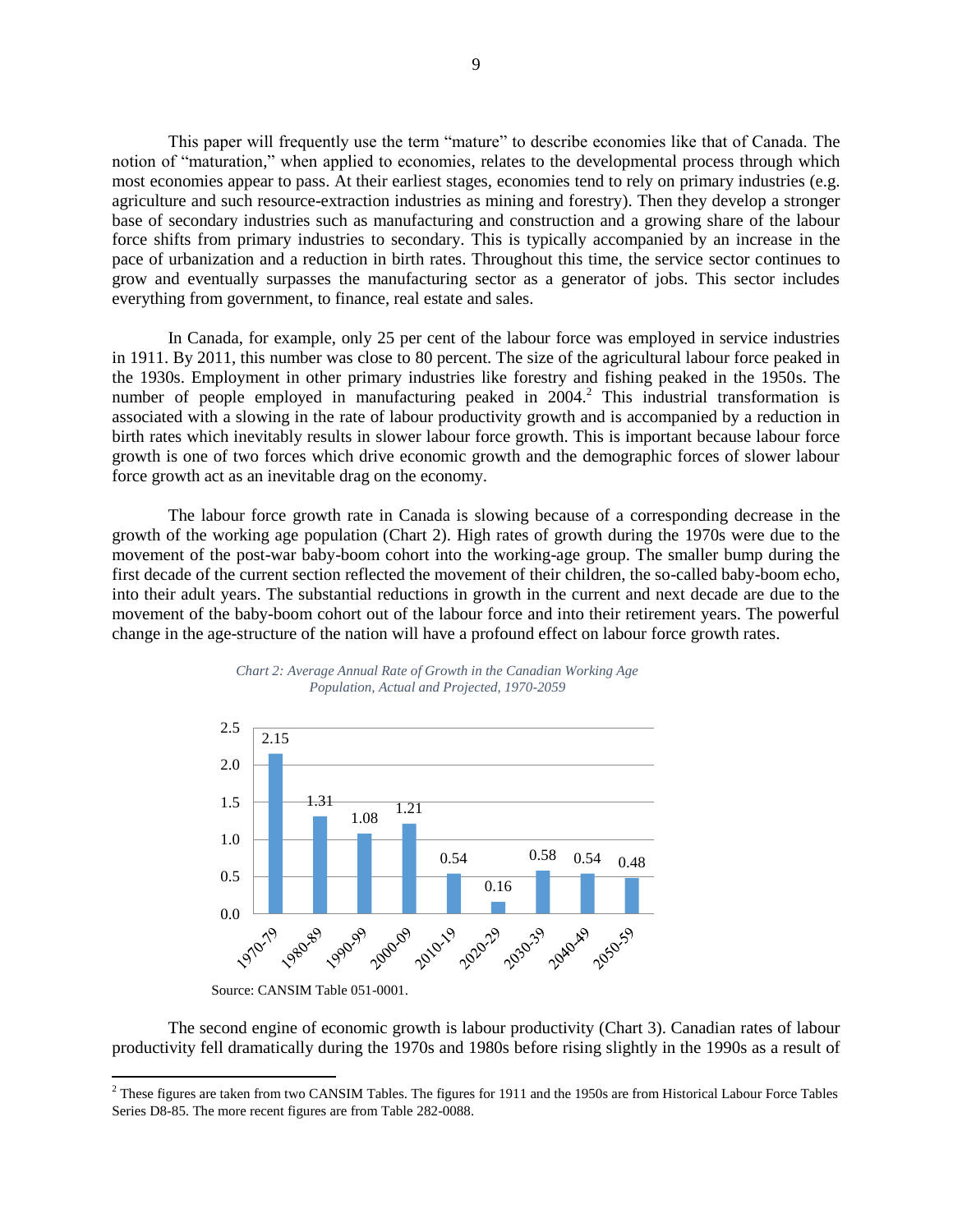the information/communications technology revolution of that decade. With the turn of the century, labour productivity growth rates dropped to a level only slightly higher than in the 1980s. As reflected in Table 1, current forecasts range from a continuation of current rates across the next two to three decades to rates similar to the 1990s. None of the forecasts envision a return to the rates of the 1960s and 1970s.





*Source: CSLS productivity statistics database.*

The twin forces of slowing labour force growth and slowing labour productivity growth will interact to slow economic growth in Canada during the coming decades. This dynamic is not just a Canadian phenomenon. It appears to be characteristic of most mature economies (Braconier, Nicoletti and Westmore 2014).

#### <span id="page-9-0"></span>**A. Slower Growth in a Historical Context**

Thomas Piketty (2014) and his associates amassed data about incomes, investments and economic growth for 20 countries over a period of 300 years. The results of their longitudinal analysis led to the conclusion that the magnitude of economic growth experienced by developed nations during the post-world-war period of the twentieth century was a historical anomaly. For most of the past three centuries, advanced national economies grew at a rate of about 1 per cent per year.

There were a variety of reasons for the unusual growth rates of the last half of the twentieth century, not the least of which was the need to rebuild much of the developed world after destroying a good part of it in two world wars which used technological advances to wreak a magnitude of destruction that was unimaginable in earlier conflicts. High rates of population growth and labour productivity made rapid growth possible. Growth rates on continental Europe reached the very high level of 4 per cent per annum between 1950 and 1980. These rates were substantially higher than those realized in North America which also benefitted from high rates of labour force and labour productivity growth in the postwar decades.

Piketty (2014) argued that the twenty-first century will see a return to more traditional growth rates among mature economies – somewhere between 0.5 per cent and 1.5 per cent. For the purpose of his analysis he picked a median scenario in which growth rates in the mature economies settle at about 1.2 per cent per annum. He acknowledged that even this reduced rate of growth represented an optimistic forecast. Labour productivity will need to grow at about one per cent per annum and this will require significant technological advances, particularly in the area of clean energy. He emphasized that even these limited expectations of growth are based on the assumption that rapid developments in renewable energy resources will occur to replace the diminishing supply of affordable hydrocarbons and the need to reduce the use of hydrocarbons in the face of climate change.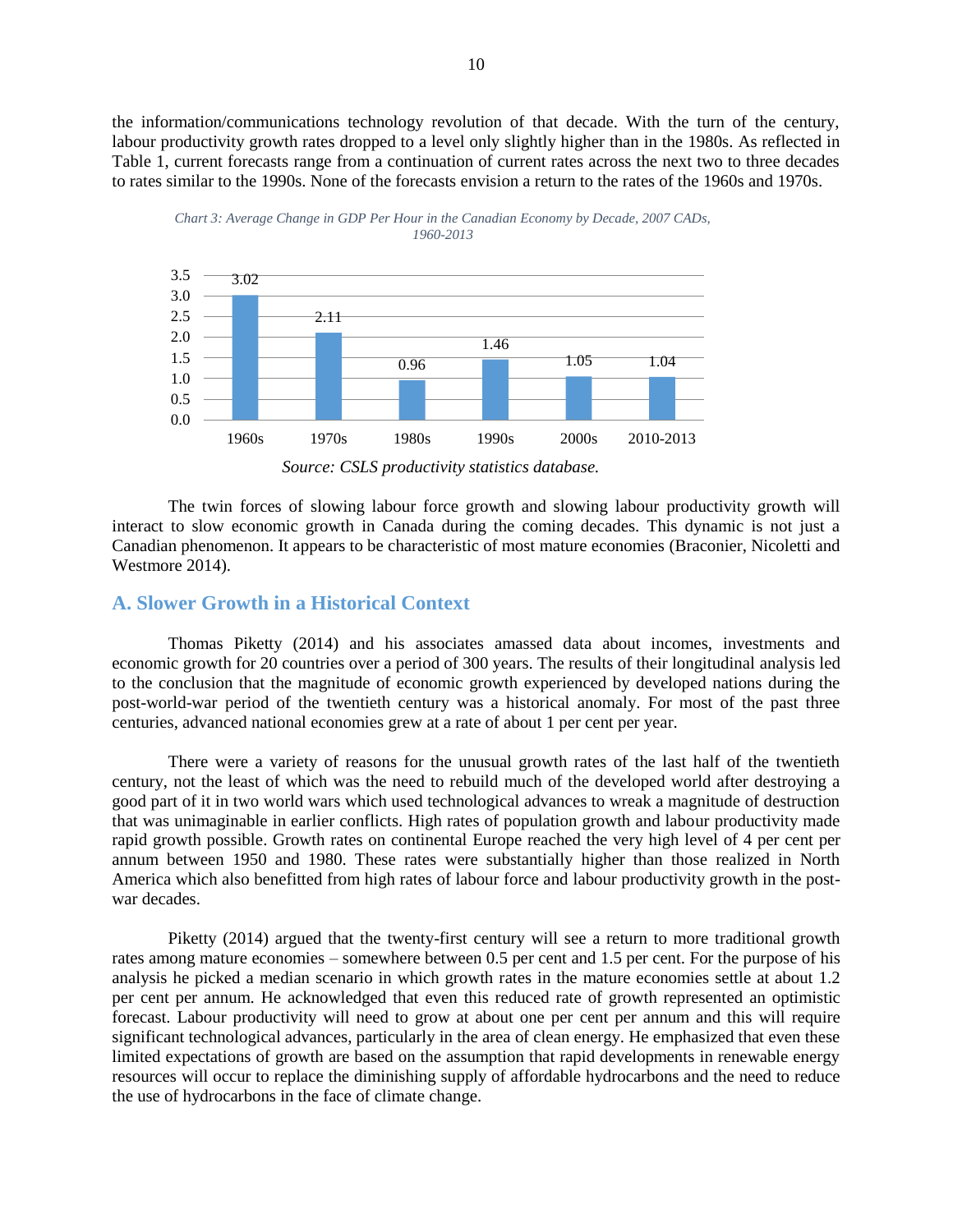#### <span id="page-10-0"></span>**B. The Prospect of No-Growth and Secular Stagnation**

Some analysts argue that even these slow-growth estimates are unrealistically optimistic. A recent Club of Rome forecast by Jurgen Randers projected that the United States would hit negligible to nogrowth by 2020 with the per capita value of consumption in real dollar terms going into a decline (Randers, 2012). Other mature economies would soon follow as a result of their slowing labour force growth and labour productivity growth rates. Given the inter-related nature of the American and Canadian economies, it could be expected that the date at which Canada entered a period of no-growth would be closer to the American than the European schedule. Randers based his no-growth forecast upon declining labour force and labour productivity growth rates in mature economies as well as a decreased share of household consumption expenditures within the slower-growing GDP. This shift away from household consumption would be the consequence of an increased share of GDP going to the investment requirements of developing renewable resources to replace the declining supply of natural resources.

Another prominent no-growth scenario is based on an analysis by Gordon (2012) and his rebuttal of the critiques that it generated (Gordon, 2013).

Gordon took a historical perspective on U.S. economic development and argued that America's climb to the foremost economy on the globe had been propelled by three periods of intense innovation. The first of these was the result of a number of inventions that came into being between 1750 and 1830 including the steam engine, cotton spinning, and the railroads. The second important period was between 1870 and 1900 when most of the products which drove the economy of the twentieth century were invented, from automobiles to telecommunications. According to Gordon, the three most important inventions from that period were electricity, the internal combustion engine and running water with indoor plumbing. Both of these periods of innovation required about 100 years for their full effects to work their way through the economy. The primary impacts of the second wave were largely spent by the 1970s, when productivity in the United States and elsewhere slowed markedly.

The third period, the computer and Internet revolution, had its roots in the 1960s and reached its peak in the late 1990s. The primary impacts of the information technology revolution on productivity were largely spent by the end of that decade. Most of the developments in the post-2000 period related to entertainment and "smart" communication devices which had only marginal effects on productivity when they are stacked up against developments like electricity, the motor car, or even the introduction of word processing into the office environment. He concluded that the effects of the third revolution were decidedly shorter in duration and much more limited in scope than the previous two.

According to Gordon, there are no similar innovation revolutions on the horizon and, to make matters worse, the American economy is being slowed by six major headwinds, some of which are widely shared by other industrial countries and some of which are the unique product of American culture and history: (1) demographic change; (2) the deterioration of the American educational system; (3) international price equalization which has occurred because of globalization and the Internet; (4) rapidly increasing income-inequality which ensures that most of the diminishing gains from dwindling economic growth accrue to the upper economic tier and not the remaining 99 per cent of the population; the growth in necessary environmental regulations; (5) taxes and the "overhang" of government; and (6) higher levels of consumer debt which drive down consumption. Based on these considerations, Gordon saw little possibility that economic growth will exceed half of one per cent per annum for most of the next century.

He was careful to emphasize that he was confining his analysis to the United States and not generalizing to other countries. In fact, he suggested that the Canadian future might not be quite so bereft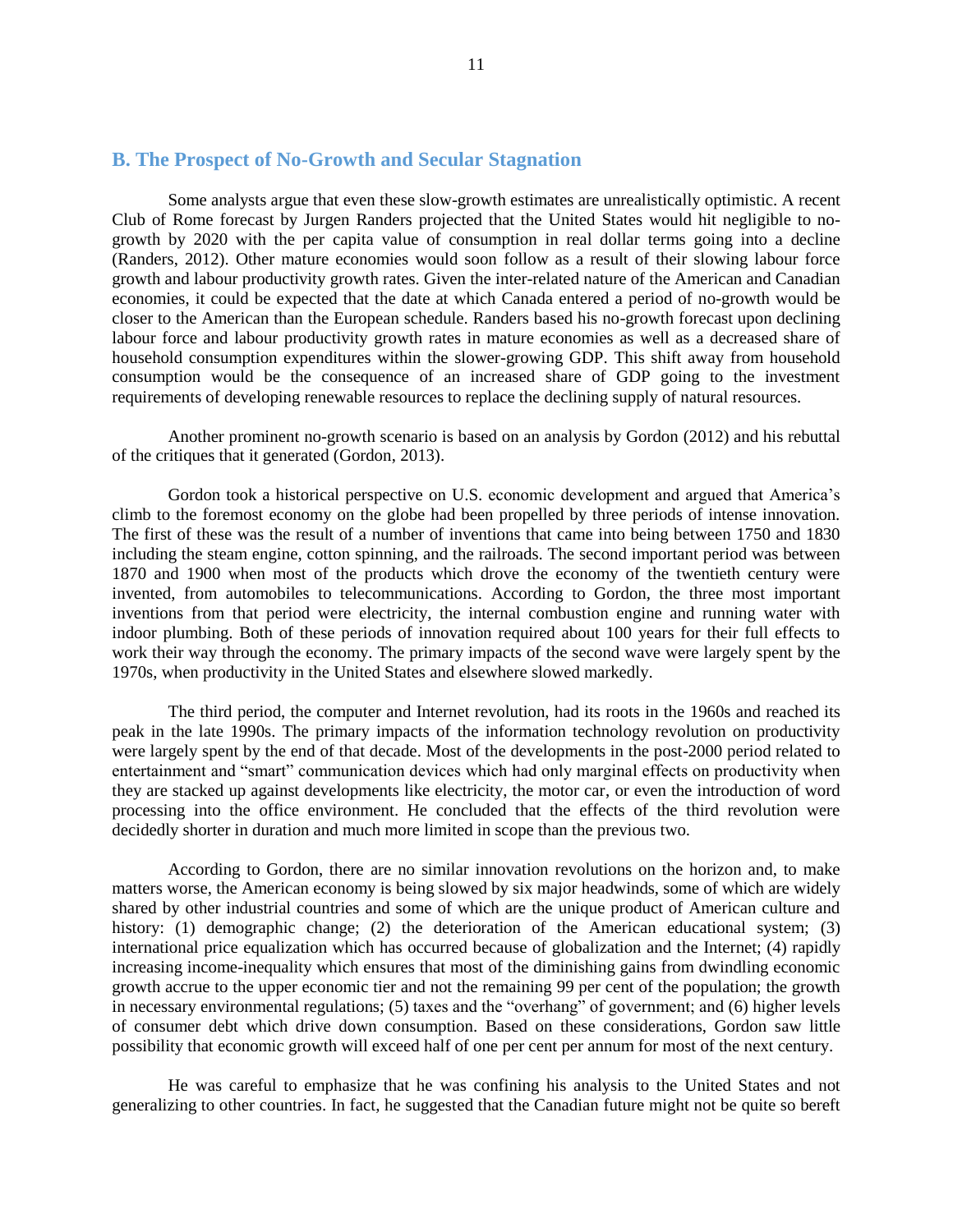of growth: "My guess is that a Canadian or Swedish economist looking at the past and future of his or her country would not be nearly so alarmed" (Gordon, 2012:21). He provided no details to support this claim but it is possible that he was referring to the fact that the growth of inequality in the United States and the deterioration of the American education system are more serious than similar trends north of the border.

The protracted nature of the current slowdown and the apparent failure of traditional fiscal and monetary policies to re-establish traditional growth rates has resulted in the resurrection of a concept which was articulated during the Depression of the 1930s: secular stagnation. First coined by the American economist Alvin Hansen in his presidential speech to the American Economic Association in 1938, it gave a name to his fears that the world economy might not recover from the depression in which it languished at the time. The idea was soon buried beneath the dramatic rates of growth that followed the Second World War but reappeared at a 2014 Research Conference of the International Monetary Fund in a speech by Larry Summers, the former Treasury Secretary of the United States. He raised the possibility that the developed world may be facing a future of secular stagnation. The American economist Paul Krugman suggested that most of the previous twenty years may have been characterized by secular stagnation because it had taken a series of bubbles to force growth throughout the period (Krugman, 2013). He argued that there has been relatively little growth in the real economies of developed nations for a long period of time.

The jury is still out about whether we are in a period of secular stagnation or simply a period of slow growth. It is a question of whether it is "slow" or "no" growth. A recent study by economists at the OECD came to a sobering conclusion: "Signs of secular stagnation are most evident in the Euro area, particularly in the vulnerable areas, in contrast to the United States and the United Kingdom, where evidence is less firm. Japan is arguably in the advanced stage of secular stagnation that started almost two decades ago. (Rawdanwicz *et al*., 2014:3)"

This paper will focus on the implications of the slow-growth scenario for population well-being but will reference the possibility of additional impacts if the no-growth scenario were to unfold.

#### <span id="page-11-0"></span>**C. Summary**

There is an emerging consensus in economic forecasts that Canada and other mature economies are entering a protracted period of reduced economic growth as a result of demographically induced slower rates of labour force growth and rates of labour productivity that are likely to remain below the standards of the late twentieth century. This slower rate of economic growth does not represent a sudden collapse or reduction in growth. It is the continuation of a longer term trend that began in the 1970s.

Some analysts believe that a no-growth future is a more likely outcome, primarily because of lower expectations with respect to productivity growth. This paper, however, will focus on the slowgrowth scenarios but will reference major threats to well-being which would result from a no-growth alternative.

The next section explores the relationship between well-being and economic growth and the current dynamics of well-being in Canada as it sits on the cusp of a slower growth era.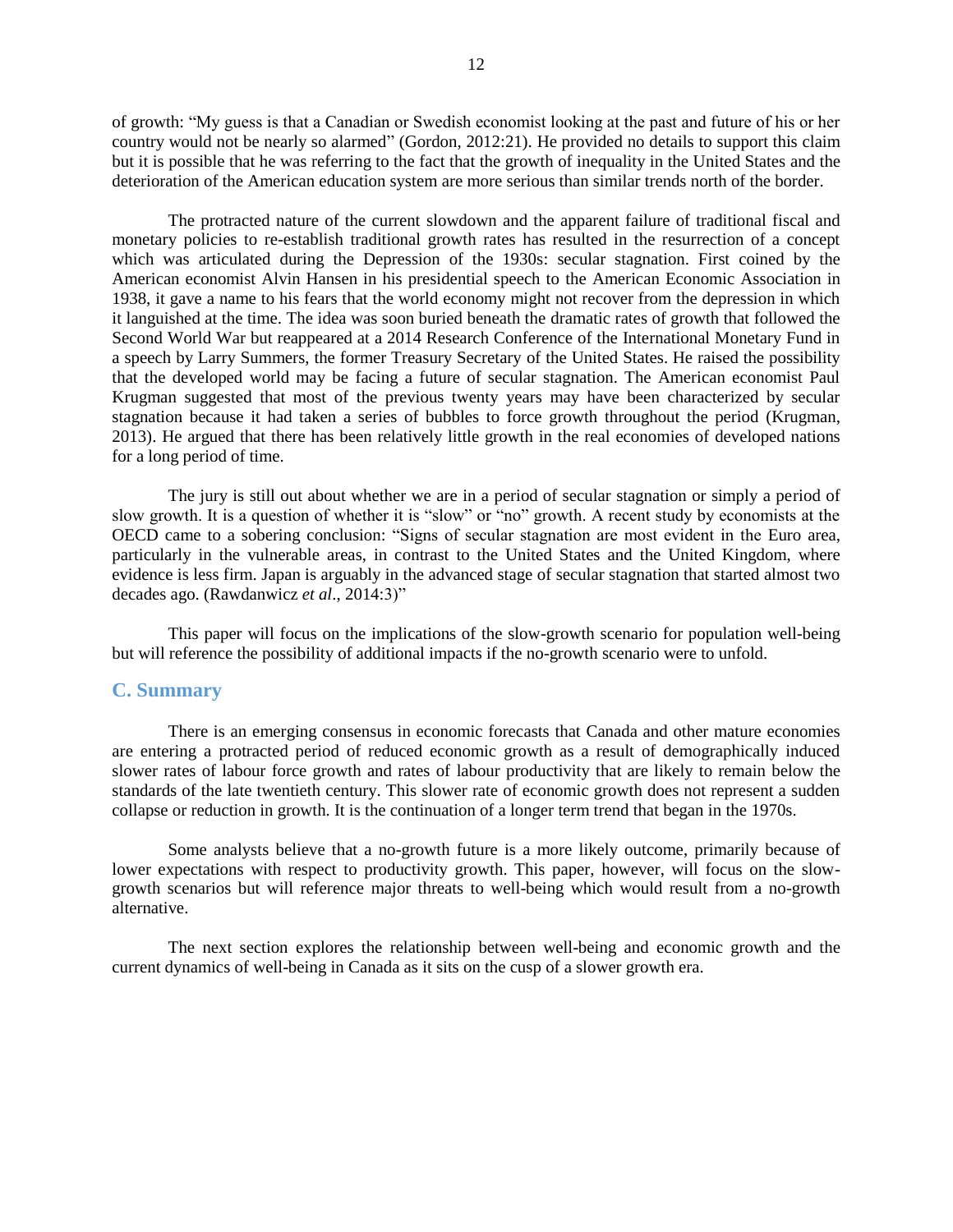## <span id="page-12-0"></span>III. Well-Being and Economic Growth

There are two general approaches to measuring well-being. Objective measures of well-being are typically based on counts of observable phenomena that are thought to comprise well-being. An important example of this approach is the Index of Economic Well-Being (Thomas and Uguccioni, 2016). This composite index provides a more meaningful perspective on economic growth than GDP because it accounts for some of the negative consequences of economic growth such as environmental degradation, increased income inequality and poverty, and includes measures of economic security, such as the risk of unemployment, illness, and poverty among single parents and the elderly. It also adds the dollar value of changes in leisure time into the calculation and adjusts consumption measures for household size and life expectancy. In general, it tries to balance the costs and benefits of economic growth into a more meaningful measure of economic well-being. Among fourteen OECD nations, Canada ranked eleventh on this measure in 2014.

The current paper will focus on subjective measures which reflect a person's self-reported general feelings of well-being. In sorting out the complexities and the sometimes inconsistent research results concerning the economics of well-being, researchers have differentiated between two types of subjective well-being. The first is represented by a general sense of satisfaction with one's life that is commonly measured by responses to the question: "How satisfied are you with your life as a whole these days?" Several scales have been used to record responses to this question. A five point response scale ranging from "Very Dissatisfied" to "Very Satisfied" is the shortest of the available alternatives and an elevenpoint ladder, Cantril's Self-Anchoring Scale, requires respondents to place themselves on the appropriate rung of a ladder which is labelled "the worst possible life for you" at the lowest rung and "the best possible life for you" at the highest rung. This type of subjective well-being is typically labelled "life satisfaction" or "satisfaction with life (SWL)" and these are the terms that will be used in this paper.

The second type of subjective well-being that is used in the research literature relates to the extent to which a person experiences positive emotions such as joy, fascination and affection, as opposed to negative emotions such as anger and anxiety in the course of their daily lives. This type of subjective well-being is typically called "emotional well-being" or "affective well-being." Although life satisfaction and affective well-being are often correlated, the relationship is not perfect.

The current paper will use "life satisfaction" as the primary measure of well-being, based on the notion that "emotional well-being," like physical well-being or social well-being, is one of a number of contributors to well-being but it is not by itself "well-being". The use of "life satisfaction" as a measure of well-being is consistent with most of the research literature on the subject (Helliwell and Wang, 2013).

On most international surveys of well-being, Canada scores quite well. This paper will focus, primarily, on an international survey that is carried out by the Gallup organization which covers 156 nations. The results reported in this section of the report were based on the analysis of these survey results by Helliwell, Layard and Sachs (2012, 2013 and 2014). On the measure of life satisfaction, which used Cantril's ladder, Canada ranked fifth in 2008-2011 behind (in order) Denmark, Finland, Norway and the Netherlands. Among the 156 countries included in the survey, most of the more mature nations of the OECD ranked in the top thirty. The exceptions were Greece (42), Japan (44), Portugal (73), and the former Soviet nations of Slovenia (49), Poland (53), and Slovakia (55). The overall dominance of the mature economies among the higher ranks of life satisfaction reflects the well-documented tendency for life satisfaction to increase with the level of economic development. Nations that are further along the development process tend to have higher rates of life satisfaction.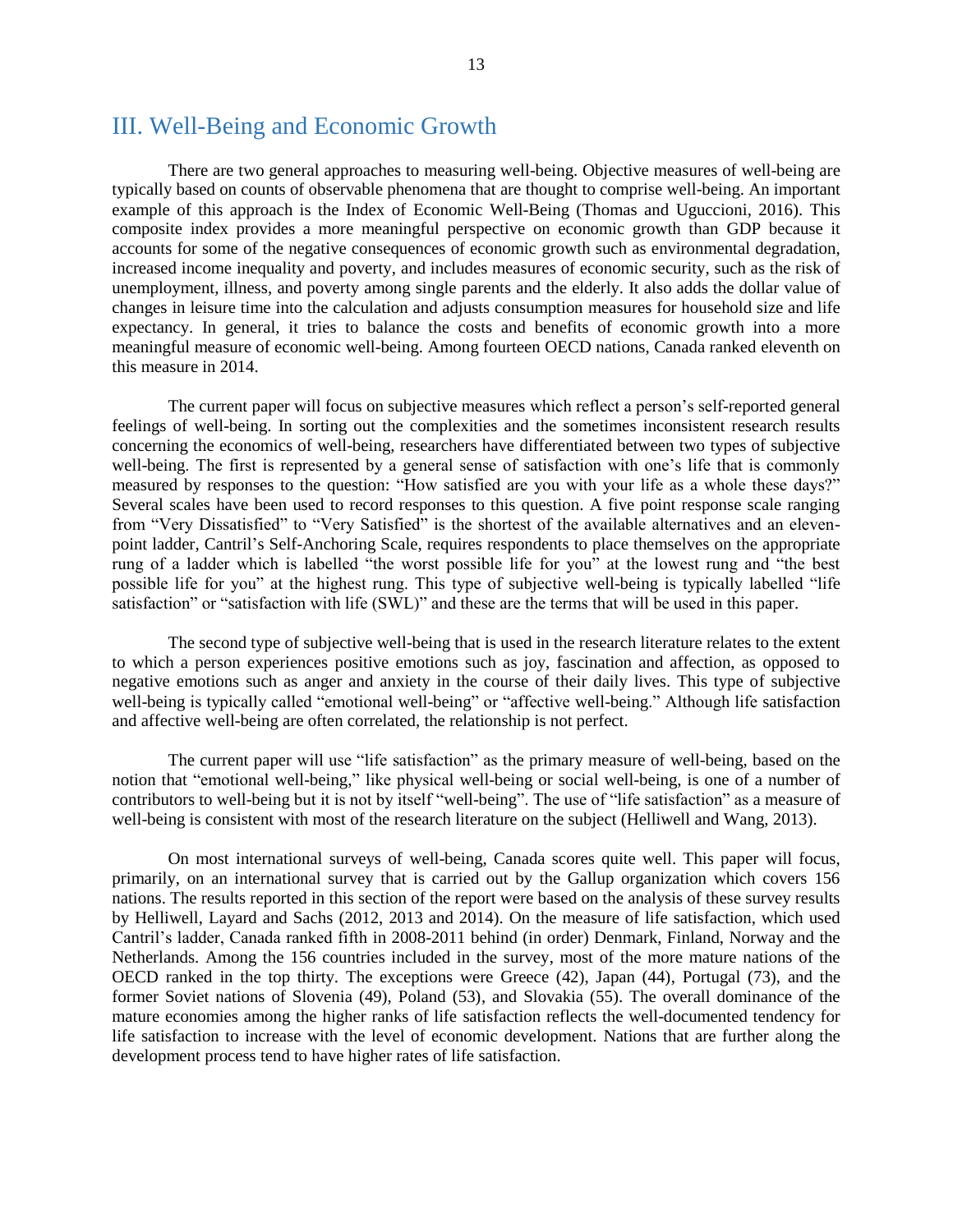The ranking of nations based on life satisfaction changes dramatically when measures of emotional well-being are used. In the 2008-2011 period, Canada, New Zealand, and the United States were the three countries whose rankings are relatively unaffected by the change in measures. Canada ranked fifth in life satisfaction, fourth in positive affect and fourth in a measure of "average happiness yesterday." Our companions in the top ten, however, changed dramatically. For the positive affect measure, Canada, New Zealand, and the United States were joined by Ireland, Costa Rica, Laos, Panama, Thailand, and El Salvador. On "average happiness yesterday," Canada, New Zealand, and the United States were joined by Thailand, the Philippines, and Panama. Some of the changes in ranking were dramatic. Denmark, which has topped the list on life satisfaction on survey after survey, dropped to  $38<sup>th</sup>$ on positive affect and a  $100<sup>th</sup>$  on the "average happiness yesterday" measure.



*Chart 4: Mean GDP Per Capita and Annual Growth in \$US for World Bank National Income Groupings, 2002-2007*

Source: World Bank Statistics.

The other differentiation which is important to this discussion is the distinction between economic development and economic growth. The latter term refers to the expansion of an economy which is typically measured as the rate of growth in GDP or, more directly relevant to incomes, growth in GDP per capita. Economic development, on the other hand, typically refers to the structural changes that are apt to accompany economic growth. This development can include dimensions such as expanding health-care and educational systems, which lead to higher levels of health and education in the population; higher quality government services, which are free of corruption; effective police and courts; the protection of civil rights and democratic organizations, which are responsive to the needs of the population; the emergence of service sector and knowledge sector occupations; and the aging of the population as a result of declining birthrates and longer life-expectancies.

Thus we talk about "developed" and "developing nations" to refer to different stages of economic development. Economic growth is a fuel for economic development but "developed" or "mature" nations tend to grow at a slower rate than developing nations. Economic growth may drive the economic development process but it tends to dissipate once higher levels of development are attained. This is probably the inevitable result of the demographic and structural changes which tend to accompany economic development and which reduce rates of labour productivity and labour force growth.

This distinction is clear in Chart 4 which depicts GDP per capita and the growth rate in GDP per capita between 2002 and 2007 among nations classified into the World Bank's Income Grouping. The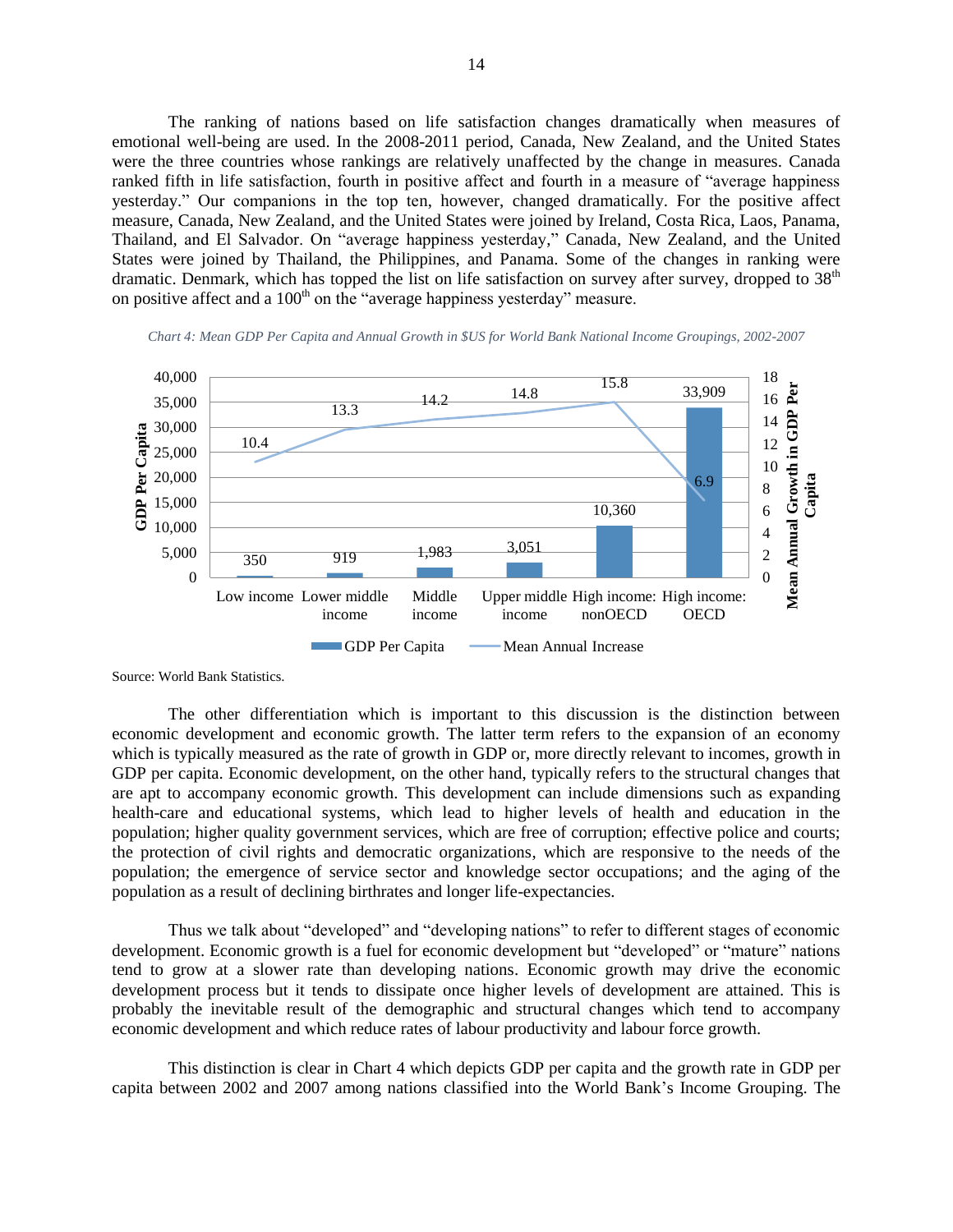OECD member nations have a GDP per capita which is many times higher than the rest of the world, but they have the lowest rate of growth in GDP per capita over the period.

#### <span id="page-14-0"></span>**A. National Income**

Early research suggested that the level of life satisfaction within nations increased dramatically as GDP per capita increased to a level of approximately \$10,000 US at which point further increases in GDP per capita had relatively little impact upon life satisfaction. Beyond a certain point, continued growth in affluence appeared to pay diminishing returns with respect to SWL. Most of this research was based on the results of the World Values Survey, a survey of up to 86 countries which has been carried out in a number of waves since the 1980s. Just as a scientific consensus was developing around this conclusion, the Gallup Organization began collecting data on life satisfaction from almost twice as many countries and the emerging consensus began to unravel. The results suggested that the levelling of life satisfaction after GDP per capita reached \$10,000 was probably an artifact of the countries which participated in the World Values Survey.

|                             | <b>GDP</b> Rank | <b>SWL Rank</b> | Difference in Ranks |
|-----------------------------|-----------------|-----------------|---------------------|
| Qatar                       | 1               | 27              | $-26$               |
| Luxembourg                  | $\overline{2}$  | 16              | $-14$               |
| Singapore                   | 3               | 25              | $-22$               |
| Kuwait                      | $\overline{4}$  | 36              | $-32$               |
| Norway                      | 5               | $\overline{c}$  | 3                   |
| <b>United Arab Emirates</b> | 6               | 23              | $-17$               |
| Switzerland                 | 7               | $\mathbf{1}$    | 6                   |
| Hong Kong                   | 8               | 64              | $-56$               |
| <b>United States</b>        | 9               | 15              | $-6$                |
| Saudi Arabia                | 10              | 33              | $-23$               |
| Ireland                     | 11              | 19              | $-8$                |
| Netherlands                 | 12              | 8               | $\overline{4}$      |
| Austria                     | 13              | 10              | 3                   |
| Sweden                      | 14              | 7               | 7                   |
| Denmark                     | 15              | 4               | 11                  |
| Germany                     | 16              | 20              | $-4$                |
| Australia                   | 17              | 9               | 8                   |
| Canada                      | 18              | 5               | 13                  |
| Bahrain                     | 19              | 45              | $-26$               |
| Belgium                     | 20              | 17              | 3                   |
| Iceland                     | 21              | 3               | 18                  |
| Finland                     | 22              | 6               | 16                  |
| United Kingdom              | 23              | 15              | 8                   |
| France                      | 24              | 28              | $-4$                |
| Japan                       | 25              | 42              | $-17$               |
| Italy                       | 26              | 46              | $-20$               |
| New Zealand                 | 27              | 11              | 16                  |
| Israel                      | 28              | 12              | 16                  |
| Spain                       | 29              | 35              | $-6$                |
| Korea, Rep.                 | 30              | 43              | $-13$               |

| Table 2: GDP Per Capita (PPPs) and SWL in the Thirty Wealthiest Nations, 2012-2014 |
|------------------------------------------------------------------------------------|
|------------------------------------------------------------------------------------|

Source: Income data from World Bank Statistics; SWL rankings from Helliwell, Layard and Sachs, 2014.

It also reflected the fact that larger increases were necessary in higher income countries to have the same impact on SWL than were necessary in lower income countries. An increase of ten thousand dollars in GDP per capita in a country with a GDP per capita of \$20,000 will have a much larger impact on SWL than a similar increase would have in a county with a GDP per capita of \$60,000. However, a ten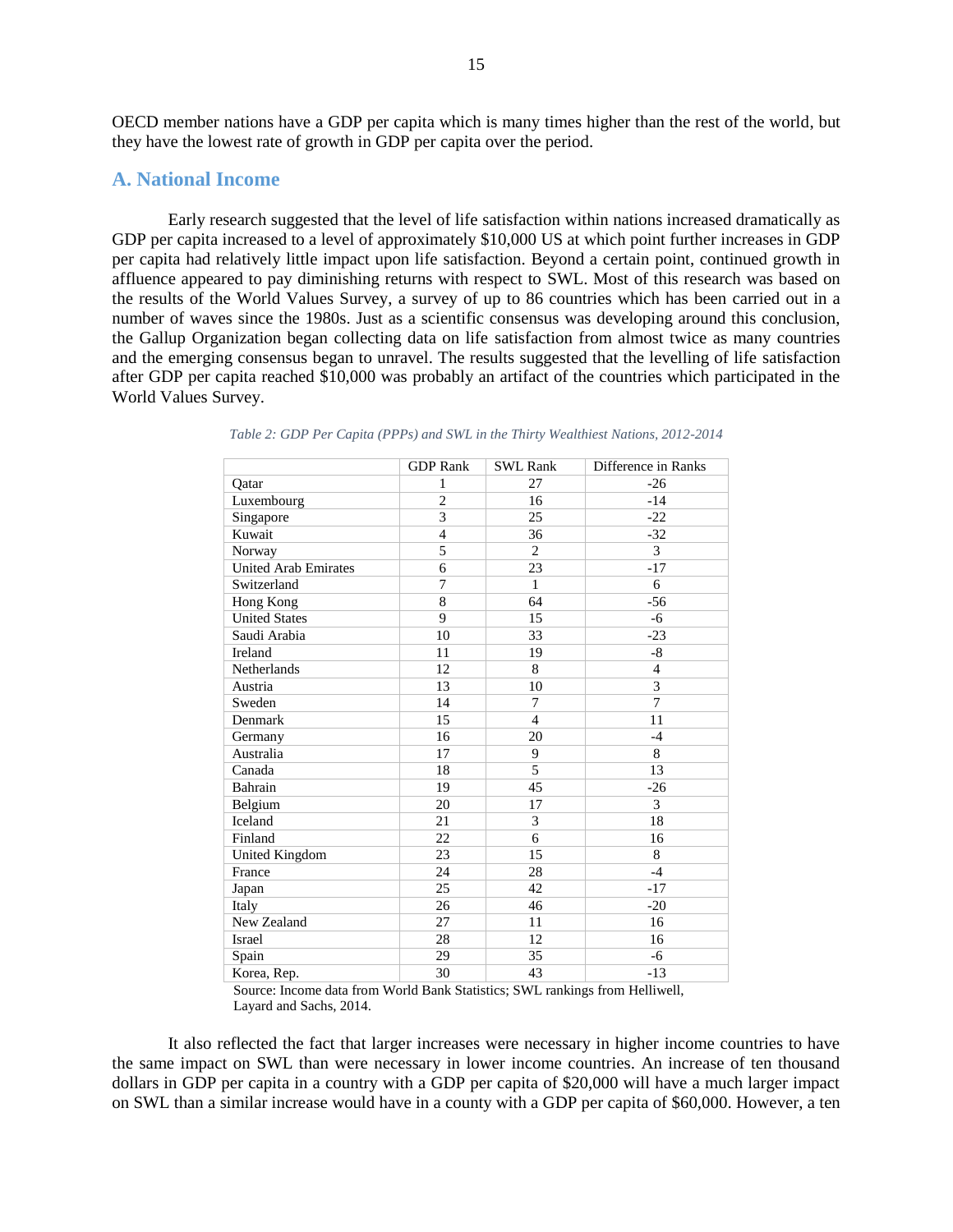per cent increase in both countries will have similar impacts on well-being. By switching to the log of GDP per capita, the results of the Gallup-based analysis suggested that the positive relationship between national income and SWL continued through the higher-income nations with no sign of levelling off when the scale reflected percentage increases in GDP per capita rather than actual dollar increases (Deaton, 2007).

It is important to note that the relationship between GDP per capita and life satisfaction is not a perfect correlation. In Table 2, the richest countries in the world are ranked according to their GDP per capita for 2012-2014. These figures are purchasing power parity (PPP) adjusted to control for differences in the cost of living between the nations. The column headed SWL shows their ranking on life satisfaction based on the average of their national scores for the 2012-2014 World Gallup Surveys. A cursory look at the figures reflects the notion that the relationship between GDP per capita and well-being is somewhat complicated.

The four wealthiest countries in the world, Qatar, Luxembourg, Singapore, and Kuwait, rank  $27<sup>th</sup>$ , 16<sup>th</sup>, 25<sup>th</sup>, and 36<sup>th</sup> in SWL. Other countries which rank substantially higher on GDP per capita than SWL are Hong Kong, Japan, Bahrain, Korea, Italy, and Saudi Arabia. Countries which showed the opposite effect and which ranked considerably higher on SWL than they did on GDP per capita included New Zealand, Finland, Iceland, Denmark, Canada, and Israel. There were also a few countries for which the two sets of ranking were relatively close: Norway, Germany, the Netherlands, France, Austria, and Belgium.

These results support the notion that factors in addition to income appear to be at work which drive SWL and its relationship to economic development. The results displayed in Table 2 suggest that these other factors may be particularly important in Canada which ranked  $18<sup>th</sup>$  in GDP per capita but  $5<sup>th</sup>$  in life satisfaction.

The research arising from the Gallup survey also suggested that the challenge of increasing SWL through increases in national income is a formidable task. On average, a one-point movement up a ten point scale of life satisfaction for a nation required a doubling of national income per capita (Deaton, 2010).

#### <span id="page-15-0"></span>**B. Household Income**

At an individual-level, the relationship between income and life satisfaction is strong. But the strength of the relationship is not simply based on the fact that higher incomes lead to higher levels of life satisfaction. The relationship runs in both directions. DeNeve and Oswald (2012) reported that high levels of life satisfaction also contribute to the generation of higher incomes. There is a strong body of research which supports the notion that happy people are more creative, productive, and successful workers. Consequently, they are more apt to be promoted and work their way up the occupational hierarchy into better paying positions than are their more morose counterparts (De Neve *et al*., 2013).

This paper will focus on the effects of incomes on SWL. Is our desire for ever-increasing income a reflection of materialistic desires to have bigger houses, newer cars, and more "stuff"? Most of us don't like to think about ourselves in such materialistic terms. In two community surveys in Cape Breton and Kings County, Nova Scotia, people were asked to rate the importance of different values (Pennock, Pennock and Colman, 2008). The vast majority of respondents in all three communities rated positivesocial values such as generosity, friends, and family as more important than acquisitive values related to materialism. When asked to rate the same values for "most other people" the opposite was true. They saw most people as materialistic and lacking in positive social values. So they saw themselves as governed by positive social values but living in a materialist society. The irony of these results is that most other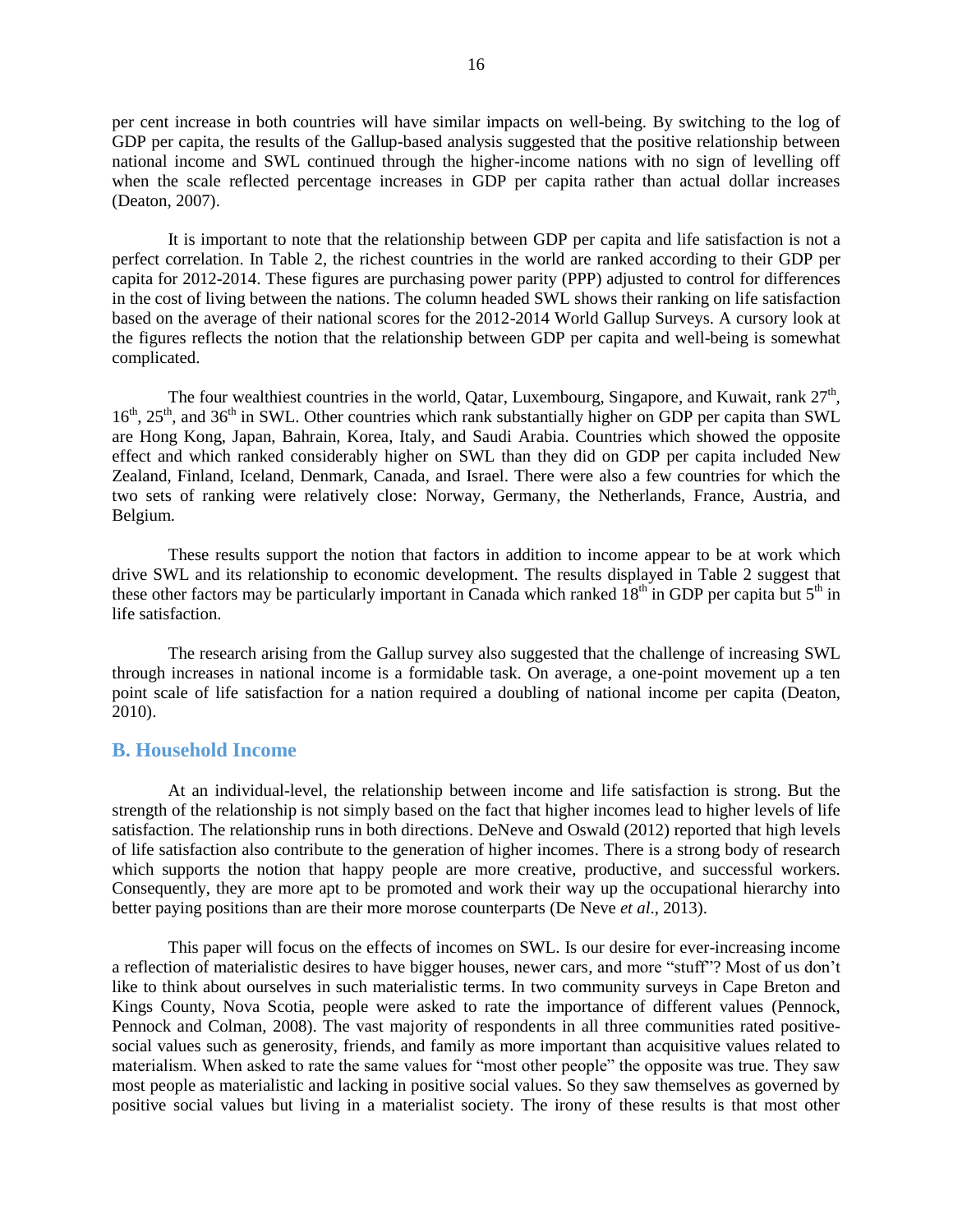people felt the same way. The importance of non-materialistic values in these communities was consistent with the international trends cited by Inglehart and Welzel (2005) respecting the emergence of postmaterialist values among developed nations.

It is probably fortunate that most people are not primarily motivated by materialistic values. A review of the research by Konow and Early (2008) concluded that people who are dominated by materialist values tend to be less satisfied with their lives than persons who are dominated by more positive social values. Canadians are not exempt from this relationship. Survey research by Environics, summarized by Adams (2000), concluded that the unhappiest Canadians were those who harboured status-seeking values related to the importance of physical beauty and ostentatious consumption. And the results of community well-being surveys mentioned in the previous paragraph supported the notion that positive social values were related to higher levels of life satisfaction, while materialistic values were negatively related.

Taken as a whole, the existing body of research supports the following general conclusions about individual income and SWL (Lyubomirsky, 2013):

- 1. The impact of the acquisition of material things upon life satisfaction, even among materialists, is short-lived. It does not take long for satisfaction to return to pre-purchase levels.
- 2. Using income to finance new experiences, rather than more goods, has longer-lasting effects on life satisfaction.
- 3. Spending money on activities that address basic needs related to feelings of competence, relatedness, and a sense of mastery and control over one's life can promote SWL.
- 4. The impact upon happiness and life satisfaction of giving money away to help others is stronger than the impact of spending money on ourselves.
- 5. Spending money in ways that provides more free hours in the day promotes SWL.
- 6. Spending money in ways that engenders periods of waiting and the anticipation of its benefits promotes SWL.
- 7. Spending money on many small pleasures instead of a few big ones promotes SWL.

As with national income, it appears that life satisfaction continues to increase through all levels of income while the experience of positive affect tends to level off at a household income of about \$75,000 US (Kahneman and Deaton, 2010).

Before moving on, it is important to note that there are two other economic phenomenon which are related to income and which have demonstrated impacts on our satisfaction with life: unemployment and inflation. Blanchflower *et al*. (2014) concluded that increases in either one of these factors had negative effects on our sense of well-being, but the impacts of unemployment were about four to six times greater than the impact of a similar increase in inflation. Among the full range of determinants, unemployment has one of the most substantial negative impacts upon our SWL. These effects ripple beyond the unemployed by increasing levels of economic insecurity in the broader population (Helliwell and Luang, 2011).

#### <span id="page-16-0"></span>**C. Economic Development and Well-Being**

We will return to these effects later in the paper when we look at the Canadian situation with respect to life satisfaction and income but, before proceeding down that road, it is necessary to return to the main subject of this section: what is the relationship between economic development, economic growth, and well-being? And what are the important non-income determinants of well-being that cause some countries, like Canada, to have higher rates of well-being than their levels of national income would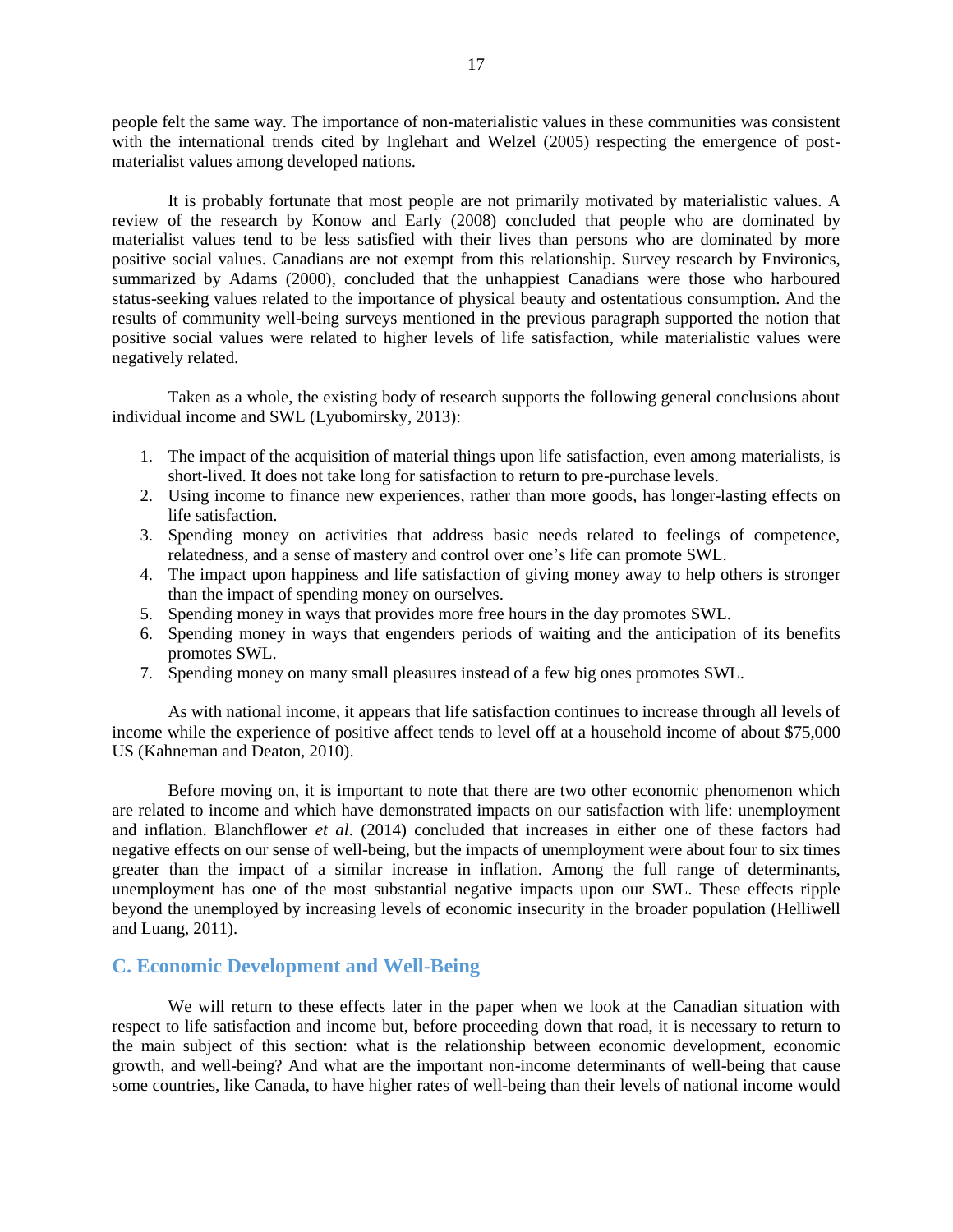appear to justify? This requires an examination of the broader consequences of economic development and growth.

Benjamin Freidman (2005:1) took on this task in *The Moral Consequences of Economic Growth*. He began the book with an articulation of the issues which are under consideration in this section of the paper:

"Are we right to care so much about economic growth as we clearly do? For citizens of all too many of the world's countries, where poverty is still the norm, the answer is immediate and obvious. But the tangible improvements in the basics of life that make economic growth so important whenever living standards are low – greater life expectancy, fewer diseases, less infant mortality and malnutrition – have mostly played out long before a country's per capita income reaches the levels enjoyed in today's advanced industrialized economies. Americans are no healthier than Koreans or Portuguese, for example, and we live no longer, despite an average income more than twice what they have. Yet, whether our standard of living will continue to improve, and how fast, remain matters of acute concern for us nonetheless.

At the same time, perhaps because we are never clear about why we attach so much importance to economic growth in the first place, we are often at cross-purposes – at times we seem almost embarrassed – about what we want. We not only acknowledge other values; as a matter of principle we place them on a higher plane than our material well-being."

Friedman set about a review of economic development in the United States and other nations to search for those non-material or "moral" benefits which appear to accompany economic development across a variety of national and cultural settings. He concluded that there were four central factors which seemed to flourish with economic development:

- 1. Increased levels of tolerance for diversity;
- 2. Greater opportunity and social mobility;
- 3. Commitment to fairness and generosity to those who have been left behind by some combination of circumstance, market forces or dumb luck; and
- 4. Dedication to democracy and democratic institutions.

He argued that the relationship between economic development and these moral imperatives was self-reinforcing insofar as the enhancement of these moral domains also created a supportive environment for economic development. They were both the result and cause of economic development.

The results of Friedman's analysis were consistent with another body of research that examined the effects of economic development on the evolution of personal values. This evidence comes from an extensive research program by Ingelhart and Welzel (2005) on the value changes that occurred over time within a large number of nations based on the results of the World Values Survey. They concluded that economic development in most of the developed nations was accompanied by a decrease in materialistic values and an increase in "self-expression" values, which included a greater tolerance for diversity and an emphasis on independence, autonomy, and individualism, as opposed to conformity. This shift was associated with a preference for participatory forms of democracy and an acceptance of the role of government in protecting rights and freedoms and in the provision of more equal opportunities for individual development and self-expression.

The major sweep of this transition was summarized in their Post-Materialistic Value Scale. Canada participated in the 2005-2009 wave of the World Values Survey, which included Ingelhart's 12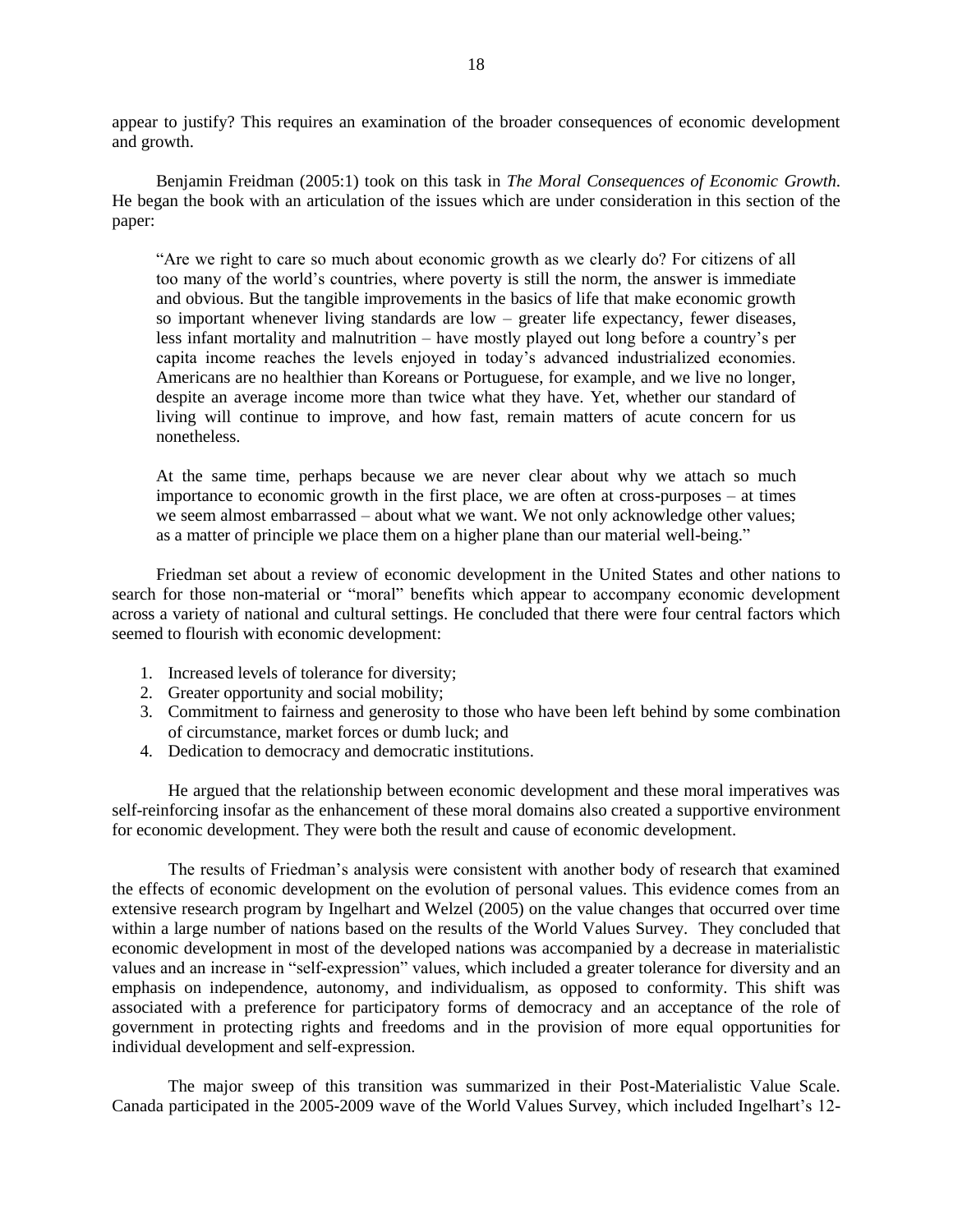item version of the scale, along with 53 other countries. The data show that Canada ranked fourth, behind Switzerland, France, and Sweden with respect to Post-Materialist Values. The analysis grouped survey respondents into six categories ranging from materialistic to post-materialistic and 23.4 per cent of Canadians were in the two groups at the post-materialist end of the scale. A majority of respondents (57.1 per cent) were in the centre of the value continuum and only 17.3 per cent occupied the two groups at the materialist end. Canada ranked  $47<sup>th</sup>$  out of 55 with respect to the percentage of respondents who were at the materialist end of the scale. We were more materialist than Uruguay, Great Britain, the Netherlands, Germany, Switzerland, Sweden, and Norway (the least materialist at 10.3 per cent).

Canadians were therefore consistent with the general trend for countries at the advanced level of economic development to reflect a higher adherence to post-materialist values. Interestingly, adherence to post-materialistic values in the United States was about half that of Canada and approximately twice as many Americans as Canadians fell into the materialist group. This is consistent with other analyses of contrasting values between the two countries (Adams, 2003).

There was another result from Ingelhart and Wenzels investigation which is pertinent to this paper. They identified the central importance of one factor in promoting life satisfaction across cultures and countries, namely the degree of choice that people have in shaping their lives. It is this capacity which fuels the transition to the self-expression values and the higher levels of SWL that appear to be characteristic of many developed countries.

The central importance of freedom in facilitating well-being has also been found in other studies (Verme, 2009) It is important to note, however, that this is not the brand of freedom celebrated by some analysts who focus upon the freedom of markets to operate in a world of minimum government regulation, often characterized by the notion of "small government." A study of one hundred and twenty nations by Graafland and Compen (2014) found no direct relationship between economic freedom and well-being but a negative relationship between well-being and small government. Consistent with Friedman, it found that the quality of a nation's legal system was strongly related to its level of national well-being. Brule and Veenhoven's (2014) study of developed nations found a measure of perceived freedom, or a belief that people have choice in life and a degree of control over their lives, is the type of freedom most strongly associated with higher levels of national well-being. All of these results are consistent with Adams (2000:186) report on the results of polling about the determinants of happiness in Canada:

"Is our money making us happy? Depending on the amount we have and the importance we ascribe to it, yes. In general, those with more money tend to report higher levels of happiness than those with less money. That said, there is strong evidence that it is not money itself or the things money can buy that we value, but rather the freedom that money affords us."

There is a powerful logic behind the empirical relationship between freedom and life satisfaction. People will tend to be more satisfied with their lives if they have the freedom to live their lives in ways that are meaningful to them. This requires the dimensions identified by Friedman: respect for diversity, opportunity and social mobility, a commitment to fairness and generosity for people who experience illfortune, and a democratic government which supports the aspirations of its citizens. It is notable that all of this research supported the conclusions of Amartya Sen's (1999) pioneering treatise, *Development and Freedom*, which argued that the primary benefits of economic development were the fostering of three interconnected freedoms: political freedom, the freedom of opportunity, and freedom from poverty.

It is the importance of this sense of freedom in fostering life satisfaction that helps to explain the ranking of nations that we observed earlier in this section. Qatar, Kuwait, the United Arab Emirates, and Saudi Arabia may have per capita incomes that place them high on the income scale, but the limited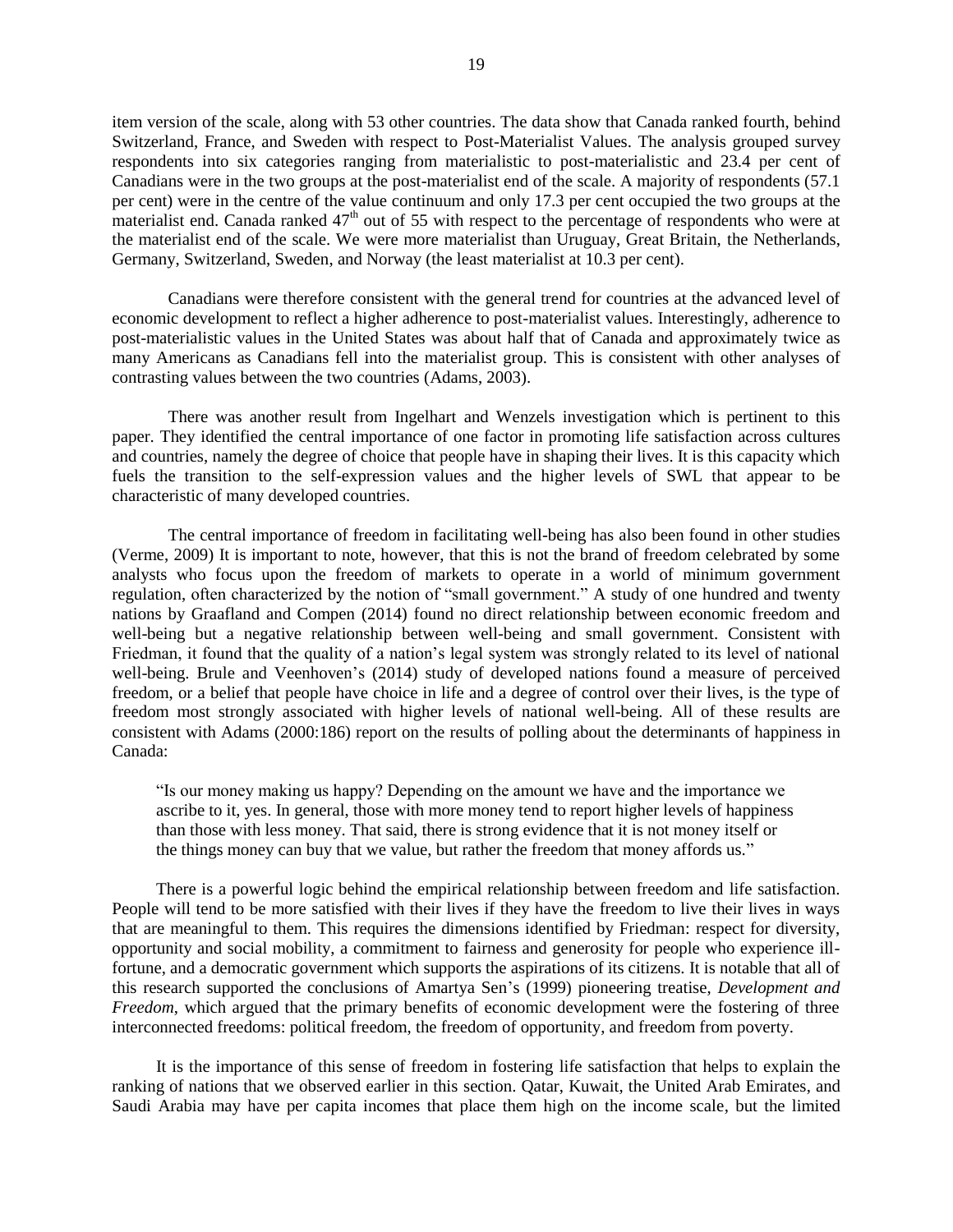freedoms that their governments afford their residents probably acts as a drag on their national SWL rankings.

| Individual unemployment (versus employment)                                                                                                                                                                                                                                                                                        | $-6.0$ |
|------------------------------------------------------------------------------------------------------------------------------------------------------------------------------------------------------------------------------------------------------------------------------------------------------------------------------------|--------|
| Unemployment rate (10 percentage point increase)                                                                                                                                                                                                                                                                                   | $-1.3$ |
| Social support (10 percentage point extra saying yes)                                                                                                                                                                                                                                                                              | 4.5    |
| Freedom (10 percentage point extra saying yes)                                                                                                                                                                                                                                                                                     | 2.1    |
| Free from corruption 10 percentage point extra saying yes)                                                                                                                                                                                                                                                                         | 1.9    |
| Malaise 8 years earlier (1 standard deviation worse)                                                                                                                                                                                                                                                                               | $-10$  |
| Physical health (poor versus good self-assessed)                                                                                                                                                                                                                                                                                   | $-15$  |
| Single versus married                                                                                                                                                                                                                                                                                                              | $-2.2$ |
| Separated versus married                                                                                                                                                                                                                                                                                                           | $-4.0$ |
| Widowed versus married                                                                                                                                                                                                                                                                                                             | $-2.9$ |
| $\alpha$ $\mathbf{W}$ 11H $\mathbf{H}$ $\mathbf{R}$ $\mathbf{R}$ $\mathbf{R}$ $\mathbf{R}$ $\mathbf{R}$ $\mathbf{R}$ $\mathbf{R}$ $\mathbf{R}$ $\mathbf{R}$ $\mathbf{R}$ $\mathbf{R}$ $\mathbf{R}$ $\mathbf{R}$ $\mathbf{R}$ $\mathbf{R}$ $\mathbf{R}$ $\mathbf{R}$ $\mathbf{R}$ $\mathbf{R}$ $\mathbf{R}$ $\mathbf{R}$ $\mathbf{$ |        |

*Table 3: Effects on Life Evaluation of Each Factor as a Multiple of the Effect of a 30 Per Cent Increase in Income*

Source: World Happiness Report (2012:89)

Thus, national income is just one of a number of determinants of national SWL and, as concluded by Friedman, these contributors are themselves interrelated. This fact helps to explain some of the conflicting results that have arisen from cross-sectional analysis. This issue was highlighted in an analysis of Gallup results in which there was a very strong relationship between life satisfaction and GDP per capita as the variance in income between the countries explained about 65 per cent of the variance across countries in SWL in regression analysis (Layard, Clark, and Senic, 2012). However, when two other measures were added to the analysis, namely social trust and trust in police, the explanatory power of GDP per capita fell to 13 per cent, while the power of the social variables was 36 per cent. When other variables, such as health, education, freedom, and control of government corruption were added, the explanatory power of GDP per capita dropped to 8 per cent.

The impact of various factors, relative to income, is described in Table 3. This reflects the notion that national well-being is driven by a number of factors: health, education, good governance, social support and trust, human rights, and protections. These factors, in turn, are interrelated with each other and with income. When income is studied alone as a correlate of SWL it becomes a proxy for these other factors and its importance is inflated.

An analysis of the pooled results of seven years of the Gallup survey (2005-2011) found strong relationships between levels of life satisfaction in 149 nations and log GDP per capita, social support, life expectancy, freedom to make life choices, generosity and perceptions of corruption. The adjusted Rsquared was 0.74.

In summary, there does appear to be strong evidence in the literature that well-being among nations is related to the level of economic development, as reflected in GDP per capita. This is consistent with the strong relationship that has been found between well-being and the United Nations Human Development Index (HDI) by Hall (2013). The relationship is complex insofar as a variety of other contributors to well-being are also strengthened through broader social development which tends to accompany increases in GDP per capita.

#### <span id="page-19-0"></span>**D. What about Economic Growth?**

There is a relatively strong consensus in the literature that changes in well-being are positively associated with the short-term economic fluctuations of the business cycle (Deaton, 2012). In particular, as economies slip into recession and unemployment rises, the level of well-being among the unemployed,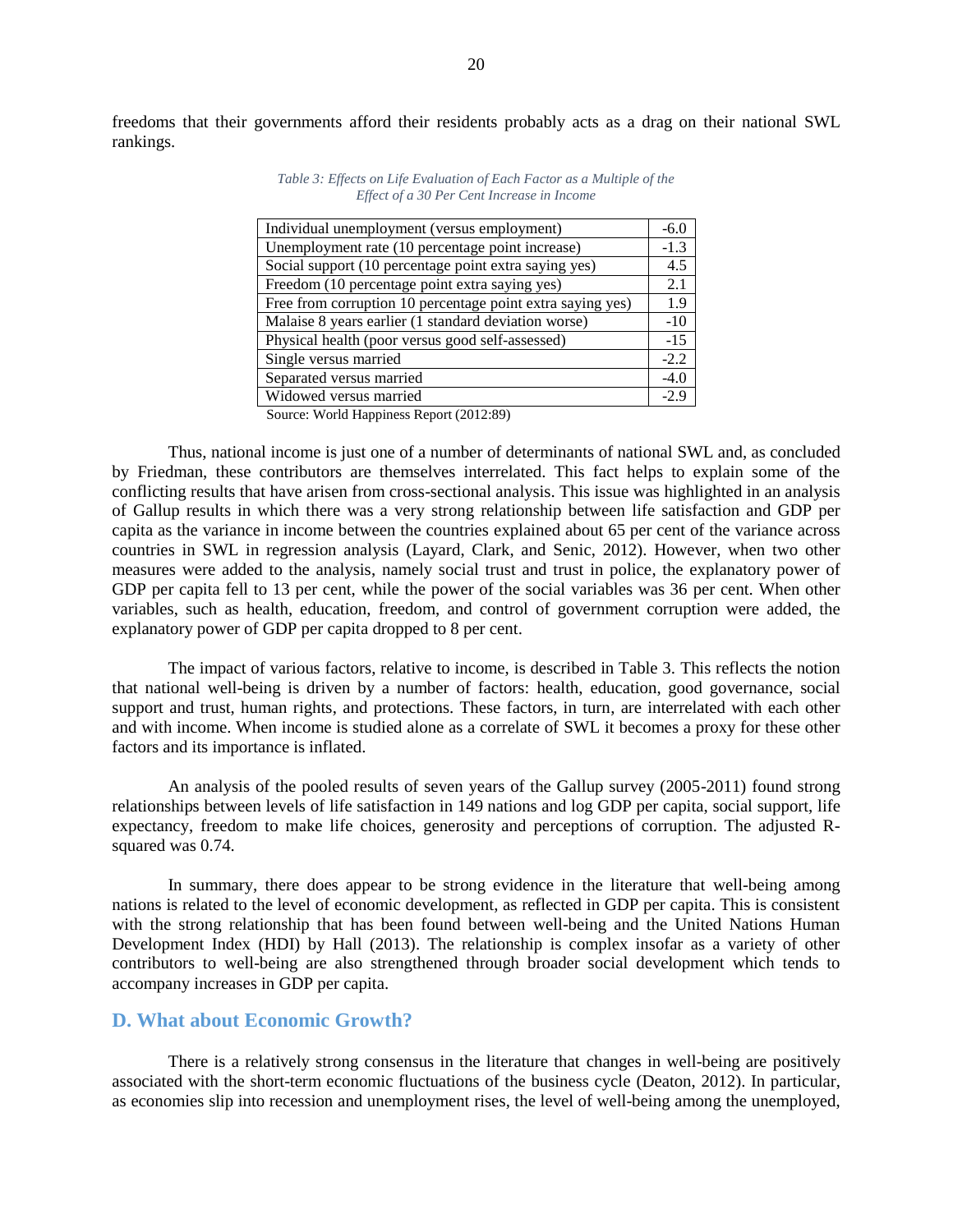as well as the broader population, decreases. As recovery sets in, and growth increases, unemployment levels drop and well-being tends to rise in concert with increased growth. The primary source of controversy centres on the relationship between longer term growth and well-being.

The Deaton (2007:21) study of the relationship between the log of GDP per capita and life satisfaction that was cited earlier yielded a surprising result with respect to economic growth: "However we count it, income makes countries happy and income growth makes them unhappy." The relationship between economic growth and SWL was negative for both a short-term growth trend (2000 to 2003) and a longer-term trend (1990 to 2000).

Earlier research by Easterlin (1995) had found no relationship between GDP per capita and wellbeing beyond a threshold level of GDP per capita that most developed nations had already passed. These results had been used to argue that there was no relationship between economic growth and well-being. The research, however, had used GDP per capita at a point in time and was consequently a measure of economic development rather than growth. It was also this relationship that Deaton (2007) had failed to replicate when he used the log of GDP, as discussed earlier in this section.

A better analysis of the relationship between growth and well-being measures such as SWL requires a time-series analysis of concurrent changes in GDP per capita and changes in well-being. One of the first attempts at this type of analysis was by Hagerty and Veenhoven (2003) using SWL data from 21 countries across the 1973-1996 period. They calculated correlations between GDP growth and life satisfaction at the same point in time and with one-year lags in either direction. When SWL was correlated with GDP per capita one year earlier, six nations showed a significant positive relationship and one showed a significant negative relationship. The overall correlation across all countries was 0.27 for the concurrent same year measure, 0.19 when the measure of GDP per capita preceded SWL by one year and 0.23 when SWL preceded GDP per capita by one year.

The authors concluded that these results contradicted the earlier conclusion by Easterlin (1995) that changes in national happiness were independent of economic growth. Easterlin (2013) responded that the overall correlations of 0.19, 0.27, and 0.23 were quite weak and statistically insignificant. He also used the country-level results to illustrate that countries with similar levels of GDP per capita growth across the period had widely different experiences with respect to changes in well-being.

Although referred to as a time-series analysis, the fact that GDP per capita growth rates and wellbeing growth rates were correlated at only a one-year interval in the Hagerty and Veenhoven (2003) analysis suggests that this was more accurately described as a cross-sectional analysis repeated at various intervals across the 1973-1996 period. As already noted, the more powerful time-lag study by Deaton (2007), using data from 132 nations, reported a negative relationship between well-being in 2006 and rates of economic growth between 2002 and 2003 and between 1990 and 2003.

Another attempt to correlate changes in GDP per capita and concurrent changes in life satisfaction was by Stevenson and Wolfers (2008). They used results from the World Values Survey and the Eurobarometer to examine the relationship between longer-term growth and life satisfaction and concluded that there was a significantly positive relationship between economic growth and well-being, although the effect was stronger among WVS countries than the Eurobarometer countries. Although they did not reference the conflicting results from Deaton (2007), they argued that their analysis contradicted earlier analysis such as Easterlin (1995) which argued that economic growth and well-being were unrelated past a certain level of development.

Easterlin (2013) responded with an analysis of the relationship between long-term changes in GDP per capita and well-being in 17 Latin American nations, 17 developed countries, 11 Eastern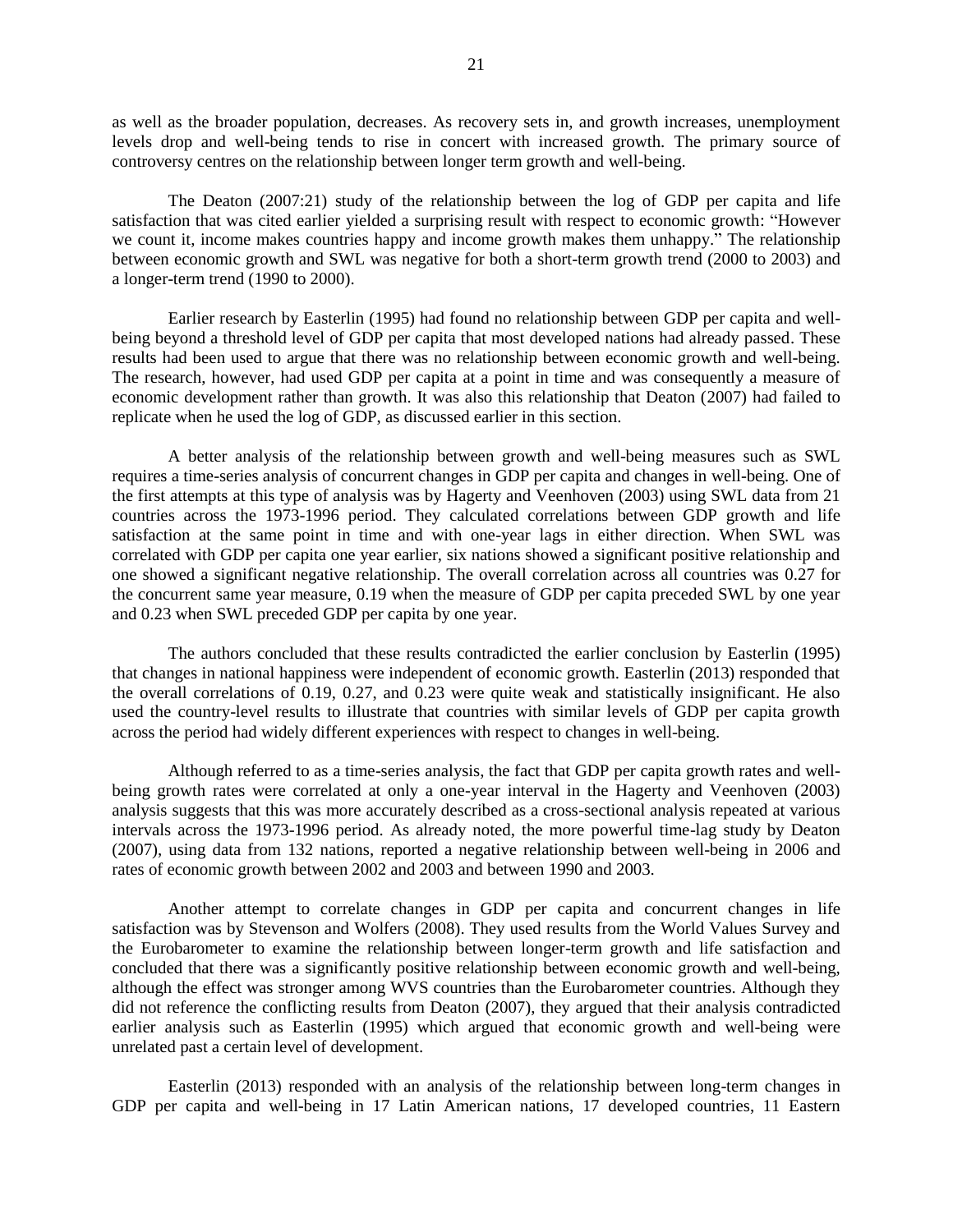European countries and 9 less developed countries. All of the analyses yielded insignificant relationships between economic growth and well-being. The authors accounted for the conflicting results by arguing that the Stevenson and Wolfers (2008) analysis emphasized shorter-term trends and that significant results for longer-term trends in their sample of 17 countries relied on the values of two outliers: Hungary and South Korea. When they were removed, the relationship became insignificant.

Wolfers, Sacks and Stevenson (2013) provided an overview of their research on the topic. They presented six scattergrams and regression results pertaining to changes between SWL from the World Values Survey and changes in log GDP per capita between various waves of the WVS: 1982 and 1996; 1990 and 2000; 1996 and 2005; 1982 and 2000; 1990 and 2005; 1982 and 2005. Because different countries participated in different waves, the number of nations included in each comparison varied. They acknowledged that the slopes varied between the panels and were not always statistically significant but they estimated a "precision-weighted average" of 0.43. They concluded on the basis of their many attempts to quantify the relationship between economic growth and SWL that the task was challenging because of a lack of comprehensive data on national SWL levels over time for the quantity of nations that were required for a robust analysis. They argued, however, that their approach had been sufficiently robust to allow for quantitative comparisons rather than statistical significance.

The most recent contribution to this literature is Veenhoven and Vergunst (2014) who increased the number of nations utilized in Hagerty and Veenhoven (2003) to 67 and expanded the number of observations to 199, ranging from 10 to more than 40 years. Similar to the previous analysis, they recorded a correlation of 0.20 between average economic growth in the past year and average change in happiness. The correlation did not differ by the length of the span for which data was available for the participating nations. The relationship was substantially weaker among high income nations.

Clark, Fleche and Senik (2014) made a new contribution to the debate by analyzing the effect of economic growth on happiness inequality, which is the relative rate of happiness across income groups within nations. Using data from the World Values Survey, as well as a number of national surveys from the United States, the United Kingdom, Germany, and Australia, they concluded that economic growth had no effect on average levels of life satisfaction across time, thus supporting the Easterlin conclusion. However, growth had significant effects upon happiness inequality by reducing the proportion of persons at the highest and lowest ends of the life satisfaction continuum. Thus, higher levels of growth reduced the degree of inequality in life satisfaction across income groupings.

There was one important qualification to this general conclusion that arose from the American experience. If too much income inequality accompanies economic growth, then happiness inequality may increase rather than decrease. The incorporation of measures related to the supply of public goods into their model led them to conclude that the positive effects of economic growth upon the equality of happiness was the result of the increase in public goods that accompanied economic growth, particularly public goods related to health, control of corruption, and the protection of civil liberties. These results reflected the earlier discussion about the relationship between economic growth, economic development, and well-being. Economic growth facilitates important social institutions, which are characteristic of economic development, and these institutions support well-being, particularly among people at the lowest end of the well-being continuum.

There have been some interesting results about the relationship between trust and economic growth in a study of trends in "trust" within nations by Roth (2009). The notion of trust is important because it is a key measure of social capital, which is the dimension that becomes increasingly important to the enhancement of our well-being as our material needs become satisfied and our focus moves to other needs. It is a key factor, along with freedom, which helps to address those non-material contributors to well-being, particularly those associated with community vitality and social supports. Interestingly, it has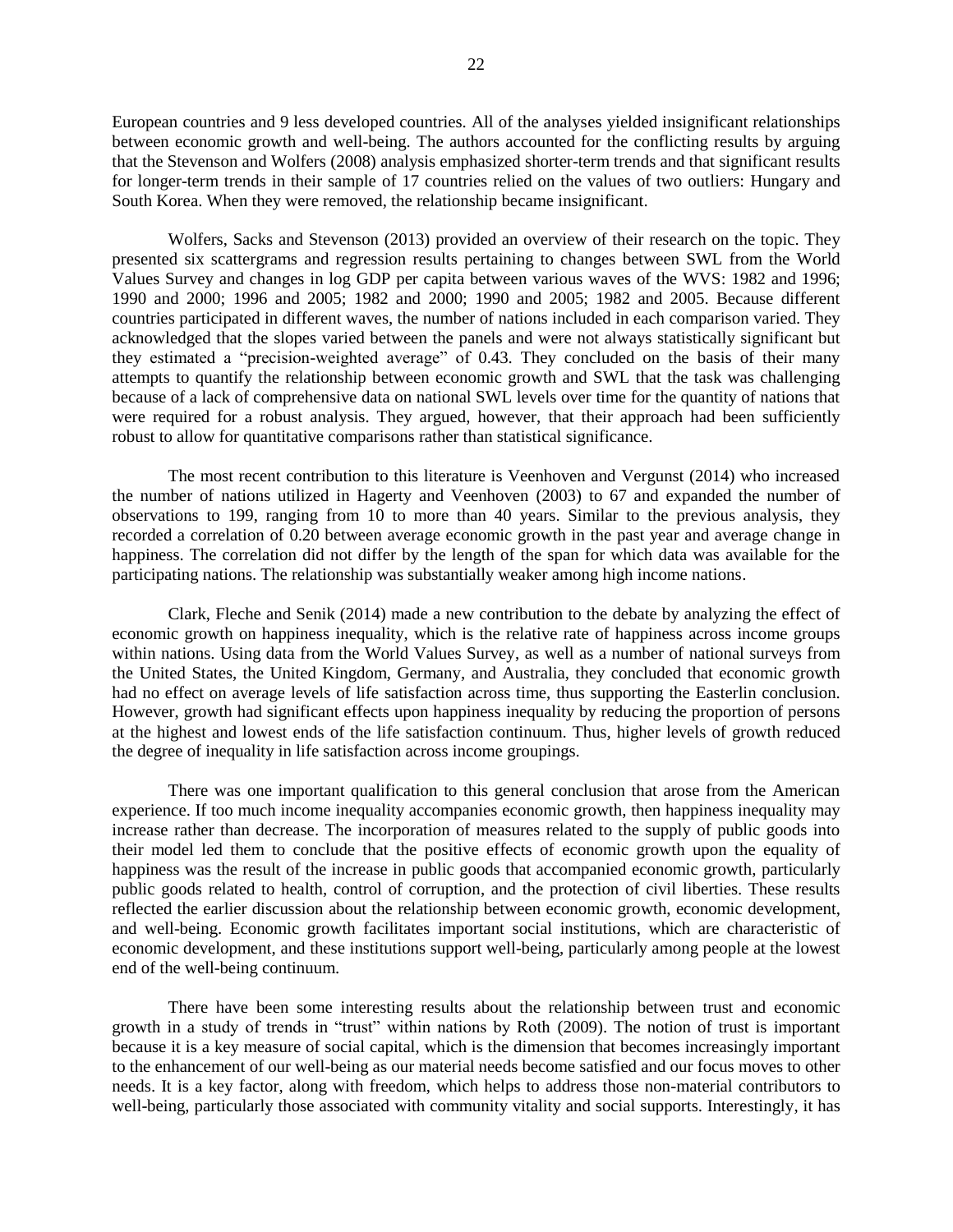also been identified as a key factor in promoting economic growth because business agreements and contracts are facilitated by a sense of trust. Societies with high-levels of distrust and hostility tend to be hampered in their efforts to experience economic growth (Morrone, Tontoranelli and Ranuzzi, 2009).

The Roth (2009) analysis of 41 countries from 1980 to 2004 found that economic growth was negatively associated with changes in trust among developed countries but not among developing countries. In other words, the developed countries which experienced higher rates of growth from 1980 to 2004 were more likely to experience decreased levels of interpersonal trust than did developed countries with slower rates of economic growth. It is noteworthy that this was also the period when income disparities increased in the faster-growing developed countries and there is very strong research evidence that income disparities within a country erode interpersonal trust. Consequently, this result makes sense. Faster growing developed nations experienced increases in income disparity which eroded levels of trust over the 25 years considered.

The results of a second study by Sarracino (2010) compared the determinants of subjective wellbeing among high and low income countries. This study found that social capital variables such as trust were important contributors to well-being in both high- and low-income countries but the effect in highincome countries was almost twice as strong as in low-income countries. The author concluded that the greater importance in high income countries reflected a reaction to the erosion of social capital that they experienced during the course of their development. It could also reflect the shift to post-materialist values that stress the importance of trust.

Although the level of understanding continues to evolve with new research and analysis, the majority of the evidence suggests that well-being is positively associated with short-term economic growth related to the business cycle. The relationship with longer-term economic growth, however, is more complex because of a variety of confounding factors. In a recent review of the literature Pennock (2016) proposed the following conclusions:

- 1. At the earliest stages of economic development, nations are characterized by high birth rates and relatively short life expectancies. This results in a growing supply of young workers who move to cities, resulting in the reallocation of labour from low-productivity growth rural economic activities to high-productivity urban economic activities, subsequently increasing aggregate labour productivity. These two factors, a growing labour force and high rates of labour productivity growth, cause rates of economic growth to increase.
- 2. Among these developing nations economic growth is positively associated with SWL if the growth is accompanied by an investment in the institutions that support SWL, such as education, democratic institutions, courts and impartial systems of justice, which protect rights and freedoms, and health and social supports. Equally important is the development of value systems which promote a respect for diversity and tolerance. Taken together, these developments foster personal freedoms by facilitating the ability of individuals to follow a life course which is meaningful to them and which enhances their satisfaction with their lives.
- 3. In developing countries, in which the benefits of economic growth do not facilitate the development of these institutions and values, levels of SWL are less likely to increase across the population.
- 4. The maturation of these economies is also accompanied by demographic changes which are characterized by declining birth rates, longer life expectancies, and an aging population. These changes reduce the rate of labour force growth, and, perhaps, the growth rate of labour productivity, although the latter conclusion has mixed support in the literature. The rate of economic growth inevitably slows. If past economic growth has created institutional- and valuesbased environments which foster a sense of personal freedom more broadly, these nations maintain their higher levels of SWL despite their slower rates of economic growth. A shift to less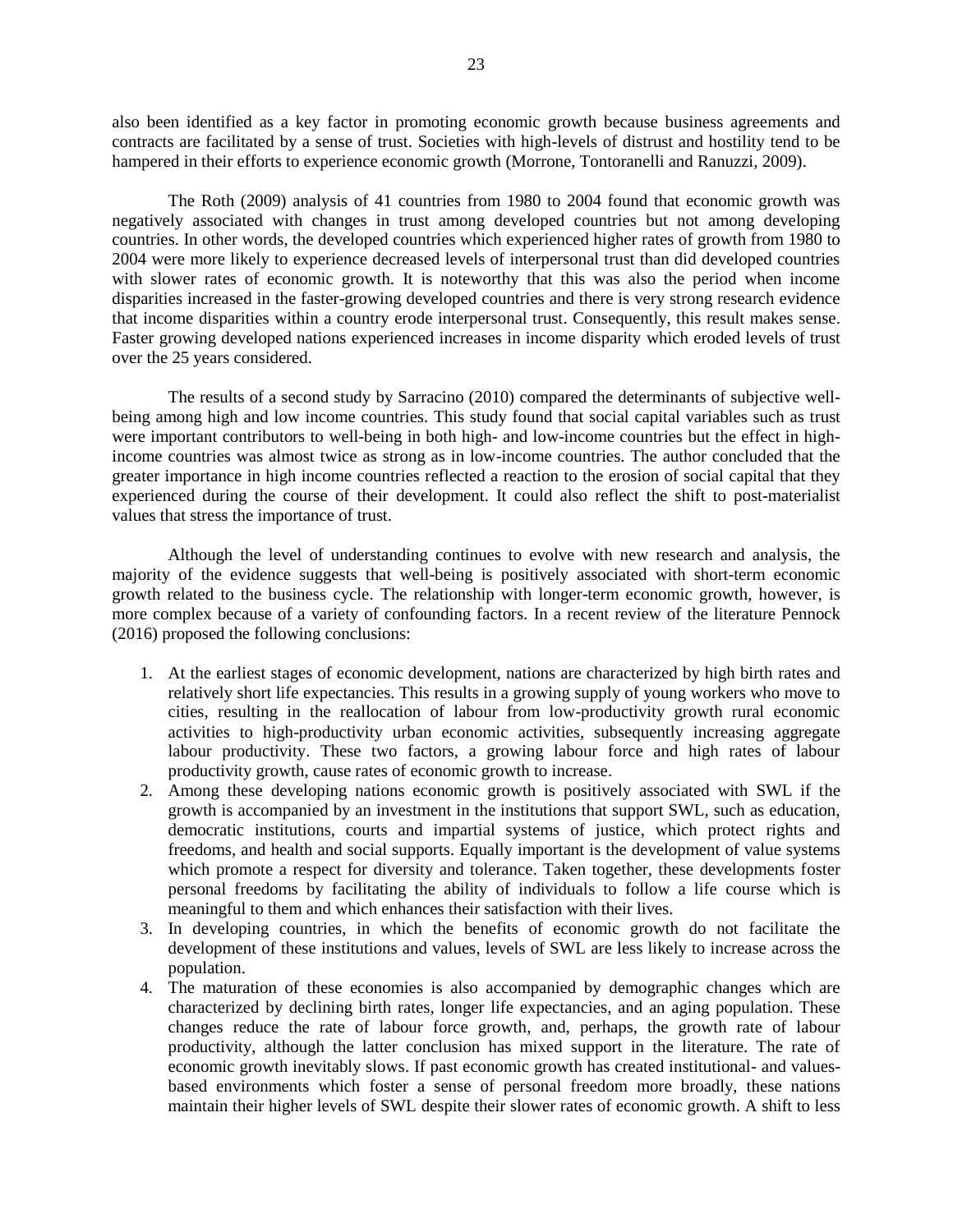materialistic values among a large segment of this population, which accompanied past economic growth, helps to blunt the impact of slower growth on SWL. The impact is also mediated by the strength of the other contributors to SWL which have accompanied growth and which continue to facilitate SWL as rates of growth slow.

Consequently, not all wealthy nations have higher levels of well-being. To augment well-being, the process of economic growth needs to be accompanied by a range of co-developments which enhance well-being. These factors are probably interrelated and mutually reinforcing. These factors include but are not limited to increased levels of health and education, social trust, effective governance, increased personal and political freedoms, human rights protection, and systems of justice and social supports. The development of these public goods enhances the equitable distribution of well-being across income groups.

#### <span id="page-23-0"></span>**E. Prosperity Index**

We now return to the question that arose from Table 2 earlier in this section: why do some countries, such as Canada, seem to rank consistently higher in well-being among nations than their rank in per capita income would appear to justify? Why do we "punch above our economic weight" with respect to SWL? The obvious answer is that countries like Canada have strength in other contributors to SWL which compensate for lower GDP per capita. This effect is clear in the Prosperity Index which has been developed by the Legatum Institute in the UK. Published for the past five years, the Index is an attempt to measure national progress against a broader framework which incorporates, in addition to economic growth, dimensions of entrepreneurship and opportunity, governance, education, health, safety and security, personal freedom, and social capital. A total of 89 variables are combined into these eight dimensions. Within each domain, one set of variables is comprised of those that are known to promote income, while others focus on the promotion of life satisfaction. The index is calculated for 142 nations.

In 2015, Canada ranked sixth on the index, behind Norway, Switzerland, Denmark, New Zealand and Sweden, and just ahead of Australia, Finland and the Netherlands. As reflected below, Canada ranked in the top 10 in all of the dimensions except health  $(11<sup>th</sup>)$  and entrepreneurship and opportunity  $(15<sup>th</sup>)$ .

| <b>Canada's Rank</b> | <b>Prosperity Dimension</b>                                             | <b>Examples of Indicators</b>                                                                                                                                                                                                  |
|----------------------|-------------------------------------------------------------------------|--------------------------------------------------------------------------------------------------------------------------------------------------------------------------------------------------------------------------------|
|                      | Personal Freedom                                                        | Tolerance, civil liberties, satisfaction with freedom of choice                                                                                                                                                                |
| $\mathfrak{D}$       | Education                                                               | Enrollment levels, satisfaction with quality, gender equity and<br>educational level of workforce                                                                                                                              |
| 8                    | Economy                                                                 | Satisfaction with living standards, adequate food and shelter,<br>savings, expectations, confidence in financial institutions,<br>unemployment, five-year growth rate, capital per worker, non-<br>performing loans, inflation |
| 6                    | Social capital                                                          | Trust, volunteering, social supports                                                                                                                                                                                           |
| 9                    | Safety and Security                                                     | Personal safety, freedom of expression, assaults, demographic<br>stability, refugees, theft                                                                                                                                    |
| $\tau$               | Governance                                                              | Confidence in public institutions, efforts to address poverty,<br>business and government corruption, rule of law, environmental<br>protection, regulation, type of government                                                 |
| 11                   | Health                                                                  | Healthy life-expectancy, health expenditures, services, satisfaction<br>with health and health service, water quality, sanitation, infant<br>mortality and others                                                              |
| 15                   | Entrepreneurship and Opportunity                                        | Entrepreneurial attitudes, communications infrastructure, start-up<br>support, R&D expenditures                                                                                                                                |
|                      | $S_{\text{oumon}}$ , Logatum Institution (kttp://www.prosporty.com/#10) |                                                                                                                                                                                                                                |

|  |  |  | Table 4: Canada's Rank among Nations on the Prosperity Index |  |
|--|--|--|--------------------------------------------------------------|--|
|  |  |  |                                                              |  |

Source: Legatum Institution [\(http://www.prosperity.com/#!/\)](http://www.prosperity.com/#!/)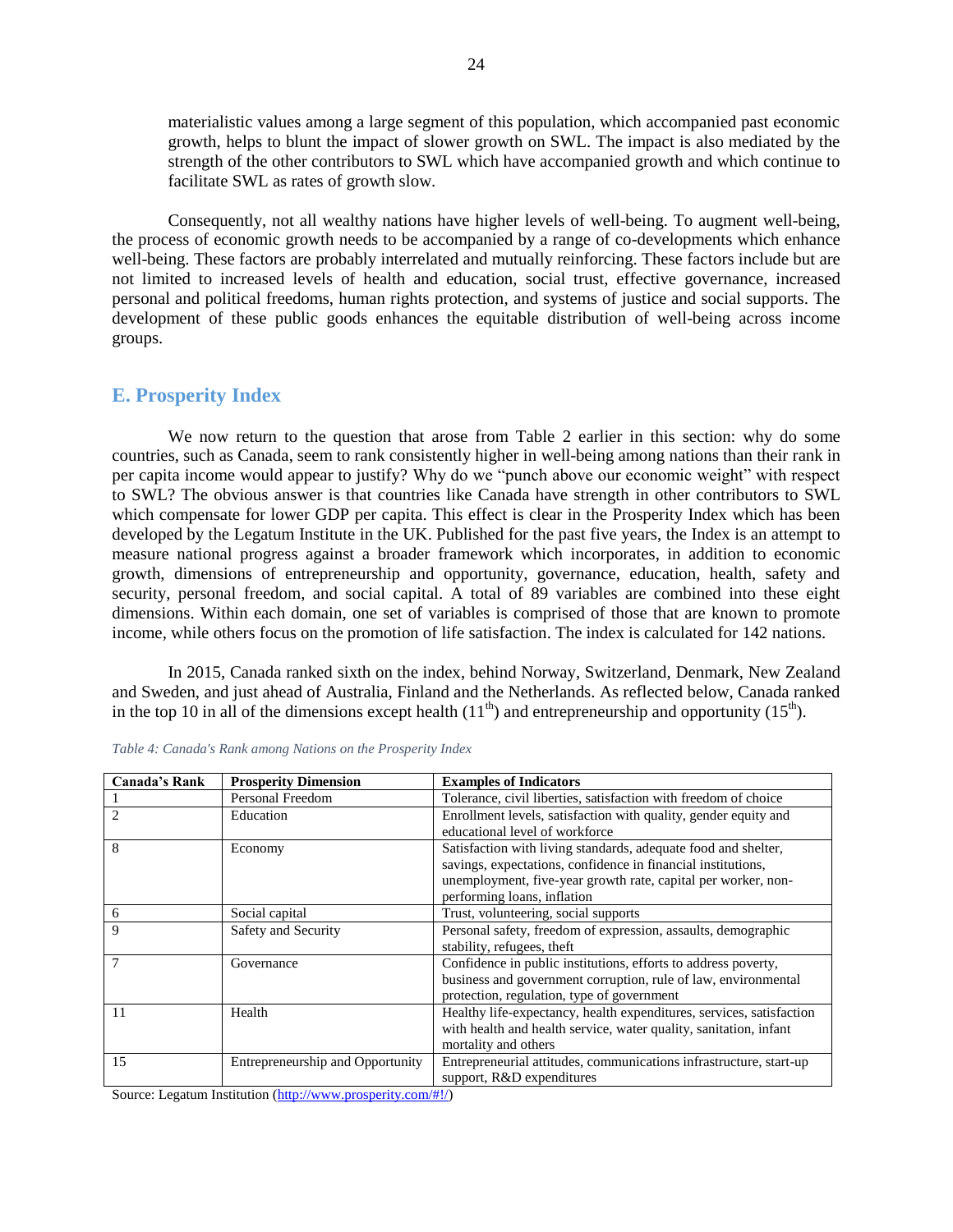The marked importance of personal freedom is obvious in these results. Canada ranked first among the nations on this dimension which used a score for civil liberties developed by Freedom House and the results of Gallup surveys about tolerance and the degree of satisfaction with freedom of choice. In fact, most of the countries that out-performed their incomes with respect to well-being ranked very high on that index. It is also noteworthy that the "economy" dimension of the index, on which we perform quite well, is composed of a variety of indicators, of which growth-rates are only one. In the terms described in the previous section of this paper, it is a comprehensive measure of growth and development. The important conclusion from these ratings is that our relatively high rankings on SWL, relative to our ranking on GDP per capita, which was noted earlier in this section, reflects our strength across a variety of other contributors of well-being. We are, in a word, less dependent upon our national wealth to fuel our SWL than many other countries. This is consistent with the relatively low level of adherence to materialist values among Canadians that was highlighted earlier in this section in the discussion of World Values Survey results.

#### <span id="page-24-0"></span>**F. Social Progress Index**

A similar profile emerges from the Social Progress Index. This is a project of the Social Project Initiative in Washington DC.<sup>3</sup> The index is based on 52 indicators which are categorized into three groupings:

- 1. Basic Human Needs: nutrition and basic care; water and sanitation; shelter; and personal safety.
- 2. Foundations of Well-Being: access to basic knowledge, information and communications; health and wellness; and ecosystem sustainability.
- 3. Opportunity: personal rights; personal freedom and choice; tolerance and inclusion; access to advanced education.

Although it does not include a measure of well-being such as life satisfaction, it does contain a variety of measures which are known to contribute to well-being. Aggregate scores have been developed for 133 nations and, in the 2015 report, Canada ranked  $6<sup>th</sup>$  on the overall Index of Social Progress behind Norway, Sweden, Switzerland, Iceland, and New Zealand, Australia ranked 10th. The UK ranked 11<sup>th</sup> and the United States ranked  $16<sup>th</sup>$ . The high ranking for Canada was largely due to a  $1<sup>st</sup>$  place ranking on the Opportunity dimension, which combines the personal freedom and education dimensions of the Prosperity Index, and a  $7<sup>th</sup>$  place ranking on Basic Human Needs. We fell to  $14<sup>th</sup>$  on the Foundations of Well-Being Dimension, primarily due to a low ranking on environmental sustainability  $(48<sup>th</sup>)$ .

Among the 133 nations, the aggregate Index of Social Progress was strongly related to GDP per capita  $(R^2=0.78)$ . The relationship was particularly strong among developing nations and less strong among mature economies. Canada's ranking of  $6<sup>th</sup>$  was particularly high given its lower ranking in GDP per capita (14<sup>th</sup>). Once again Canada's ranking on this measure of social progress was higher than would be expected from its level of national wealth because of other key factors associated with personal freedom, tolerance, and inclusion.

#### <span id="page-24-1"></span>**G. Well-Being in Canada**

As described earlier, Canadians tend to score quite well on surveys of life satisfaction. Although rankings change with the type of survey, the measurements used, and the number of countries included, Canada is customarily among the top ten and often among the top five. In the survey of 104 countries by

<sup>&</sup>lt;sup>3</sup> Se[e http://www.socialprogressimperative.org/data/spi](http://www.socialprogressimperative.org/data/spi) for more information.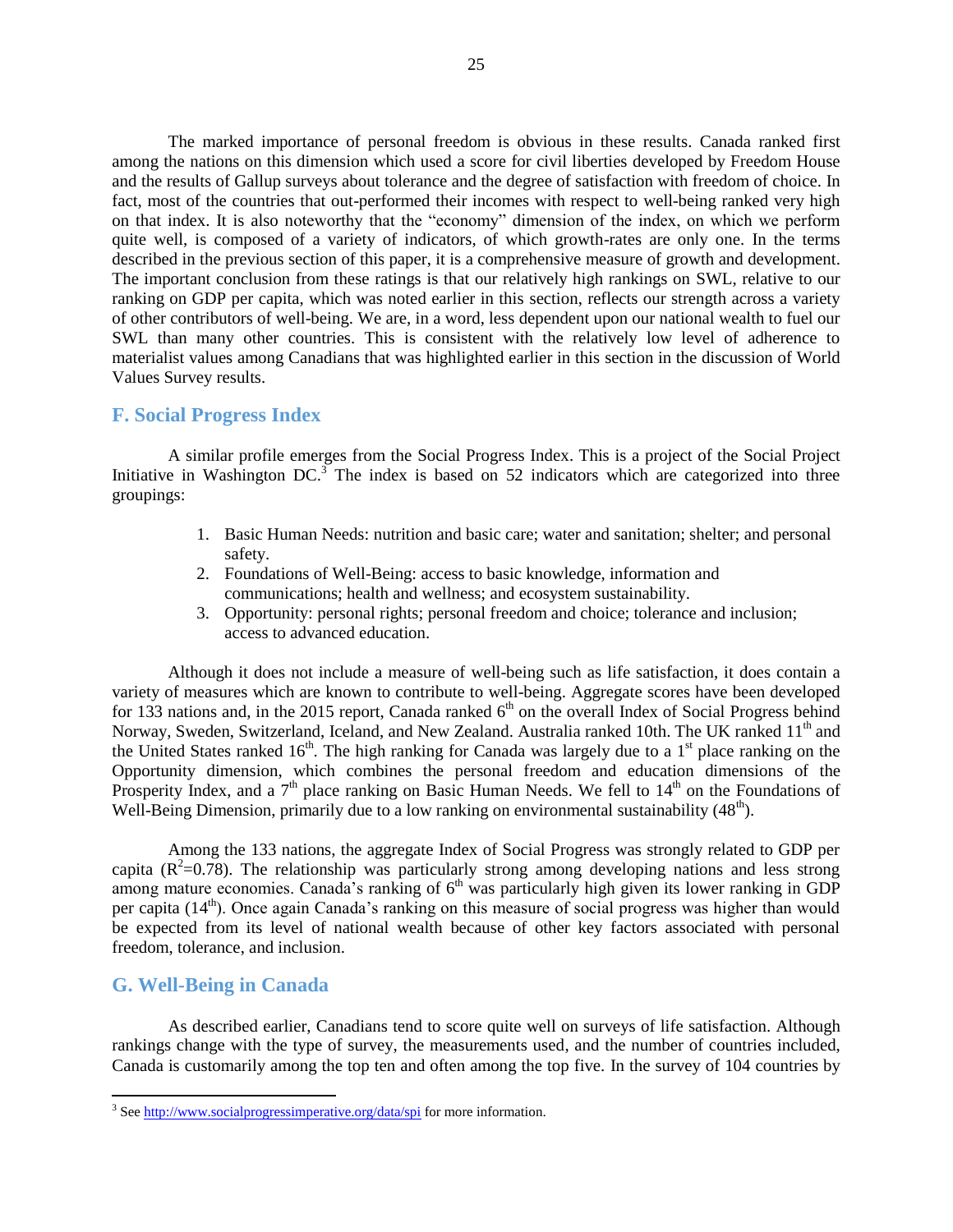the Gallup organization in 2011, Canada ranked fifth behind (in order) Denmark, Finland, Norway, and the Netherlands, a rank that was retained in 2014.

To burrow deeper into the dynamics of well-being in Canada, we can utilize a measure of life satisfaction that is available from the Canadian Community Health Survey (CCHS). Conducted on a regular basis since 2001 by Statistics Canada, this survey includes a question on life satisfaction using a five-point response scale. Since 2009/10 it has also included the same ten-point scale as is used in the World Values Survey. The CCHS collects responses on a wide variety of issues related to the health and well-being of the Canadian population based on the responses of a random sample of 130,000 Canadians.

In the 2005 and 2007/08 issues of the CCHS, 39 per cent of Canadians reported that they were very satisfied with life. In 2009/10 this remained virtually unchanged at 38 per cent but then fell to 35 per cent in 2011/12. A similar decrease was found in the Gallup results (Helliwell and Wang, 2013). If one assumes that this drop had something to do with the protracted period of economic uncertainty that began in 2008 and 2009, the differential change in life satisfaction that occurred across the income groups is notable. As reflected in Chart 5 the highest income-decile group experienced more than a 7 percentage point reduction in reported life satisfaction between 2007/08 and 2011/12, while the lowest income group (decile 1) reported a substantial increase of 4 percentage points.

*Chart 5: Change in Per Cent Very Satisfied With Life by Household Income Decile 2007/2008 to 2011/2012 in Canada*



Source: Author's calculations using CCHS.

This is inconsistent with the results that would be anticipated on the basis of Clark *et al*. (2014) above, insofar as the gap in life satisfaction between the highest and lowest income groups in Canada decreased during a time of recession. Interestingly, it is consistent with national level results elsewhere whereby the lowest income nations experienced increases in life satisfaction across the period, while high-income developed nations in North America and Europe, as well as Australia and New Zealand experienced decreases (Helliwell and Wang, 2013).

It is important to note, however, that a strong income gradient continues to exist in Canada with respect to household income. In 2011/12, persons in the highest income decile were 69 per cent more likely to report that they were very satisfied with their lives than persons in the lowest income decile. As a result of the shifts discussed above, this was a decrease from 2007/08, when they were 123 per cent more likely to report high levels of life satisfaction.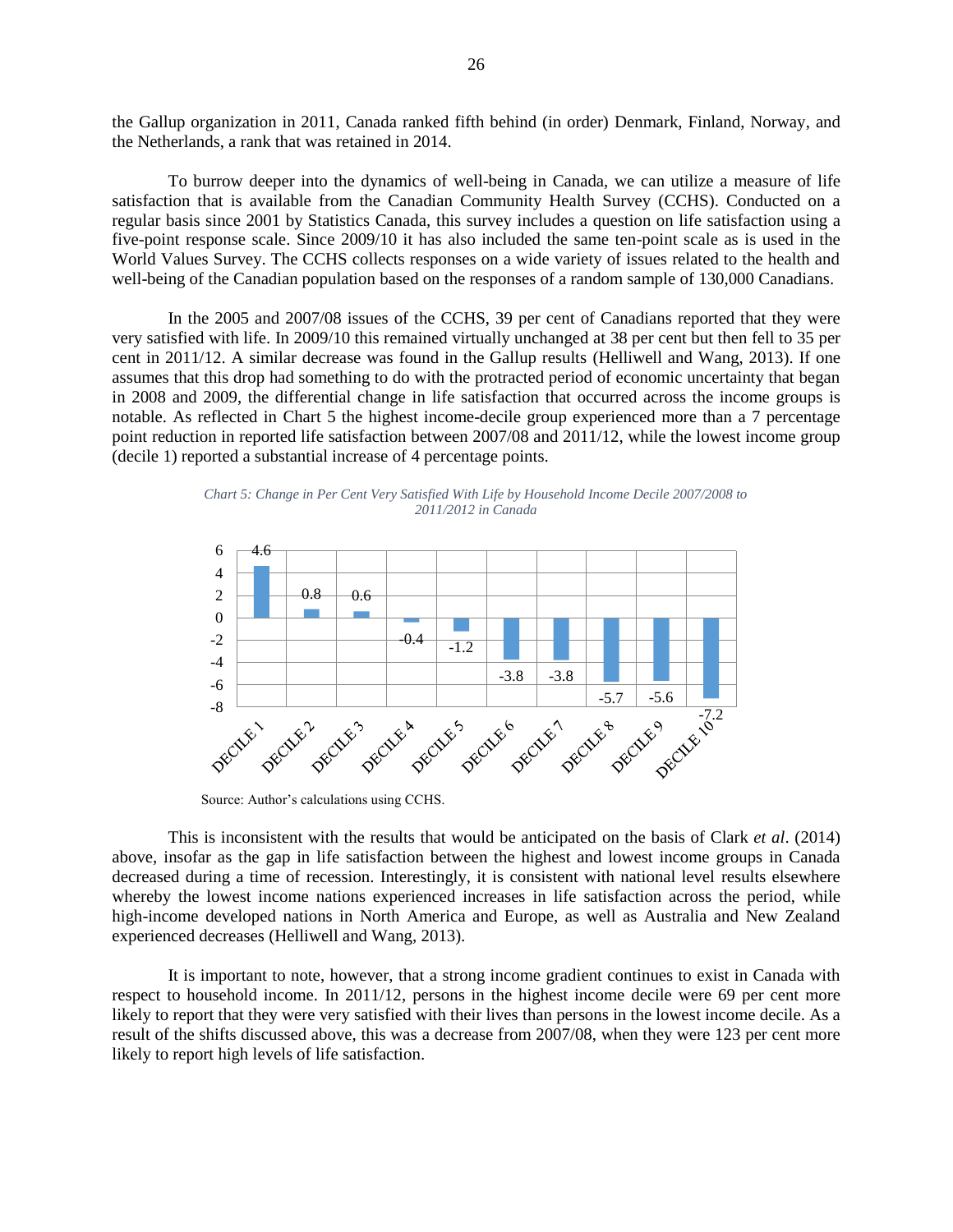What about the other correlates of well-being in Canada? In 2011/12, males and females were equally satisfied with life in Canada. Married persons are more satisfied than singles. There is a predictable relationship between life satisfaction and age among developed countries, and Canada is no exception. Rates of life satisfaction are relatively high during adolescence and then begin to fall among people in their early-twenties, typically reaching their lowest levels among people in their forties. Then they rise until people reach their mid-seventies, when they decline once again. Developing countries do not show rebounding rates of well-being among older persons (Steptoe, Deaton and Stone 2015). It appears that one of the accomplishments of developed mature nations is to provide its older members with a satisfying life.

Canadians who rate their physical or mental health as "excellent" are ten times more likely to report that they are very satisfied with their lives than persons with poor health. People with relatively stress-free lives are three times more likely to be very satisfied than persons who have extremely stressful lives. People with a strong sense of "belonging" to their community are twice as likely to be very satisfied as people reporting a "weak" sense of belonging. Interestingly, the effects of income are somewhat less dramatic. Although there is a clear gradient of increasing levels of life satisfaction moving from the lowest ten per cent of income earners to the highest ten per cent, the top group is only 69 per cent higher than the lowest group with respect to life satisfaction.

A 2011 joint report by the Centre for the Study of Living Standards and the Institute for Competitiveness and Prosperity by Sharpe *et al*. (2011) utilized the 2009/10 version of the CCHS to look at the relative effects of these factors, including income, on the well-being of Canadians, using life satisfaction as their measure. Although the CCHS did not contain measures of all of the pertinent contributors, such as governance or trust, it contained a sufficient number of pertinent variables to make the results interesting. Household income was a significant predictor of life satisfaction but, as discussed above, it was less important than perceived mental health, perceived health, stress, sense of community belonging, and unemployment. A series of analyses highlighted these relative effects:

- A one unit increase on a five-point scale of self-rated mental health which ranged from "poor" to "excellent" was equivalent to a threefold increase in household income. In other words, a person would have to triple their household income to have an improvement in well-being equivalent to one step up the five-point scale of mental health.
- A one step increase on a five-point scale of perceived health status was equivalent to a 157 per cent in household income.
- A one point decrease on a five-point life stress scale was equivalent to a 136 per cent increase in household income in terms of its effect on well-being.
- A one point increase on a four-point scale of the extent to which a person felt like they belonged to their community was equivalent to a 116 per cent increase in household income.
- The effect of becoming employed, after a period of unemployment, on a person's sense of wellbeing, is equivalent to a 151 per cent increase in household income.

The geographical variation of life satisfaction in Canada also provided some interesting lessons. The CCHS reports results at the level of 139 health zones across the country. The zones with the highest percentage of persons who professed to be very satisfied with their lives in 2011/12 were (in order): Algoma District in Ontario, the Bathurst and Miramachi areas of New Brunswick, Region Abitibi in Quebec, North Bay Ontario, Colchester East in Nova Scotia, Sunrise/Kelsey in Alberta, Central Region in Nova Scotia, Elgin/St. Thomas in Ontario, and Northwest British Columbia. Larger metropolitan areas were much further down the rankings. Vancouver ranked last, behind its neighbours of Richmond and Surrey. Toronto was fourth from the bottom and Montreal was only two places higher. The 10 lowestscoring zones include all of these metropolitan areas, plus Edmonton, Saskatoon, Victoria, Ottawa,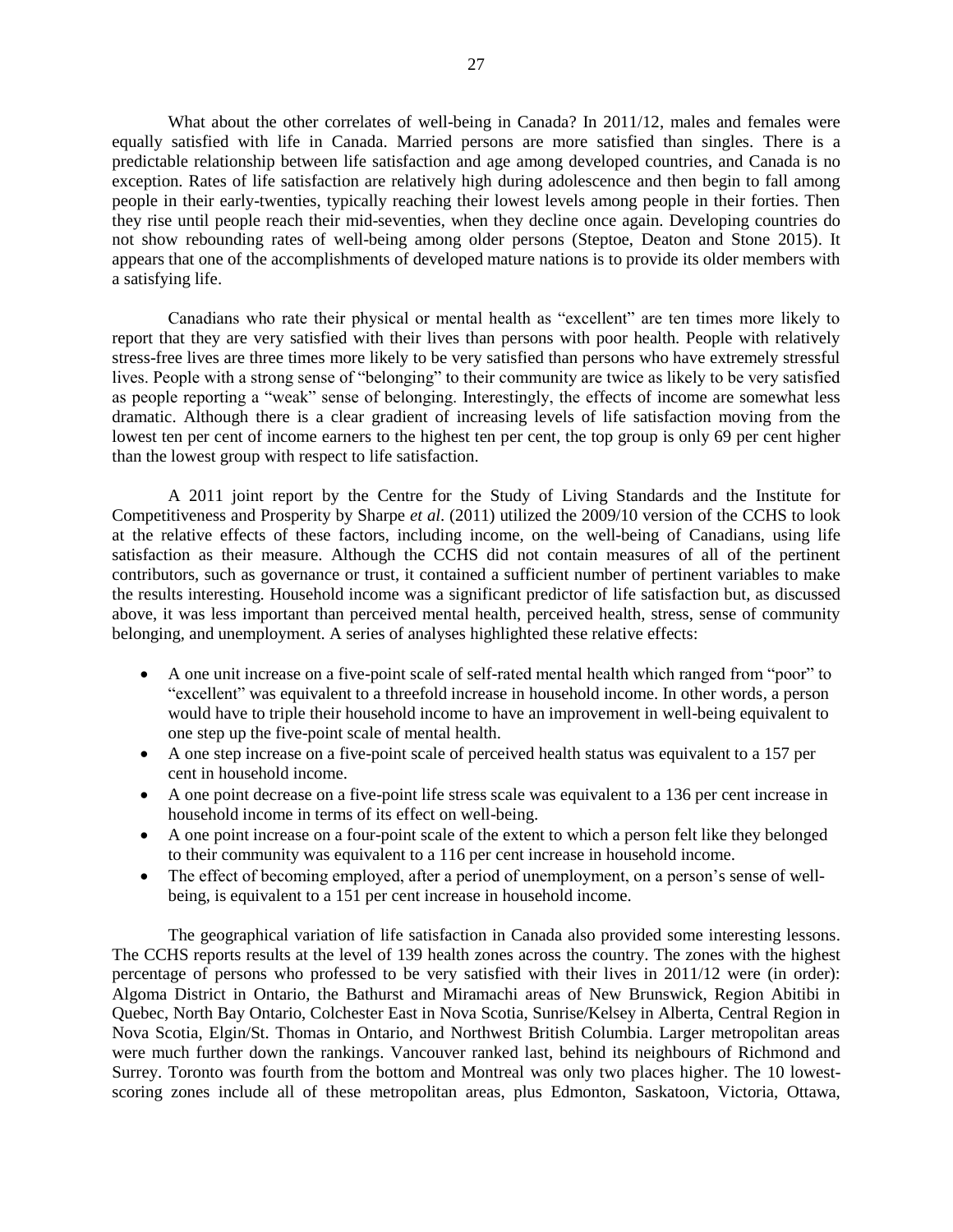Waterloo, Peel Region, and York Region. Generally speaking, the higher rates of satisfaction are found in medium-sized communities and rural areas.

The most important factor related to this geographical variation in life satisfaction is the measure of community-belonging in the CCHS. It is a simple measure which asks people to rate the extent to which they feel like they belong to their communities. It is a potent measure of social capital and this finding reflects the importance of social capital as a determinant of well-being among communities. The CCHS does not include a measure of interpersonal trust.

#### <span id="page-27-0"></span>**H. A Tale of Three Communities**

The importance of these factors at a community level was clear in two community well-being surveys which were conducted in Glace Bay and Kings County, Nova Scotia, which includes the communities of Wolfville and Kentville (Pennock, Pennock, and Colman, 2008). The two areas differed dramatically on key economic dimensions with Kings County reporting substantially higher household incomes and lower rates of unemployment. These differences were not reflective of short-term economic fluctuations. They represented long-standing differences between the areas. Despite the differences in economic health, respondents from the two communities reported similar levels of life satisfaction, probably due to the effects of stronger social support and spirituality scores in Glace Bay. It was notable, however, that Glace Bay residents were more likely to believe that improvements in their material circumstances would enhance their levels of life satisfaction even though their current levels were already equivalent to those of the more affluent Kings County.

The higher incomes in Kings County were partly attributable to a higher prevalence of twoincome households in that area. This led to challenges with work-life balance and stress in Kings County, which detracted from their levels of well-being. Thus, the equivalence of life satisfaction in the two areas, which were so different in economic status, was due to the counterbalancing effects of positive contributors (social support and spirituality) in Cape Breton and negative contributors (work-life balance and stress) in Kings County. These factors appeared to offset the differential impacts of income.

The issue of work-life balance and stress also arose in the results of a similar survey in the Greater Victoria area in British Columbia.<sup>4</sup> The survey identified time-balance as the strongest challenge to life satisfaction among residents and the issue was particularly acute among younger families living in the western communities which involved long and slow commutes into Victoria for many workers. The time-balance problems were not a reflection of higher levels of materialism among these families. They were the consequence of the location of affordable housing in these communities. Importantly, the stress engendered by the time-balance problems had significant consequences for their reported levels of health and mental health.

#### <span id="page-27-1"></span>**I. Summary**

l

Our reserves of well-being are fed by many sources: our physical, emotional and mental health; our social supports from family and friends; our sense of belonging to our communities and our ability to participate in the work and leisure opportunities that they provide for us to develop our interests and abilities; our sense of interpersonal trust; the quality of our governance; the extent to which we our free to

<sup>4</sup> Victoria Happiness Partnership

ttp://www.victoriafoundation.bc.ca/sites/default/files/uploads/Happiness\_Index/Time%20Crunch\_2010-12-02.pdf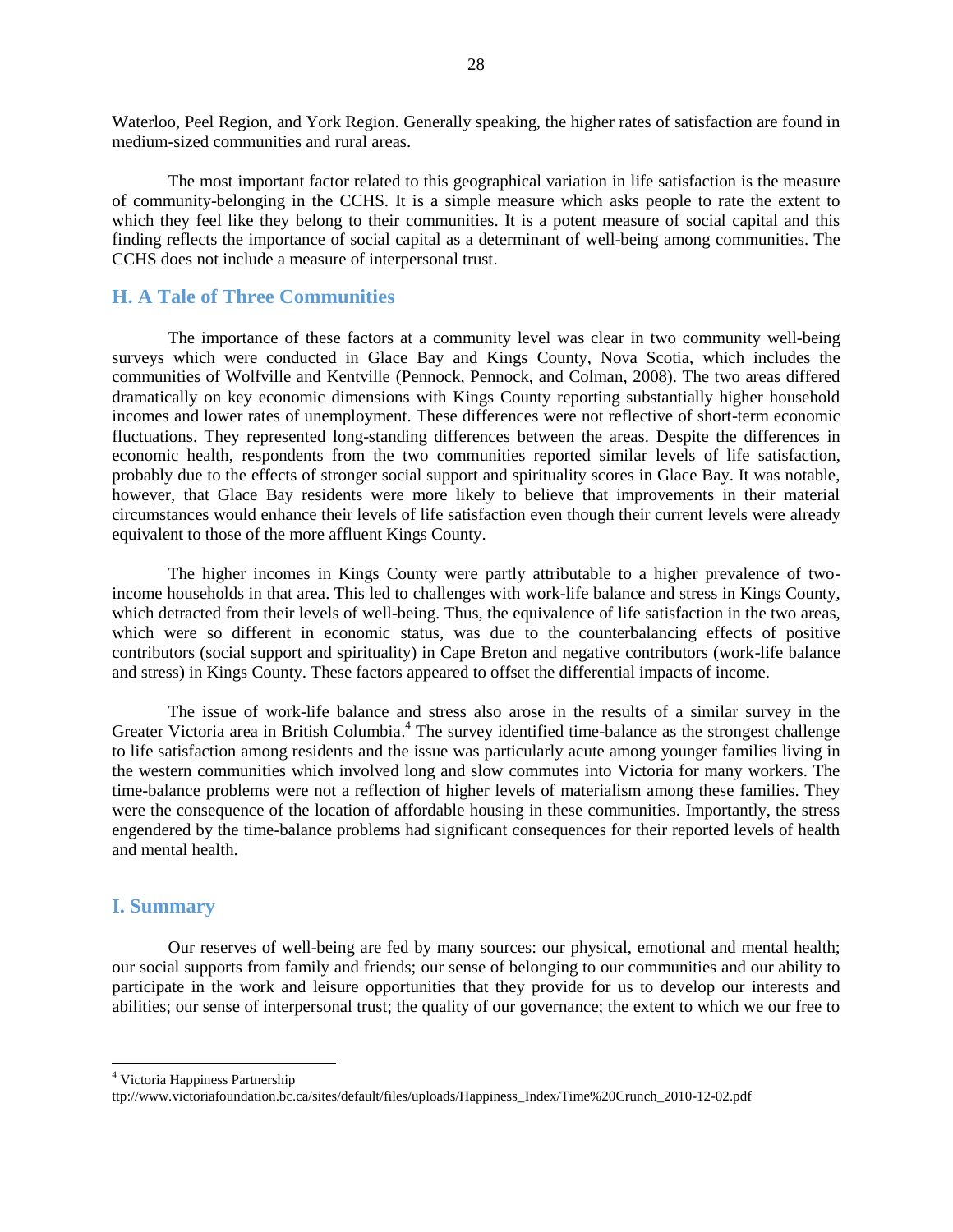pursue our interests and abilities; the extent of tolerance that our society accords to its many diverse populations.

With respect to the well-being of Canadians, we report levels of SWL that are higher than would be expected, based on our national wealth alone. Thus, the other factors which are associated with the promotion of SWL through economic development carry us to a higher level of well-being than our wealth alone would justify. For example, we are among the top five nations with respect to the emergence of post-materialist values. In addition, evidence from the Prosperity Index and other scales suggest that we perform well across a variety of determinants of well-being, namely, personal freedom (where we rank first), education and social capital.

Across nations, well-being is clearly associated with levels of economic development, as measured by GDP per capita at a point in time. The relationship with economic growth, however, is more complicated because nations at the highest levels of economic development and well-being tend to have lower rates of economic growth than developing nations. Even among developing nations, the relationship is moderated by the extent to which the wealth generated by economic growth is spread across the broader population and invested in the development of the institutions and programs which promote the other determinants of well-being.

The next section of the paper will examine, in more detail, the impacts of the slow growth scenarios on the major determinants of SWL in an attempt to gain insight into how Canada's enviable level of SWL could by protected and maintained in the face of declining economic growth.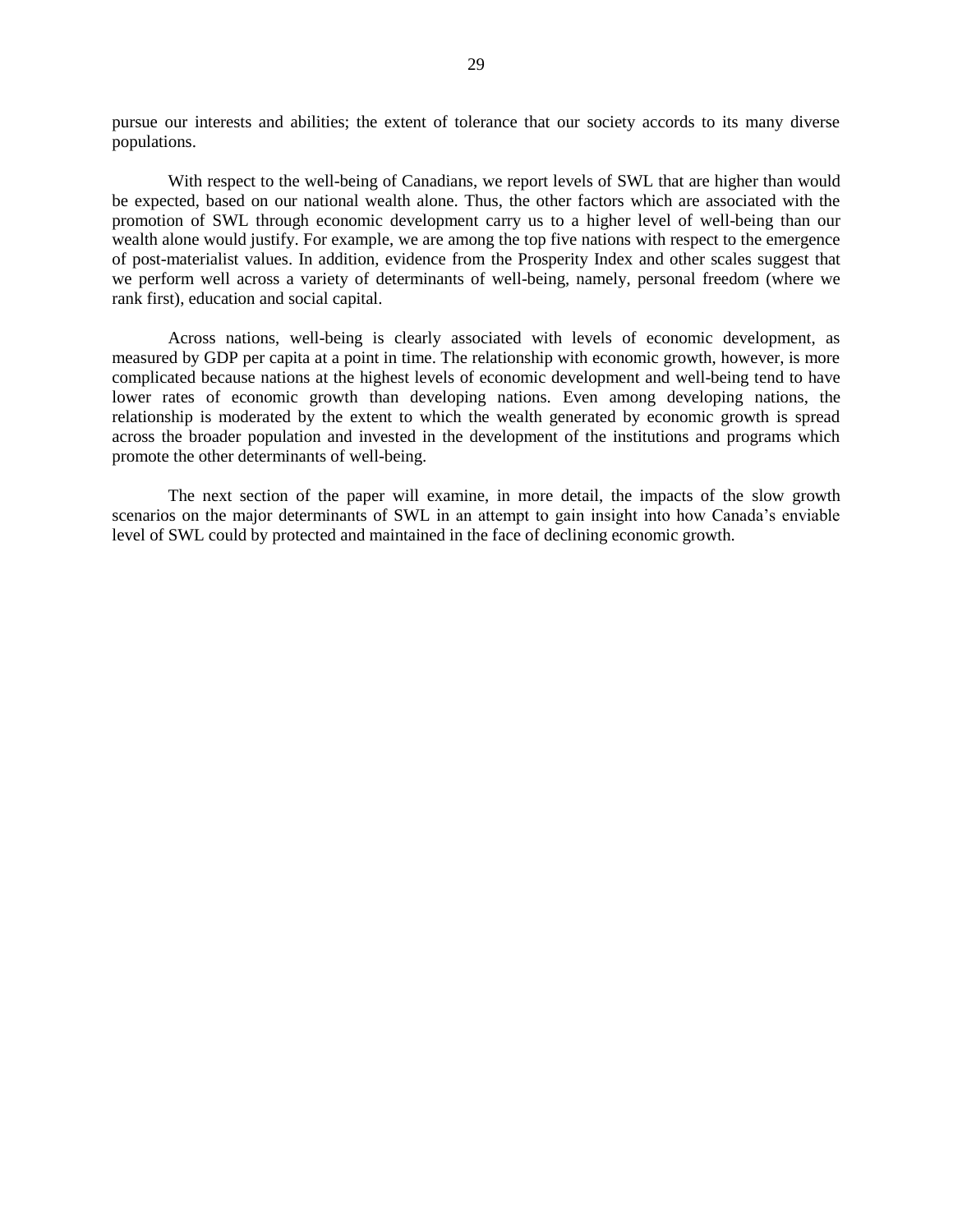## <span id="page-29-0"></span>IV. Living in a Slower Growth World

If economic growth fuels the economic developments that foster our sense of well-being, as defined by SWL, what is the likely impact of slowing economic growth? If our well-being is dependent upon our level of economic development, what are the implications of these scenarios for all of the interacting contributors to well-being which seem to be typical of mature nations such as Canada? The research literature is somewhat thinner on this side of the equation. There is no shortage of conjecture on the topic but solid empirical findings are harder to find.

In April 2014, TD Economics published a short report that focused on the future growth prospects of the American economy, entitled "Economic Growth after Recovery: Quantifying the New Normal." It reviewed the usual arguments about declining rates of labour force and productivity growth and deduced that, after a short period of recovery during which the growth rate of GDP in the United States will briefly return to the annual growth rates of three percent, growth in the US economy will settle at a new normal of about two per cent per annum. It highlighted a number of unpleasant consequences which are likely to follow this slow rate of growth and suggested that increasing immigration rates was the only policy response which might have a hope of returning growth rates to the higher levels of the past. Among the ill-effects of slow growth were low interest rates, lower rates of corporate profit, poorer returns on investment, unprecedented pressures on government revenues and expenditures, and increased levels of income inequality.

Benjamin Friedman followed the publication of his book, *The Moral Consequences of Economic Growth*, with a 2009 article that looked at the recessionary times and came to a conclusion which is typical of the pessimism which infuses most analyses of the implications of a slower growth future:

"The implications are sobering. If part of what matters for tolerance and fairness and opportunity, not to mention the strength of a society's democratic political institutions, is that the broad cross section of the population have a confident sense of getting ahead economically, then no society—no matter how rich it becomes or how well-formed its institutions may be—is immune from seeing its basic democratic values at risk whenever the majority of its citizens lose their sense of forward economic progress. This risk is not just a matter of the current business downturn. If the widening inequality of recent years continues, once (presumably modest) growth resumes, experience suggests that the social, political, and ultimately moral pathologies that have emerged in prior eras of stagnating incomes and living standards, not just in the United States but in other societies as well, are very likely to reappear. If they do, they will be not just pathologies but predictable" (89).

In a 2014 article in the New York Review of Books, Friedman noted that the rise in xenophobic intolerance and extremism in Europe, evidenced in the rise of extreme rightwing political parties, was probably attributable to the stagnation of European economies. Whether this is actually a regression in European political values or an expression of values that were always present but not articulated in a small proportion of the population remains to be seen. Notably, Friedman identifies only one antidote to the problem: a return to the higher economic growth rates of the past.

A similar conclusion about the potential for a regression in values was recorded by Ingelhart and Wenzel (2005:15) in their analysis of post-materialist values.

"Recent developments, such as relatively high unemployment, the collapse of stock markets and welfare state retrenchment, have decreased economic security; if this went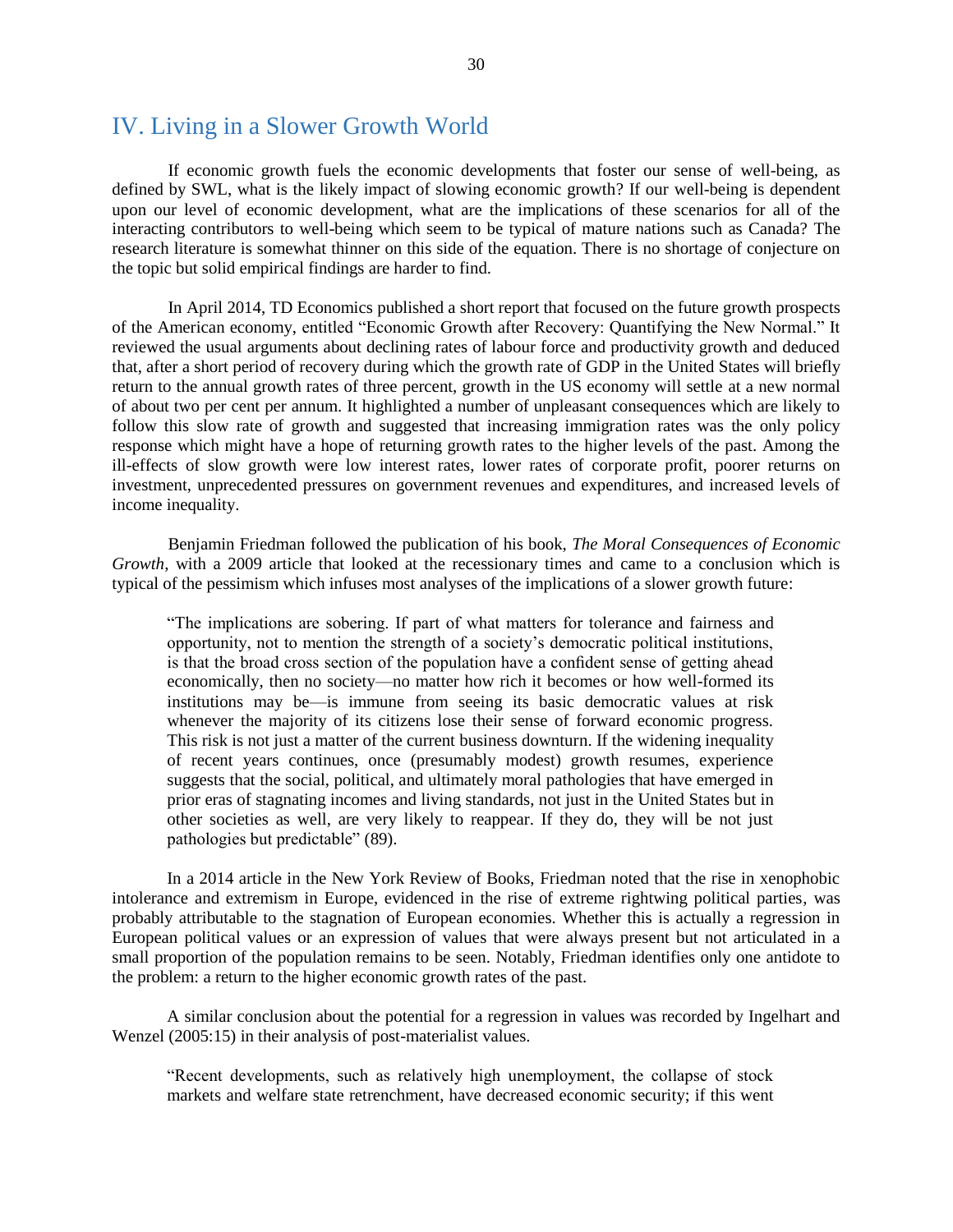far enough, it could undermine the prevailing sense that survival can be taken for granted and, in the long run, bring a resurgence of materialistic values."

Glen Hodgson, the Chief Economist for Forecasting and Analysis at the Conference Board of Canada described a world without growth as "… a highly unpleasant and even nasty place" (Hodgson, 2013).

To better understand the implications of slower growth for population well-being this section of the paper will review five economic issues which are often discussed in conjunction with slower economic growth: income distribution, income growth, unemployment, household debt, and government revenues. These issues will be reviewed with respect to their potential direct effects on population wellbeing as well as their potential impacts on the important contributors to well-being that were discussed in the previous section.

#### <span id="page-30-0"></span>**A. Income Distribution**

The threat of growing income inequality has been frequently identified as an important consequence of slower growth (Gordon, 2014, Piketty, 2014, and Randers, 2012). It is also noteworthy that this may be a two-way relationship. In their review of the economic rise and fall of nations, Acemoglu and Robinson (2012) argued that the failure to equitably share the benefits of economic growth across society had been a leading contributor to the collapse of nations in the past. Their conclusions, from a survey of history, were consistent with a study from the International Monetary Fund, which conducted a quantitative analysis of nations in the present era. Income inequality appeared to be an impediment to growth among nations in the modern era (Berg and Ostry, 2011). Nations with lower rates of income inequality tended to outperform their more inequitable counterparts in the long-term.

Studies also concluded that countries with high rates of inequality, such as the United States, had lower rates of intergenerational socio-economic mobility than countries with low rates of income inequality. The IMF study suggested that the rapid increase in income inequality contributed to the collapse of 2007 because it contributed to a propensity for lower-income and middle-income earners to resort to greater borrowing and higher debt loads to finance their consumption. An OECD study by Causa, Deserres and Ruiz (2014) reported that a one per cent increase in inequality lowered GDP growth by between 0.6 and 1.1 per cent. Another OECD analysis estimated that increased income inequality reduced GDP growth by more than 10 percentage points between 1990 and 2010 in Mexico and New Zealand; nearly 9 points in the United Kingdom, Finland, and Norway; and between 6 and 7 points in the United States, Italy, and Sweden. Greater equality spurred the growth of GDP per capita in Spain, France, and Ireland. Growth in Canada was reduced by between 2 and 3 percentage points by income inequality (OECD 2014a).

Any degree of income inequality that is already in place, as growth slows, will become exacerbated for the reasons outlined by Piketty (2014) and others: slower productivity growth will reduce wage and salary growth to a level below the growth of investment income. Since investment income tends to accrue to wealthier members of society, the incomes of wealthier persons will increase at a faster rate than middle and lower income earners. Randers (2012) made the point that a large proportion of this inequality in wealth is reflected in the relatively high levels of wealth among an older generation that had the good fortune of coming to age during a period of unparalleled economic growth compared to the more limited prospects of younger cohorts who came of age during a period of reduced growth. He suggested that the escalating tensions between these groups and, in particular, the growing frustrations of the younger age group, will inevitably result in a degree of unrest and conflict which could grow into a violent revolution in mature economies before 2052. In support of this position, OECD (2014b) reported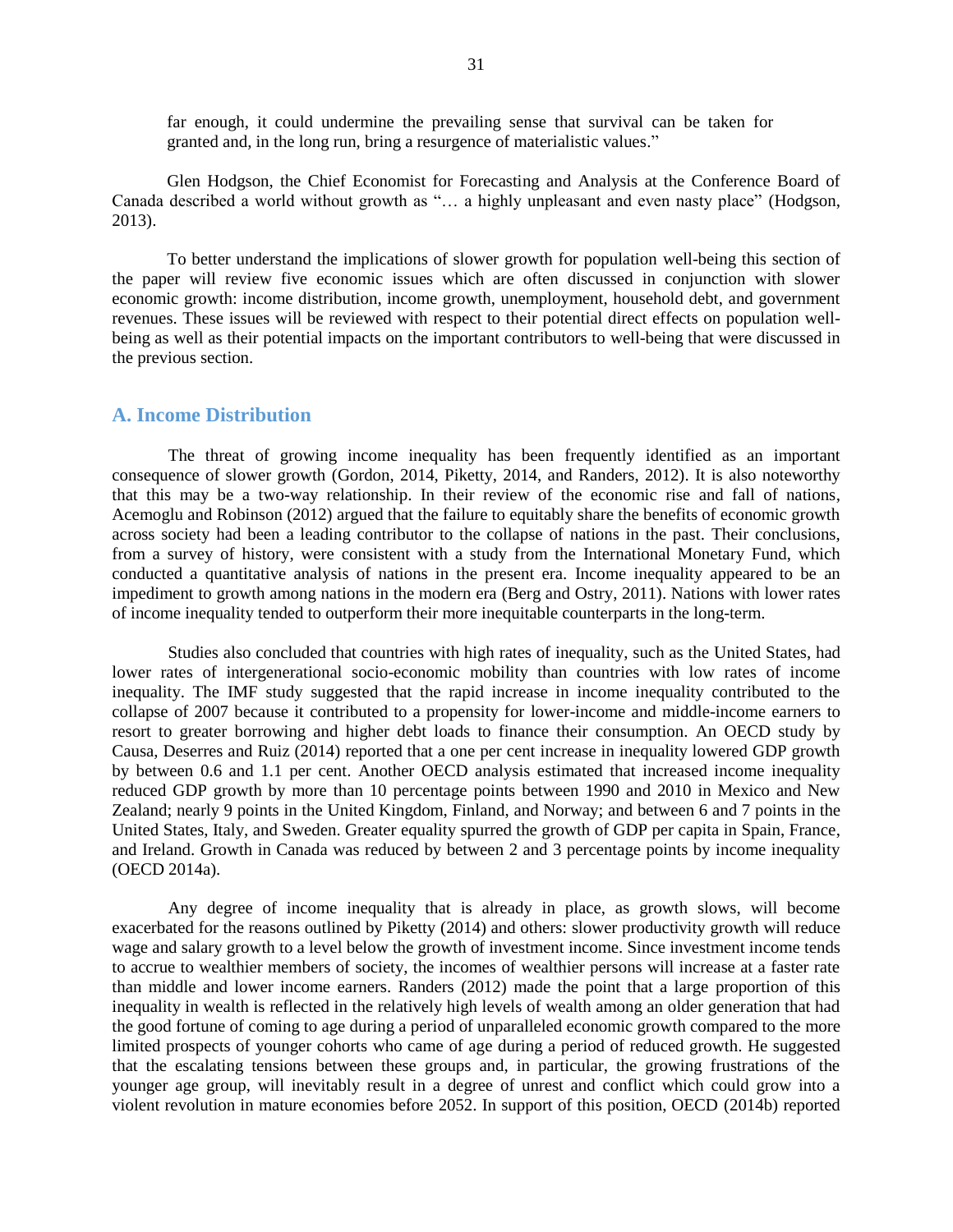that the young had been the primary victims of the Great Recession. Among OECD nations, the young had replaced the elderly as the age group with the highest rates of poverty in the aftermath of the 2008 collapse.

An OECD study, based on slow-growth projections similar to those of the Conference Board, expected continued increases in income inequality in Canada and most developed nations through to 2060 (Braconier and Ruiz-Valenzuela, 2014). There is a widespread belief that the relatively peaceful development of mature nations over the past century has occurred because of a burgeoning middle-class. As growing income disparities erode the notion of fairness in society, there is concern that the growing frustration could engender a wave of social unrest.

What do we know about income inequality and SWL? The relationship between income inequality and well-being is complex (Dolan *et al*., 2008). In general it appears that the impact may depend upon the underlying characteristics of the nations studied (Senik, 2009). For example, there appears to be a significant negative impact of inequality on well-being in Europe but not in the United States (Alesina *et al*., 2001). The level of "interpersonal trust" in nations appears to be a critical determinant of the nature of the relationship between inequality and well-being (Rozer and Kraaykamp, 2013). The literature suggests that the relationship between income inequality and well-being is negative in high-trust nations, where equality is valued, and positive in low-trust nations. The notion of trust is important because it is a key measure of social capital and an important contributor to well-being (Heliwell and Wang, 2011). The results reported in the Prosperity Index and Social Progress Index, discussed earlier, suggest that Canada is among the high trust/social capital nations and, consequently, rising inequality could have adverse consequences for the well-being of Canadians. There is, however, uncertainty around this empirical area and further research is required if greater clarity is to be achieved.

#### <span id="page-31-0"></span>**B. Income Inequality**

The real incomes of the top 20 per cent of earners in Canada increase by 27 per cent between 1976 and 2010 (Chart 6). The group that saw the least growth were the middle twenty per cent who saw less than a seven per cent increase over the 35-year period. The lowest income group fared better at almost a 16 per cent growth, largely because of a number of government programs such as unemployment insurance, child-tax credits, and old age security programs. This places Canada within a small group of OECD nations in which income polarization appears to be occurring (Caucasa *et al*., 2014).

As we move into a slow or no- growth future, Canada needs to be particularly cautious about the effects of increasing rates of income inequality because we are beginning the transition with a higher level of income inequality than most other mature economies. We may, therefore, have a heightened vulnerability to the adverse effects of increased income inequality during a period of slow growth relative to other countries. Among OECD countries, Canada typically places in the upper quarter or third of income inequality rates, depending on the countries included. Furthermore, depending on the measure which is used, rates are less than the United States and the United Kingdom, but higher than most of continental Europe, except for Spain, Portugal, Greece, and Italy, all of which were bordering on bankruptcy in the post-2007 recession.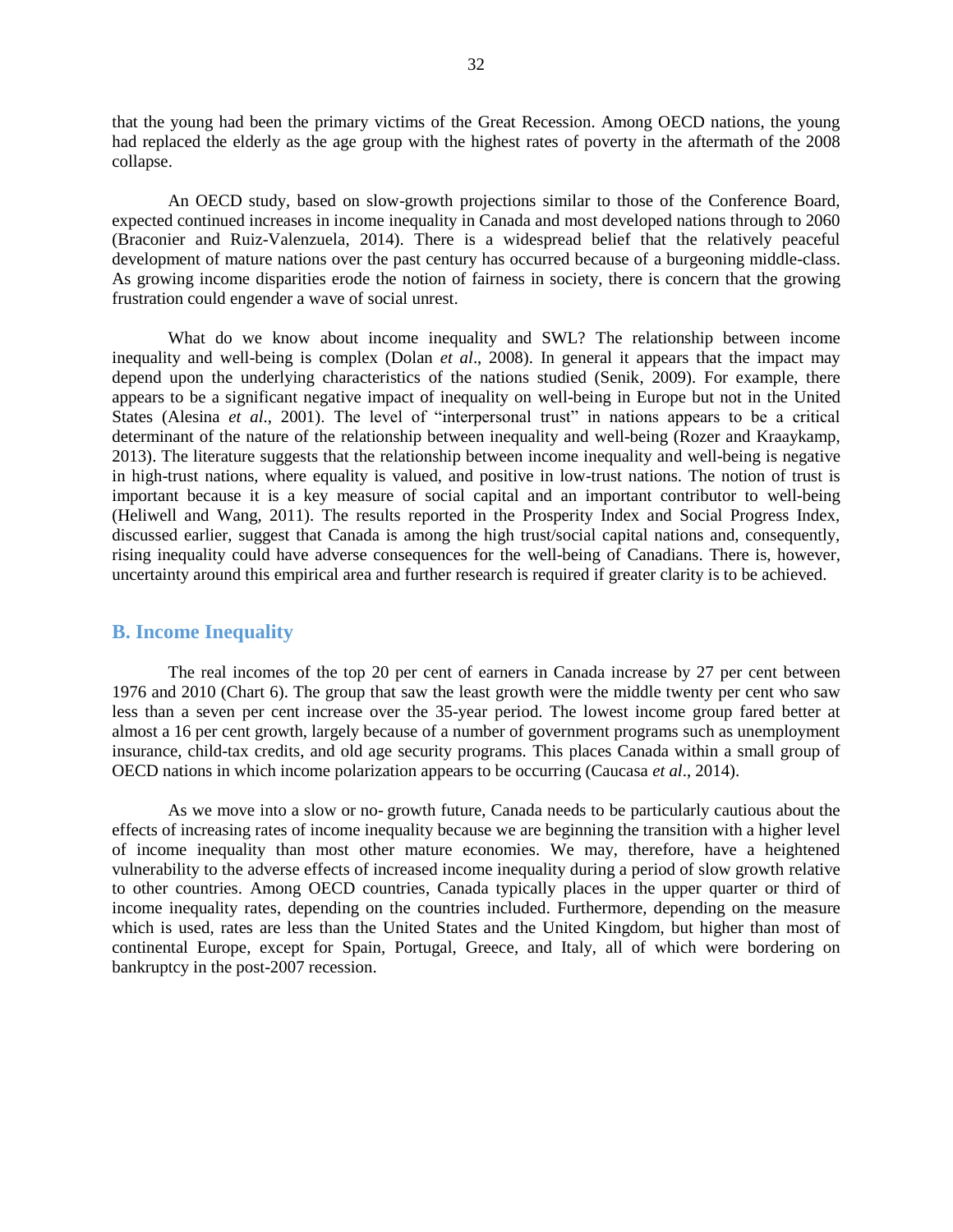

*Chart 6: Real Growth in After-Tax Disposable Income by Income Quintile in Canada, 1976-2010*

Source: Standing Committee on Finance (2013).

The Scandinavian countries have traditionally had the lowest levels of inequality although, in recent times, they have been joined by the former Soviet-controlled countries of Slovenia, the Czech Republic, and Slovakia. Interestingly, the former British colonies of Canada, Australia, New Zealand, and the United States all reside, with the United Kingdom, among the nations with the highest levels of inequality (OECD, 2011). Among the 21 OECD countries that were included in the previously referenced study of future trends in inequality, Canada ranked third in income inequality behind Hungary and the United States for the most recent year for which data was available and would continue to rank third in 2060 with a rate that would be equal to the current United States rate.

Most countries with lower rates of income inequality than Canada achieved their lower rates through their tax and transfer systems, which redistribute incomes in a much more pronounced way than does the Canadian tax system. In Sweden, for example, the rate of inequality in the distribution of beforetax market incomes is similar to the Canadian rate. The substantially lower rate of inequality in their disposable incomes arises from the redistribution of incomes which occurs through their tax system (OECD, 2011).

According to OECD figures, Canada has one of the least redistributive systems of taxation and transfers in the developed world. It is minimally better than the United States and quite a bit better than Switzerland (OECD, 2011). In Switzerland, however, there is more equitable market income than in Canada, and consequently, they end up with more equitable disposable income, despite their lower level of reallocation. The United States, on the other hand, represents the worst of both worlds: a very inequitable system of market incomes and minimal redistribution, resulting in the highest rate of inequality in disposable incomes. The United Kingdom starts with the same level of market income inequality as the United States, but redistributes more than either the United States or Canada and ends up with a more equitable distribution of disposable incomes than either country.

An analysis of Canadian trends by Heisz (2007) reported that rates of income inequality in Canada remained relatively stable during the 1980s and then increased during the 1990s before levelling off again. The increase during the 1990s was due to a failure of redistribution to keep pace with the growth of inequality in market incomes.

In their report on income inequalities, the TD Bank (2014:6) economists summarized the issue: "Canada's ranking on income equality falls from 9<sup>th</sup> place in the OECD on the basis of market income to 19<sup>th</sup> place on the basis of after-tax income."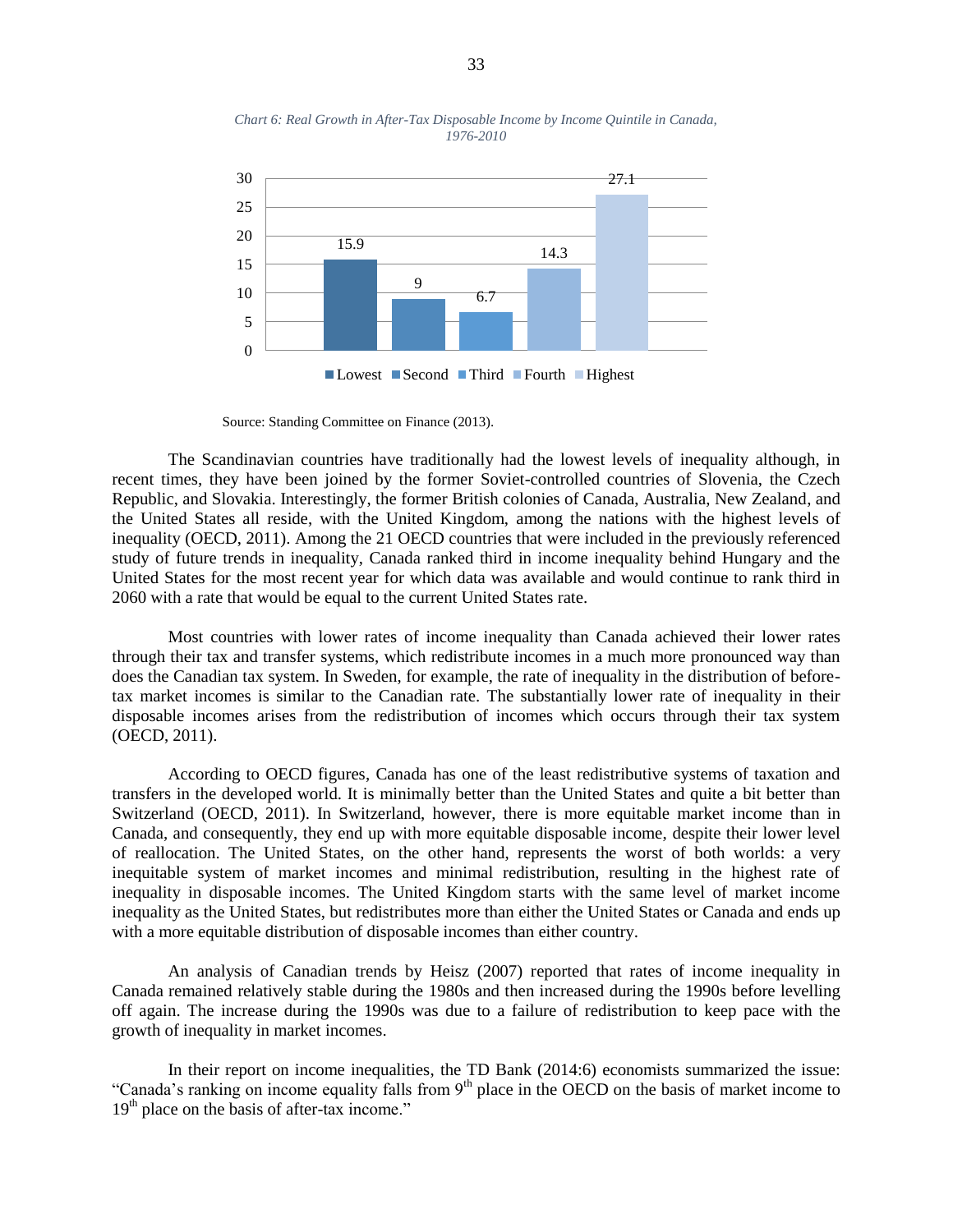#### They went on:

 $\overline{a}$ 

"Over the 1990s, inequality as measured by after-taxes and transfers Gini coefficients rose significantly. In part, this was due to both federal and provincial government efforts to fight excessive fiscal deficits. Cuts in transfers from one level of government to the next ultimately fed through to less transfers to individuals…In effect, when governments stopped leaning against income inequality, the Gini coefficient rose sharply. What is particularly notable is that as fiscal balances were restored and governments put their surpluses to work, income inequality did not decline. Part of the reason is that transfers only stabilized and many policies put in place when surpluses occurred were more beneficial to higher income earners."

Canada also performs poorly with respect to intergenerational equity. Forty years ago, Canadian seniors suffered from a poverty rate which was two and half times higher than the rate among children. The situation is now reversed. The child poverty rate in Canada is currently more than twice the rate among seniors. The Bertelsmann Foundation in Germany funded the development of an "intergenerational justice" indicator which reflects an aggregate measure of the state of the world that the older generation was leaving to the younger generation in nineteen OECD nations.<sup>5</sup> It is based on intergenerational poverty rates, the distribution of government spending and the state of the environment. Canada performed badly. It was among the least intergenerationally-just nations, along with the United States, Japan, Italy, and Greece. This low ranking was largely driven by the high rates of child poverty relative to the rates of elderly poverty that we experienced when compared to other countries.

A study by the Conference Board, released in September 2014, reported growing inequality between generations in Canada. A systematic analysis of tax records between 1984 and 2010 demonstrated that the traditional gap between younger and older workers had widened. In the mid-1980s workers who were aged 50 to 54, which is the age of peak earnings, had earnings that were 47 per cent higher than the earnings of 25 to 29 year-olds. By 2010, the gap had increased to 64 per cent with most of the increase occurring in the 1990s.

There is a relatively strong consensus in the literature about the factors that are driving the increasing rates of inequality in Canada and other developed nations. Piketty argued that the escalating salaries and bonuses of senior managers was a driving factor in the growth of inequality. Other contributing factors, over the longer term, have to do with changes in the structure of families. The increase in two-income families and the tendency for people to marry persons at a similar educational level has meant that the gap in household incomes between couples with higher levels of education and couples with lower levels of education has increased over the years. At the other end of the income spectrum, the growth of the proportion of single-parents in the population has pulled down the incomes of a sizeable proportion of families.

Another driver that has received considerable attention in the literature is skill-biased technological change (SBTC). This concept refers to the fact that technology has increased the wage disparity between skilled and unskilled workers. There has always been an income continuum that follows the educational spectrum, but SBTC has augmented the gap by driving down the wages of semiskilled and unskilled workers while driving up the wages of highly-educated workers. There is some evidence that this trend may have slowed since 2000 (Jaimovich and Sui, 2012). The OECD study

<sup>5</sup> Bertlesmann Foundation. Intergenerational Justice in Aging Societies. A Crossnational Comparison of 29 OECD Countries. http://www.sgi-network.org/pdf/Intergenerational\_Justice\_OECD.pdf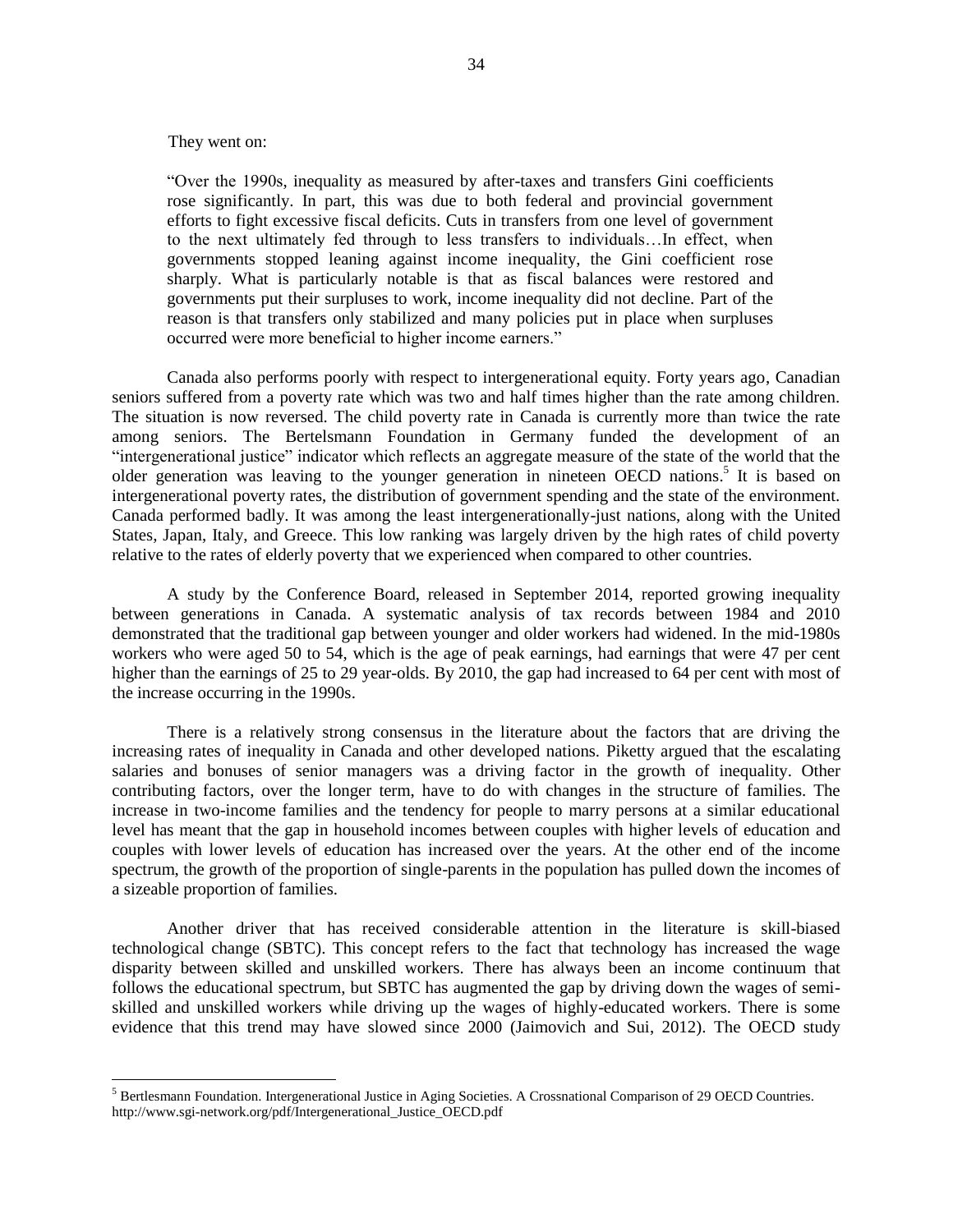referenced earlier, which projected an increase in inequality to 2060, argued that SBTC will be the primary driver of that increase.

Technological change has also been linked to a trend towards job polarization due to a shrinking concentration of jobs in the middle of the skills distribution which, in turn, has been linked to jobless recoveries (Beaudry, Green and Sand, 2013). This may be the driving force behind the income polarization that is occurring in Canada and was described earlier in this section of the report.

It is important to note that the OECD analysis which forecasted continuing increases in income inequality in Canada, which was discussed above, was a slow-growth forecast in line with the forecasts of the Center for the Study of Living Standards, the Canadian Conference Board, and the Federal Department of Finance. If we choose not to take meaningful action to reduce our levels of income inequality, it appears highly likely that rising rates of inequality will continue into the future and we will become more of a nation of haves and have-nots. We are in a particularly vulnerable position because we are entering this new-normal state of slow growth with higher levels of inequality than most other mature nations.

Canada appears to have room to move on all of these fronts. As discussed above, current levels of income redistribution are low by the standards of most other industrialized nations.

#### <span id="page-34-0"></span>**C. Income Growth**

One of the primary concerns about a slow-growth future is the impact that it might have on income growth. Although we have become accustomed to expect that incomes will grow at a steady rate, it should not be difficult to envision a world of little real income growth. As reflected in Table 4, almost half of the population experienced less than a ten per cent increase in real incomes over the past 35 years. Another twenty per cent, the lowest income group, experienced a 16 per cent increase but very few of us would voluntarily change places with them because 16 per cent of very little is still very little. As demonstrated in Chart 7, the median market real earnings among all working males has actually decreased since 1981, despite increasing GDP per capita. Median market real earnings among females have increased slightly, since the mid-1990s, but at a much slower rate than GDP per capita.



*Chart 7: Real GDP Per Capita and Median Real Earnings of Males and Females in Canada, 1981-2011*

Source: Data from CANSIM Table 202-0102 and CANSIM Table 380-0106; Real GDP Figures from the CSLS.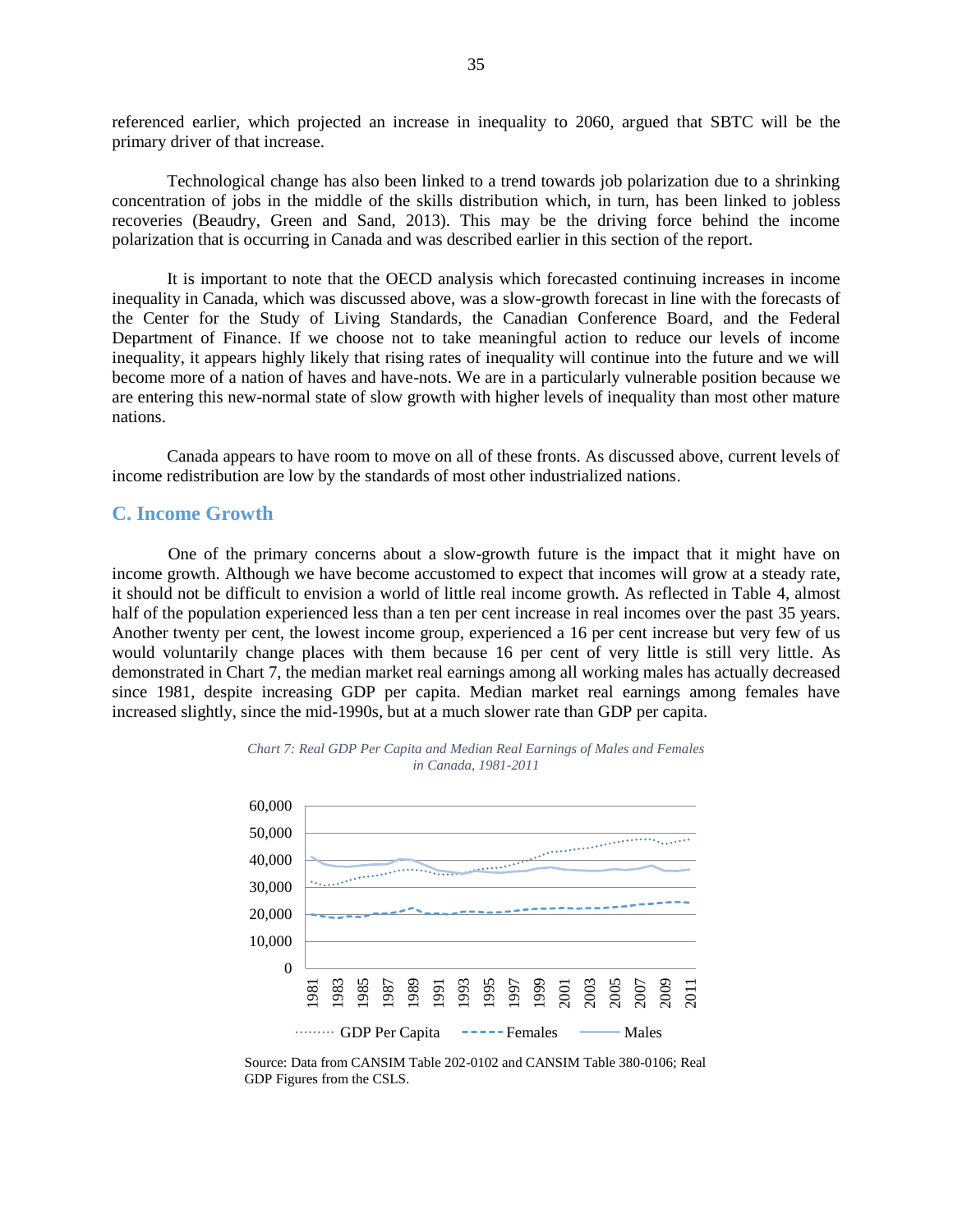It is important to note that national medians do not necessarily reflect the experiences of cohorts of households over time. Many households did experience increases in incomes as their members moved up their career ladders and obtained better paying jobs. Some experienced an increase in their sense of wealth as the values of their homes grew. And some experienced increases because they were employed in the oil and gas industry, which managed to support increasing wages, despite falling productivity, because of the increasing price of crude oil. And some were in the top income categories that did actually receive increases. Through various processes, individual households moved up the wage distribution but the central message from Chart 7 is that increases in GDP per capita did not translate into a corresponding upward movement of the real distribution of wages in the population.

The Conference Board's slow-growth forecast anticipated that the rate of growth in hourly wages will increase over the course of their forecast period. During the 2020-2035 period, they anticipate increases in the range of 2.7 per cent per annum against an inflation rate on 2 per cent for a real annual increase of 0.7 per cent. They argue that the upward pressure on wages will result from the reduced rate of labour force growth which will create labour force shortages and pressure for increased wages. The same force that is reducing the rate of economic growth (slower labour force growth) will increase wages through forced increases in productivity. They do not address, however, one of the headwinds included in CSLS forecast. The CSLS expects that average hours worked will decline because of a continued shift to more part-time work. This will blunt the impact of increases in hourly wages on household incomes because some household members will be working fewer hours.

The relationship between income growth and SWL appears to mirror, at an individual level, the results that were discussed earlier with respect to nations. There is a strong relationship between income, at a point in time, and levels of SWL. On average, the higher the income, the higher the level of SWL. This reflects the relationship between national SWL and GDP per capita. As with economic growth, however, the relationship between SWL and income growth is more complex. A number of studies suggest that the relationship is affected by relativities (Dolen *et al*., 2008). Most people have a comparison group of friends, colleagues, neighbours, and families that they judge their progress against. If they feel that they are lagging behind this comparison group then SWL will be negatively affected. If they are all moving ahead at about the same rate then SWL is unaffected. If their incomes are increasing more quickly than their comparison group then SWL is enhanced.

Other studies have found that aspirations are apt to increase with income. In their review of the relationship, Dolan *et al.* (2008:98) concluded: "These findings imply that additional income of those who are not at low levels of income is unlikely to increase subjective well-being in the long run if the additional income serves to increase expectations of necessary income."

The evidence suggests, therefore, that after people move out of poverty, income growth has relatively little effect on SWL if the growth is spread across an individual's reference group. In cases where income growth does increase SWL, the effects are often short-lived because of changed aspirations and, perhaps, changed reference groups. It is possible, therefore, that slower growth in incomes will not have a substantial effect on SWL if the slower growth is pervasive across the population.

#### <span id="page-35-0"></span>**D. Household Debt**

In recent decades, GDP growth in Canada has been increasingly driven by household consumption. In 1991, household consumption accounted for just over 66 per cent of GDP and by 2014 this figure had risen to 72 per cent. As reflected in Chart 7, this was also a period when real wages were showing relatively little real growth. How then was household consumption increasing? As reflected in Chart 8, it has been increasingly driven by household debt since 2001.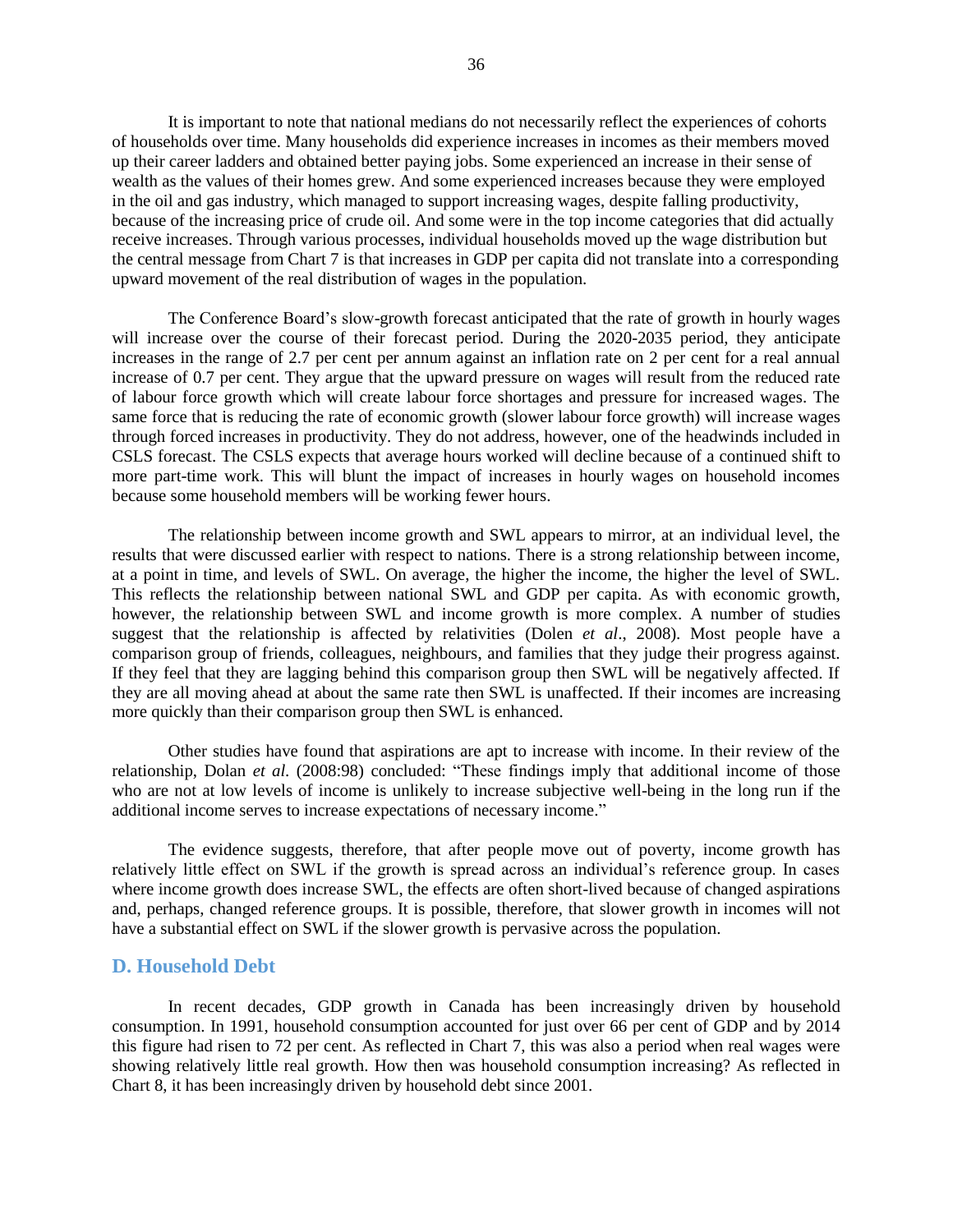

*Chart 8: Gross Household Debt and Consumption as a Per Cent of GDP*

Source: Household debt figures from CANSIM 378-0122 and household consumption figures from CANSIM 380-0063.

The generally accepted narrative which surrounds the dramatic jump in household debt that occurred after the advent of the 2008 recession identifies an important potential impact of slow growth. Fiscal policies designed to spur economic recovery rest on the maintenance of low interest rates. This acts to increase consumer borrowing while, at the same time driving up housing prices which, in turn, causes increased borrowing. The irony of this dynamic is that a return to growth and a subsequent increase in interest rates may create a financial crisis as a growing number of households are unable to maintain their payment schedules (Ragan, 2014).

A review of the literature by Dolan, Peasgood and White (2006) for the UK Department of Environment, Food and Rural Affairs concluded that the relationship between well-being and debt was not clear but that there was emerging evidence that growth in unsecured credit debt was associated with decreasing levels of well-being, but there was no apparent relationship with long-term debt for mortgage and investment purposes. Since that time this tentative conclusion has been reinforced by studies of Americans (Zurlo, Yoon and Kim, 2014) and residents of European welfare states (Neidzweidz, Pell and Mitchell, 2015).

There is strong evidence that financial stress arising from a failure to meet debt obligations has a substantial negative impact on well-being. An analysis of data from the British Household Panel Survey suggests that the effects of our inability to meet payments on debt had an impact on the well-being of males that was equivalent to the impact of unemployment. For females it was equivalent to the effects of divorce (Taylor, Jenkins and Sacker, 2011).

In summary it appears that growing debt levels for mortgages do not have negative implications for well-being so long as households are able to meet their debt obligations. If they enter a situation in which they are unable to meet their obligations and they subsequently fall behind in payments, there can be substantial negative impacts on SWL. The growth of unsecured debt, by contrast, appears to have negative consequences even before problems of non-payment emerge.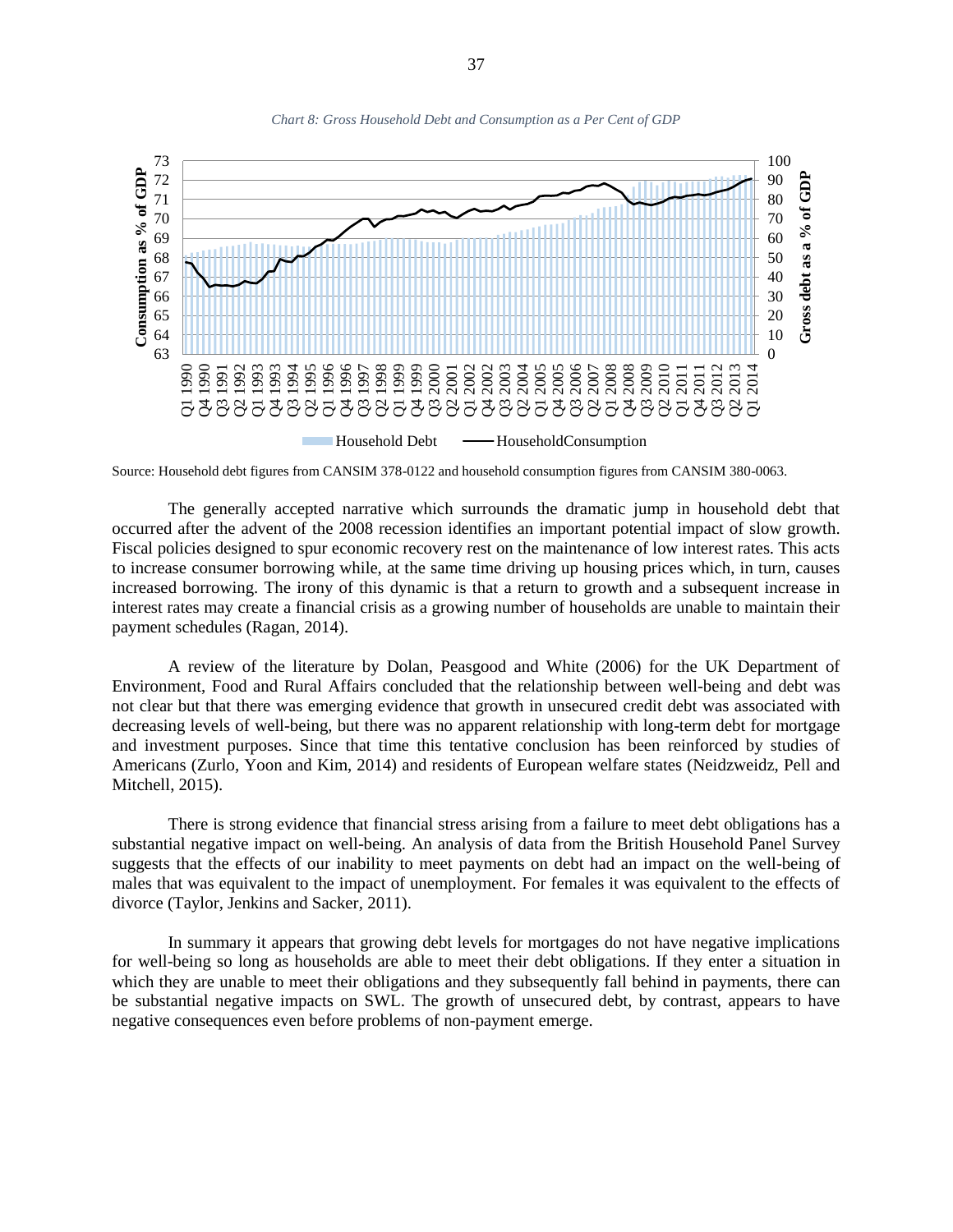

As reflected in Chart 9, the growth of household debt after 1995 was driven by non-mortgage debt which accounted for an increased share of household debt in Canada. By contrast, the growth in household debt that followed the short reduction after the recession of 2008 was driven by mortgage debt as its share of household debt rose back to the levels of the mid-1990s.

Has this growth in debt resulted in more insolvencies in Canada? Rates increased fourfold from just over one per thousand population in the late-1980s to four per thousand by the late 1990s (Chart 10). Rates jumped to six per thousand in the aftermath of the recession before falling back to just over four by 2014.





Source: Data from the Office of the Superintendent of Bankruptcies Insolvency Statistics.

It appears, therefore, that the mortgage-fuelled increase in debt that followed the recession has not been accompanied by an increase in insolvencies after the immediate impacts of the recession were played out.

What of the future? The Conference Board's slow-growth scenario, which forecasts slightly higher rates of GDP growth than the Centre for the Study of Living Standards expects the household savings rate to be in the mid-5 per cent range during the 2020s and then rise slightly to 5.8 per cent by 2035. This is well below the rates of 12 to 16 per cent in the early 1990s but well above the rates of the

*Chart 9: Mortgage Debt as a Per Cent of Total Household Debt*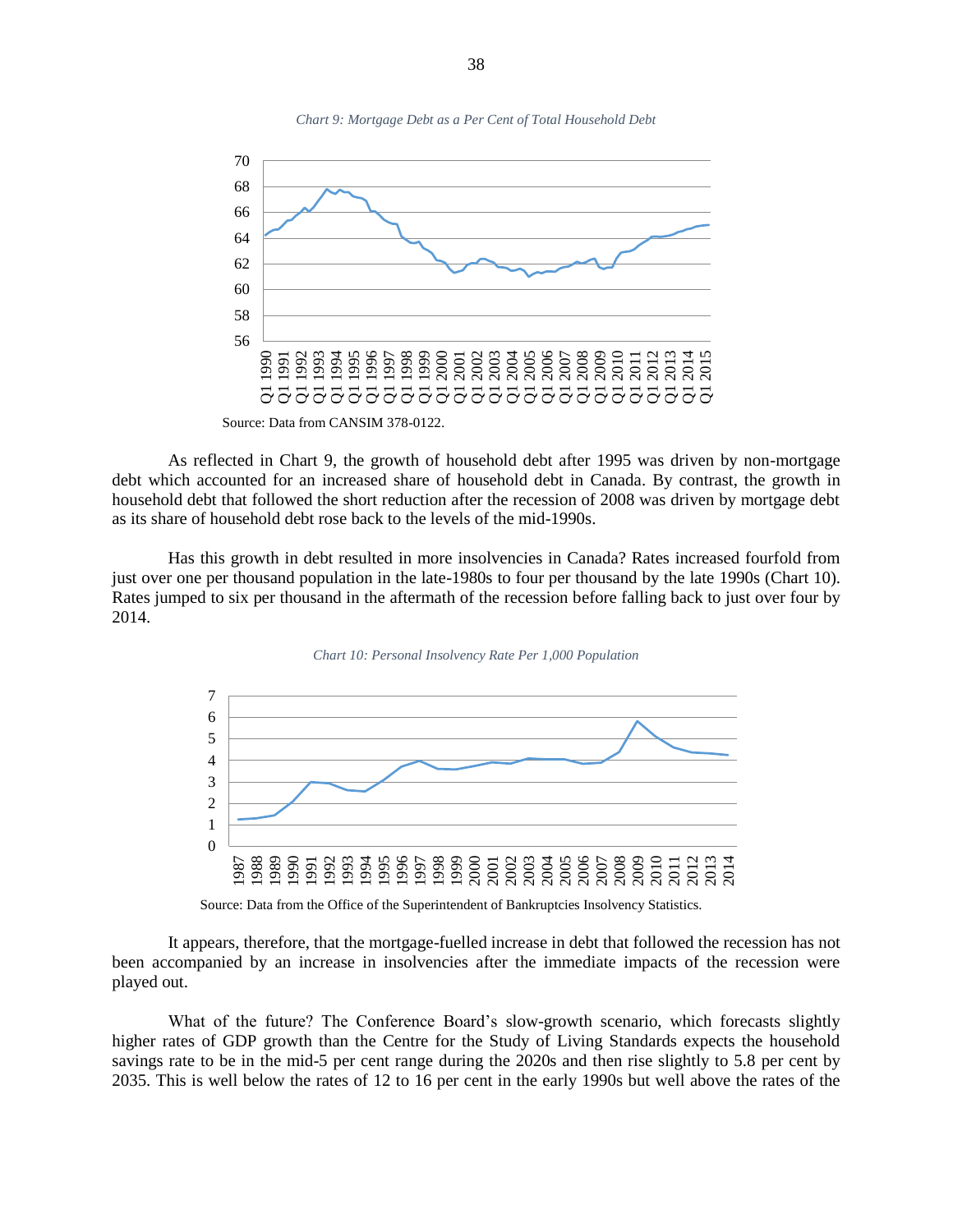early 2000s, i.e. around 2 per cent. They are slightly higher than the rates of the past three years, which ranged between 4 and 6 per cent, but averaged out below 5.<sup>6</sup>

These results and trends suggest that the growth of household debt which has occurred during the post-recession years was largely driven by mortgage debt without any increase in insolvencies. The Conference Board's forecast, based on household savings rates, suggest that current rates can be carried into the future despite slowing rates of economic growth. The household savings rate is household netdebt divided by household savings. It is therefore important that the growth in net-household debt does not exceed income growth, as it did between 1990 and 2006, as this decline was accompanied by a growth in insolvencies which are known to have dramatic impacts on well-being. This period of declining saving rates was also accompanied by a growth in non-mortgage debt which probably led to the rapid escalation in insolvencies between 2007 and 2010.

If the savings rates which are forecasted by the Conference Board are realized then it is probable that debt levels can be maintained without substantial impacts on national SWL. The situation could change dramatically if there is a sudden drop in housing prices or a significant increase in interest rates. Either of these developments would increase the rates of financial distress and insolvencies in our heavily mortgaged population and the negative effects of this development on SWL could be substantial.

#### <span id="page-38-0"></span>**E. Unemployment**

Most of the slower growth scenarios, such as those of the Conference Board, do not anticipate increases in unemployment because of the slowdown in labour force growth which will occur as the babyboom cohort disengages from the labour force and moves into retirement. The greater concern is about the labour shortages that are likely to occur. In the Conference Board's projection, unemployment falls steadily from 7.3 per cent in 2012 to 5.1 per cent by 2035. Rates between 5 and 6 per cent are thought to reflect "full employment" in advanced economies. Even the Department of Finance's slower growth scenario does not anticipate an increase in unemployment because of reduced rates of labour force growth.

Taken together these scenarios suggest that we would have to move to a no-growth or negative growth (recessionary) future before unemployment is likely to become a serious issue. The economy would have to grow more slowly than the labour force before unemployment would begin to increase and, over the next 20 to 30 years, this would have to be a very slow rate of growth in order to dip below the diminishing rate of labour force expansion.

This is important because unemployment appears to have substantial detrimental impacts on wellbeing. These impacts on well-being travel along two routes. The first is the most obvious. People take a major hit to their sense of well-being when they become unemployed (Dolan, Peasgood and White ' 2008 and Sharpe *et al*., 2011). But there is another impact which might be less obvious. When unemployment is high, the negative effects upon well-being ripple through the working population with a growing sense of insecurity and unease.

Helliwell and Huang (2011) analyzed data from two American surveys in an attempt to estimate the magnitude of these ripple effects. They found that for each percentage point increase in the local unemployment rate there was a corresponding decrease in life satisfaction across the population that was equivalent to a four per cent reduction in income. The total effects on the unemployed, plus the total spillover effects on those who were still employed, amounted to fifteen times the effects of the income loss experienced by the unemployed in terms of diminished well-being. It is also important to recognize

 $\overline{\phantom{a}}$ 

<sup>6</sup> Past rates from CANSIM Table 380-0072.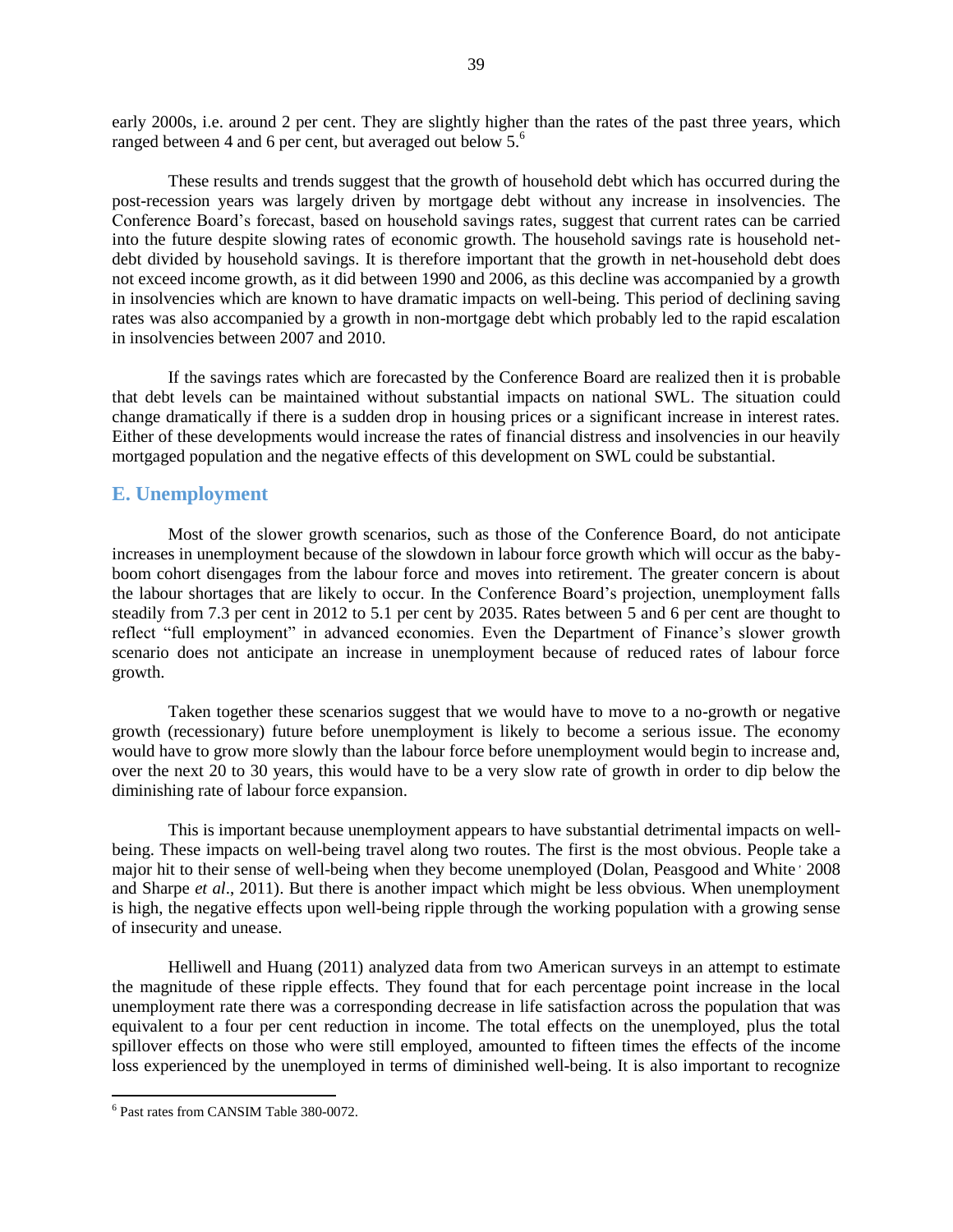that the ill-effects of unemployment go beyond well-being. It has well-documented impacts on mental health, physical health, self-esteem, and future employability. The effects of unemployment on youth is particularly acute and long-lasting (Bell and Blanchflower, 2009).

The issue of unemployment is interrelated with income inequality. A 2009 report by Statistics Canada concluded that the most dramatic impacts of the 2008 downturn were being felt by the same groups who had felt the effects of most recessions: the young, the unskilled, workers with no postsecondary training, new immigrants, Aboriginal persons, single-parents, and young families with young children (LaRochelle-Cote and Gilmore, 2009). Of particular importance were the differential effects across the wage continuum. Persons working for less than \$10 an hour experienced a 25 per cent reduction in employment between October 2008 and October 2009. Persons earning between \$10 and \$20 experienced a drop of only about 2 per cent. At the other end of the wage spectrum, jobs paying at least \$40 an hour actually expanded by 13 per cent. It was primarily workers at the low end of the wage spectrum who lost their jobs, while workers at the higher end of the wage spectrum were still experiencing a growing job market.

The important point here, and it is true of most recessions, is that recessions tend to increase income inequality by taking away the incomes of people at the lower end of the wage scale, who didn't have a lot to begin with, while leaving earners at the higher end relatively unaffected.

#### <span id="page-39-0"></span>**F. Government Expenditures**

The long-term economic projections from the Centre for the Study of Living Standards by Drummond and Capeluck (2015) examined the impacts of slower growth on provincial revenues through to 2038. The core of the analysis reflected in three scenarios:

- 1. Base Case: assumed that nominal per capita spending on public programs and services would grow at the rate of inflation (2 per cent). In other words, there would be no real increase in per capita spending on programs and services; the levels of 2014 would remain fixed through to 2038.
- 2. Scenario A: differentiated between non-health and health spending by holding non-health spending to the same rate of growth as the base case. Health-spending per capita also remained constant but the actual rates of inflation in spending that were experienced by the provinces between 2000 and 2014 were used, rather than the rate of 2 per cent that was used in the base case. These rates ranged from 2.2 to 3.6 per cent. Importantly, the constant expenditure per capita did not allow for any increase based on the aging of the population.
- 3. Scenario B: allowed for a further increase in health-spending by applying the actual growth rates in per capita spending for each province between 2000 and 2014 to the future. These rates of increase range from 3.6 to 6.1 per cent per annum across the provinces and territories. These rates would allow for the expansion of health care expenditures over and above the rate of inflation.

Under the Base Case all of the provinces and territories except the Northwest Territories would be able to meet their requirements: spending would grow at a slower rate the GDP. The outlook was also generally positive under Scenario A, which allowed for a somewhat higher rate of inflation in health expenditures but no real increase in resources. Only Alberta and the Northwest Territories experienced shortfalls. The situation changed dramatically under Scenario B which allowed for an increase in per capita health expenditures at the same rate as the 2000-2014 period. All provinces except Manitoba and British Columbia would experience shortfalls between 2014 and 2026 as well as between 2026 and 2038. The study concluded (Drummond and Capeluck, 2015:7):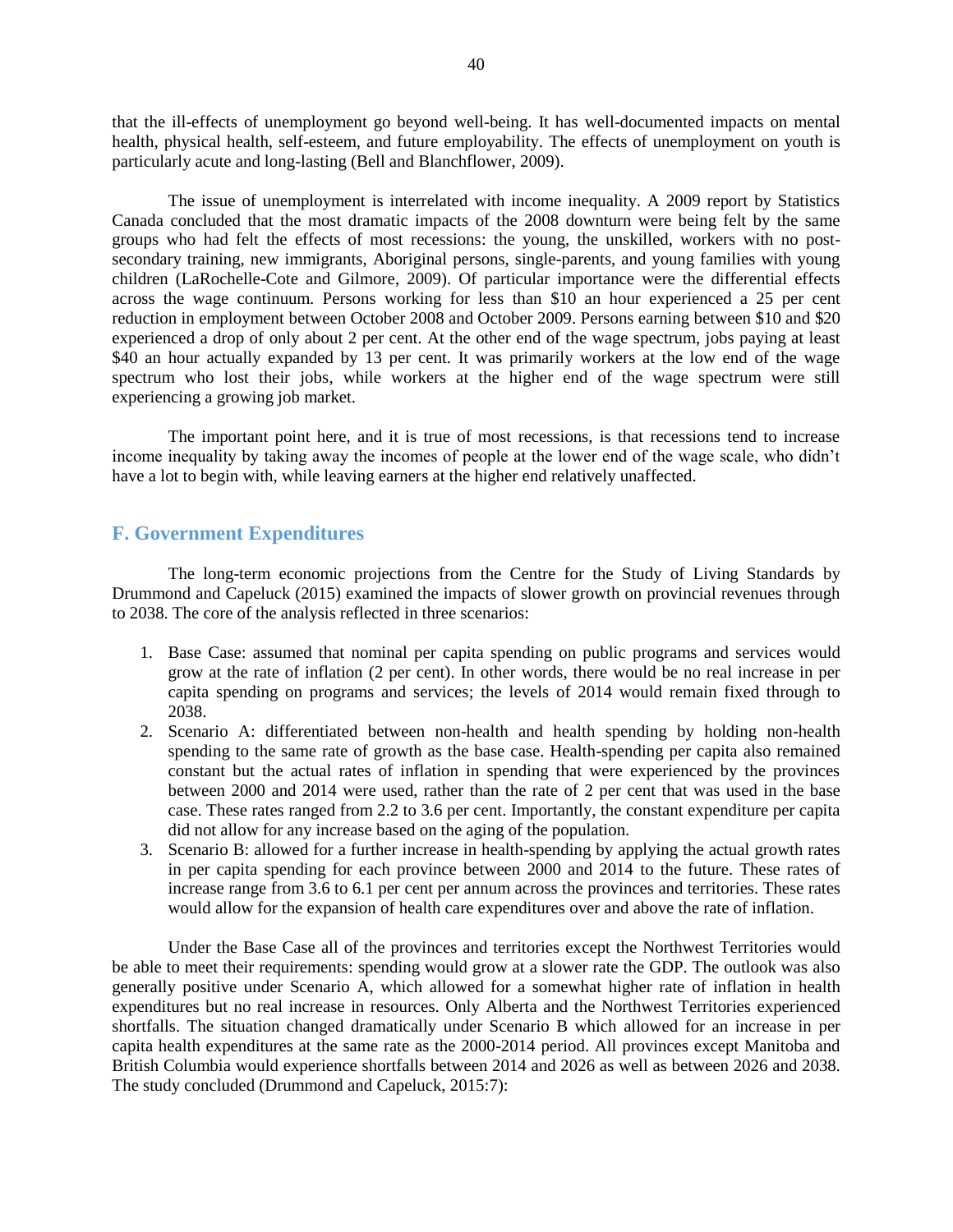"Under the realistic assumptions that non-health spending is flat in real per capita terms and health spending grows at its average pace from the past 15 years (in nominal per capita terms), then all, or almost all, provinces and territories, depending upon the economic assumptions, are projected to have insufficient revenue growth to match likely spending increases. Hence, without higher taxes or action to curtail spending growth, there will be pressure for progressively larger deficits."

The federal government faces similar but less severe issues with respect to their expenditures. They bear the full cost of the federal Old Age Security program which consumes about 16 per cent of their expenditures. The federal government also contributes to provincial health care expenditures. Beginning in 2017/18, rates of increase in federal health transfers will be calculated as a three-year average in the growth of nominal GDP with a minimum guarantee of a 3 per cent increase.

The primary challenge to well-being which arises from these scenarios is the likelihood that increased deficits will present governments with difficult choices between increasing taxes or cutting nonhealth program expenditures, in which case the level of spending per capita would diminish for these areas. It is from these sources that the funding for many of the non-economic contributors to SWL is supported: access to education, the courts, police, social supports, civil rights protection, effective government and democratic institutions. Government also plays a key role in addressing other economic threats to well-being such as income disparity. It is possible that the positive impacts of public institutions on well-being could diminish in the face of reduced levels of per capita funding and this could undermine the relatively high level of SWL enjoyed by Canadians. Under the CSLS scenario, a slower growth future could require increased rates of taxation if current levels of per capita funding are to be maintained for those public services which are known to contribute to population well-being.

If tax increases are a critical component of a soft-landing, how do we currently stack up against other mature economies with respect to our tax burden? If we are already a heavily-taxed nation, the implementation of new taxes may be particularly challenging.

Tax revenues to all levels of government in Canada in 2013 amounted to about 30.5 per cent of our GDP. The average among OECD nations was 34 per cent, ranging from a high of 47 per cent in Denmark to a low of 19 per cent in Mexico. The United Kingdom was 33 per cent, Germany was 36 per cent, and the United States was 25 per cent. Among the 35 nations for whom data were available, we ranked  $24<sup>th</sup>$  from the top. Only 8 nations had tax burdens of less than 30 per cent. Our current tax burden appears to be relatively low by the standards of other mature nations.<sup>7</sup>

Addressing these issues from a public policy perspective requires an objective analysis of the intensely ideological debate about tax burdens, social expenditures, and the welfare state. A common assumption is that high tax levels and high rates of social expenditure are bad for the economy. This notion is not universally supported by the empirical literature.

For example, a 2000 study by the International Monetary Fund concluded, contrary to general presumptions, that there was no evidence that tax burdens or levels of welfare spending have adverse consequences on employment or growth (Disney, 2000). Other studies, however, have come to the opposite conclusion. The typical measure of "welfarism" is the size of government expenditures as a per cent of GDP. Study results tended to depend on what countries were included, the time period studied, and the type of analysis or modelling that was employed. A recent review of the literature by Bergh and Henrekson (2011) concluded that there is a negative relationship between the magnitude of government expenditures and economic growth. Countries with higher levels of government expenditure relative to

 $\overline{\phantom{a}}$ 

<sup>7</sup> http://stats.oecd.org/ Public Sector Taxation and Market Regulation/ Taxation/ Revenue Statistic/ Comparative Tables.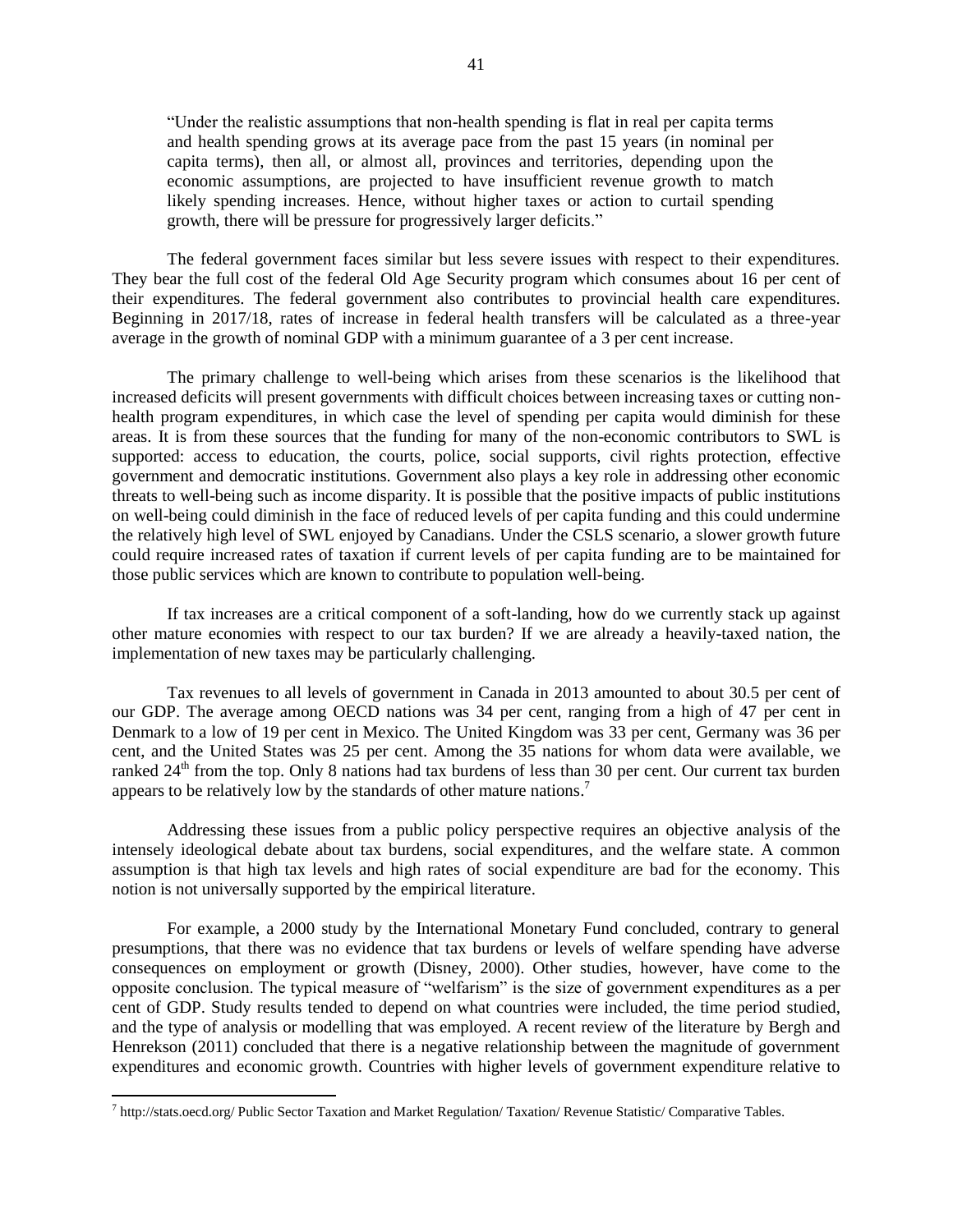GDP tended to have lower rates of economic growth. The review also dismissed the possibility of reverse causation, namely that slower economic growth causes higher expenditure, although recognizing that this does occur during downturns in the business cycle. But, there is a third possibility that has received little consideration, namely that one does not cause the other, but they are both caused by some underlying force, such as demographic change.

Unfortunately, most of these studies ignore the role of demographics. As we have seen, mature economies have relatively high concentrations of older persons in their population and lower fertility rates. This leads to lower rates of economic growth because of the corresponding slowdown in labour force growth. It also leads to an increase in government spending for health care, pensions and other agerelated programs. Thus, the high rates of government expenditure and slower rates of economic growth co-exist in mature economies, not because one causes the other, but because they are both caused by an aging population. Agell *et al*. (1997) did include demographic factors in the equation and found that the negative relationship between the size of government and economic growth disappeared after controlling for demographics.

More recently Ding (2014) reported that it was the magnitude of pension expenditures by government that tended to be associated with slower economic growth. This makes sense: higher pension expenditures are associated with a higher concentration of older persons in the population. The higher pension expenditures do not cause slower economic growth, it is the burgeoning elderly population that slows labour force growth, slows economic growth, and also causes higher pension spending. The important point here is that higher government expenditures and slower economic growth are not necessarily causally linked. One does not necessarily cause the other. They may coexist because of the aging populations in the mature economies. In 2011, social expenditures as a percentage of GDP had a correlation of 0.74 with the percentage of the population aged 65 and over among 32 OECD nations.

The debate about big versus small government has been waging for some time and it is frequently argued on the basis of ideology. At the same time, most of the countries which traditionally rank highest on life satisfaction tend to reflect a big government orientation. As we move into a slower growth era, it is imperative that this debate move from the ideology stage to more of an evidence-based discussion of the costs and benefits of the size of government.

#### <span id="page-41-0"></span>**G. Evidence from the 2008 Recession**

Another approach to examining the implications of slower growth for well-being is to examine the impacts of the most recent recession, the duration of which has been unusual. There is some evidence from a recent analysis of the European Social Survey that nations with higher levels of social expenditures were significantly less likely than countries with low levels of social expenditures to experience reductions in the subjective experience of economic security among their citizens following the economic downturn of 2008 (Mau, Mewes and Schoneck, 2012). In a similar vein, an analysis of the Gallup data on life satisfaction found that countries with higher levels of social capital and trust were more likely to weather the Great Recession with well-being intact, when compared to countries with lower levels of social capital and trust (Helliwell, Luang and Wang, 2014).

Reeskens and van Oorschot (2014) examined the impacts of social networks on feelings of deprivation among Europeans in their experience of the Great Recession. Using data from the European Social Survey, they studied the impact of living in more advanced welfare states upon the utilization of social networks in dealing with the challenges of the recession. They found that persons living in the more advanced welfare states were less likely to rely on social networks because they had less need for them. They experienced less deprivation because of the supports they received from the state and consequently had less need to rely on their informal social supports. Citizens of countries where fewer supports were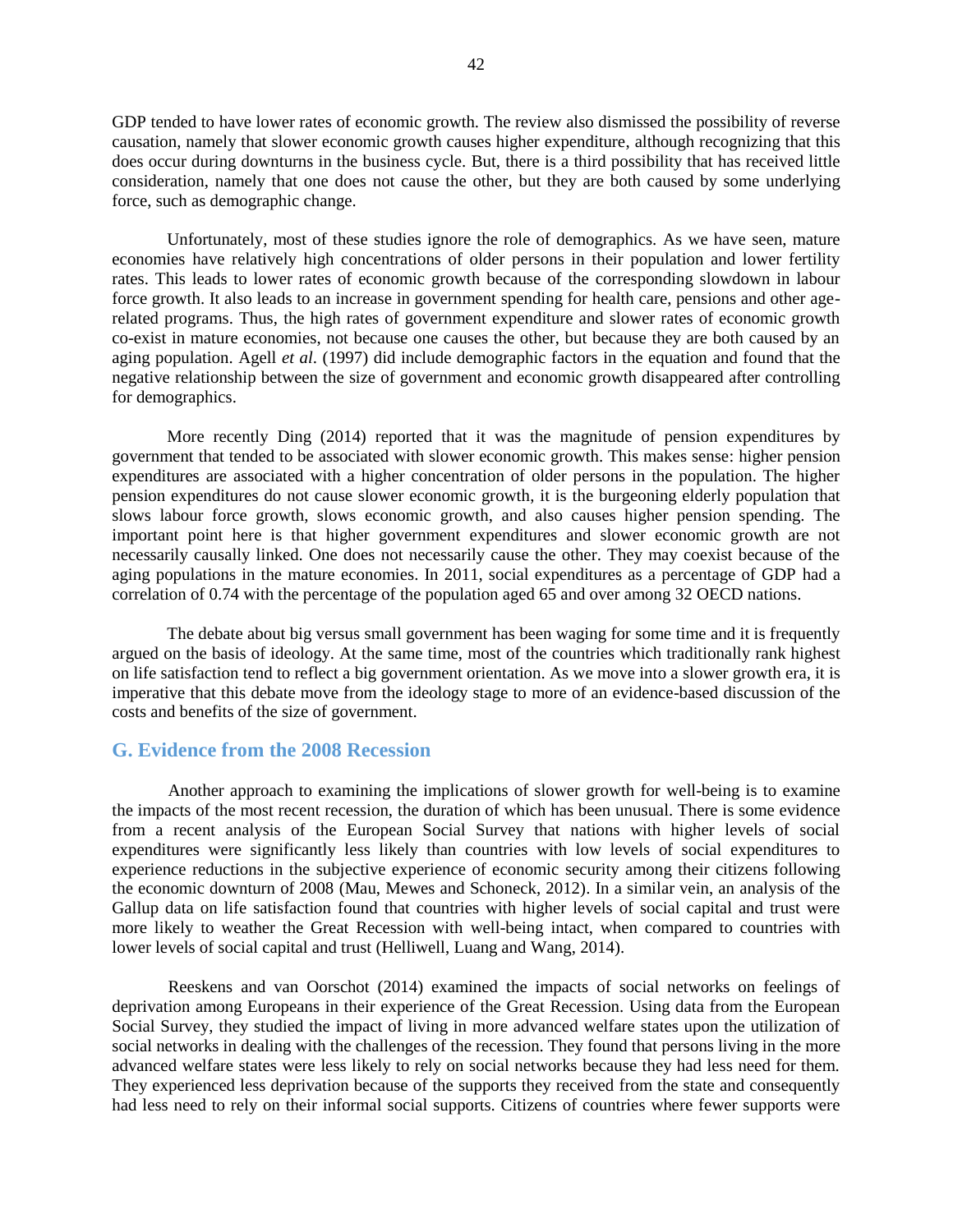available from the state were more reliant on their social supports. In a sense, welfare states had institutionalized some of the functions of "social capital" in the form of public programs.

In the 2013 World Happiness report, Helliwell and Wang concluded that most of the developed nations experienced a reduction in well-being in the aftermath of the 2008 recession (2-13). Some nations experienced substantial increases. The authors conducted a more detailed analysis of four European nations which were more severely impacted – Portugal, Italy, Spain and Greece. On average, these countries experienced two-thirds of a point drop on the 10-point Gallup scale on well-being. This was equivalent to a halving of their GDP per capita. The actual drop in GDP per capita was much less than this so the analysts examined the impact of other factors in an attempt to understand the magnitude of the decrease. With respect to the underlying factors for which data were available, the greatest decrease occurred in survey respondent's perceived freedom to make life choices.

Further analyses suggested that rising rates of unemployment were probably the single biggest causal factor, accounting for about one-third of the total drop in well-being. Greece showed a particularly large drop in well-being and it was the only country of the three which also experienced a substantial reduction in levels of trust for police and the judicial system, thus reflecting a deterioration in one of the critical social institutions which has been found to link economic development and well-being.

| Country                        | <b>Change</b> |
|--------------------------------|---------------|
| Germany                        | 0.242         |
| Switzerland                    | 0.114         |
| Norway                         | 0.107         |
| Austria                        | 0.078         |
| Canada                         | $-0.018$      |
| United kingdom                 | $-0.019$      |
| Australia                      | $-0.026$      |
| Netherlands                    | $-0.08$       |
| New Zealand                    | $-0.146$      |
| Ireland                        | $-0.204$      |
| France                         | $-0.238$      |
| <b>United States</b>           | $-0.245$      |
| Finland                        | $-0.266$      |
| Belgium                        | $-0.303$      |
| Portugal                       | $-0.304$      |
| Japan                          | $-0.38$       |
| Denmark                        | $-0.399$      |
| Spain                          | $-0.743$      |
| Greece                         | $-1.47$       |
| Source: World Happiness Report |               |
| (2015).                        |               |

|  |         |  | Table 5: Change in SWL, 2005/07 to |  |
|--|---------|--|------------------------------------|--|
|  | 2012/14 |  |                                    |  |

The 2015 World Happiness Report, also using Gallup survey results, demonstrated that these trends continued (Helliwell, Layard and Sachs, 2015). Of the 125 countries for which data were available for both time periods, 53 countries had significant increases in average SWL scores, while 41 had significant decreases between pre-recessionary 2005-2007 and post-recessionary 2012-2014 periods on a 10-point scale. Mature economies were predominantly in the latter group, with the exceptions being Germany, Switzerland, and Norway, which experienced increased scores. Canada was one of three countries which experienced a negligible change and maintained its fifth place ranking among nations. Denmark fell from its traditional first place ranking to third because of the significant reduction in its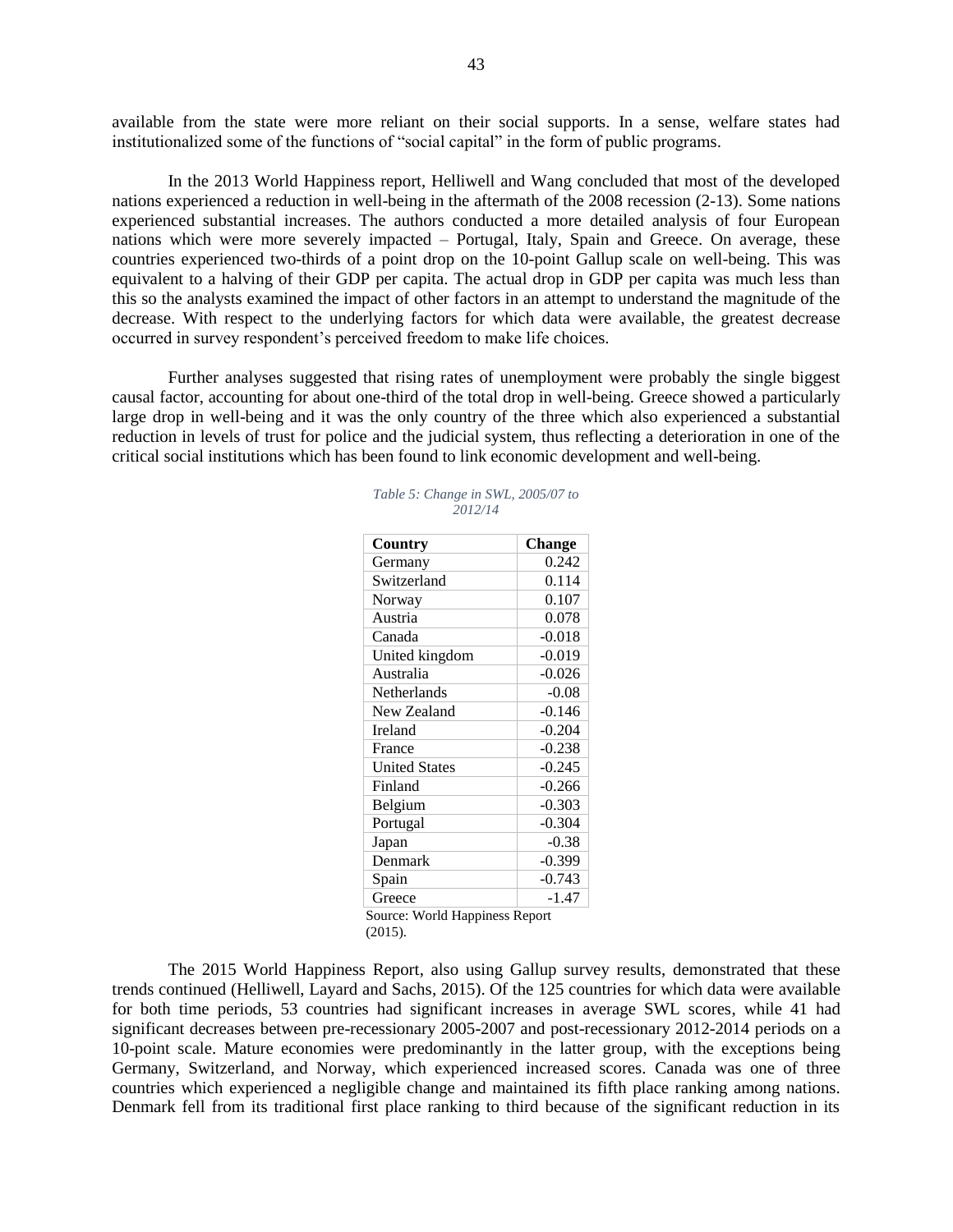score between the two time periods. In 2015, the top five scoring nations (in order) were Switzerland, Iceland, Denmark, Norway, and Canada.

Iceland's performance was notable, jumping from an earlier ranking of  $20<sup>th</sup>$  to  $2<sup>nd</sup>$ . This was particularly remarkable given the severity of the 2008 banking collapse in Iceland which played a key role in setting off the European banking crisis. Their response to this crisis is particularly interesting given the dramatic improvement in well-being that appears to have occurred across the period. Acting against the prevailing wisdom of the day, they did not bail out their banks and moved to indict many of their senior bankers for bank fraud. Then, they forgave the mortgage debt of many of their citizens and implemented capital controls which prevented investors from converting their kronas into foreign currency and withdrawing it from the country. Since then, unemployment has dropped to only 4.7 per cent and GDP growth has been in the range of 2 to 3 per cent per annum. There is still a mountain of debt that needs to be addressed, but Iceland's unorthodox response appears to have born substantial dividends in national well-being.

In general, the results related to the impact of the most recent recession on well-being are consistent with the notion that short-term economic downturns have negative impacts on SWL in developed nations, primarily through increased unemployment, and this relationship is moderated by a number of factors such as social capital and government programs. When some of the non-economic determinants are also impacted, as in the case of Greece, these impacts on SWL are magnified.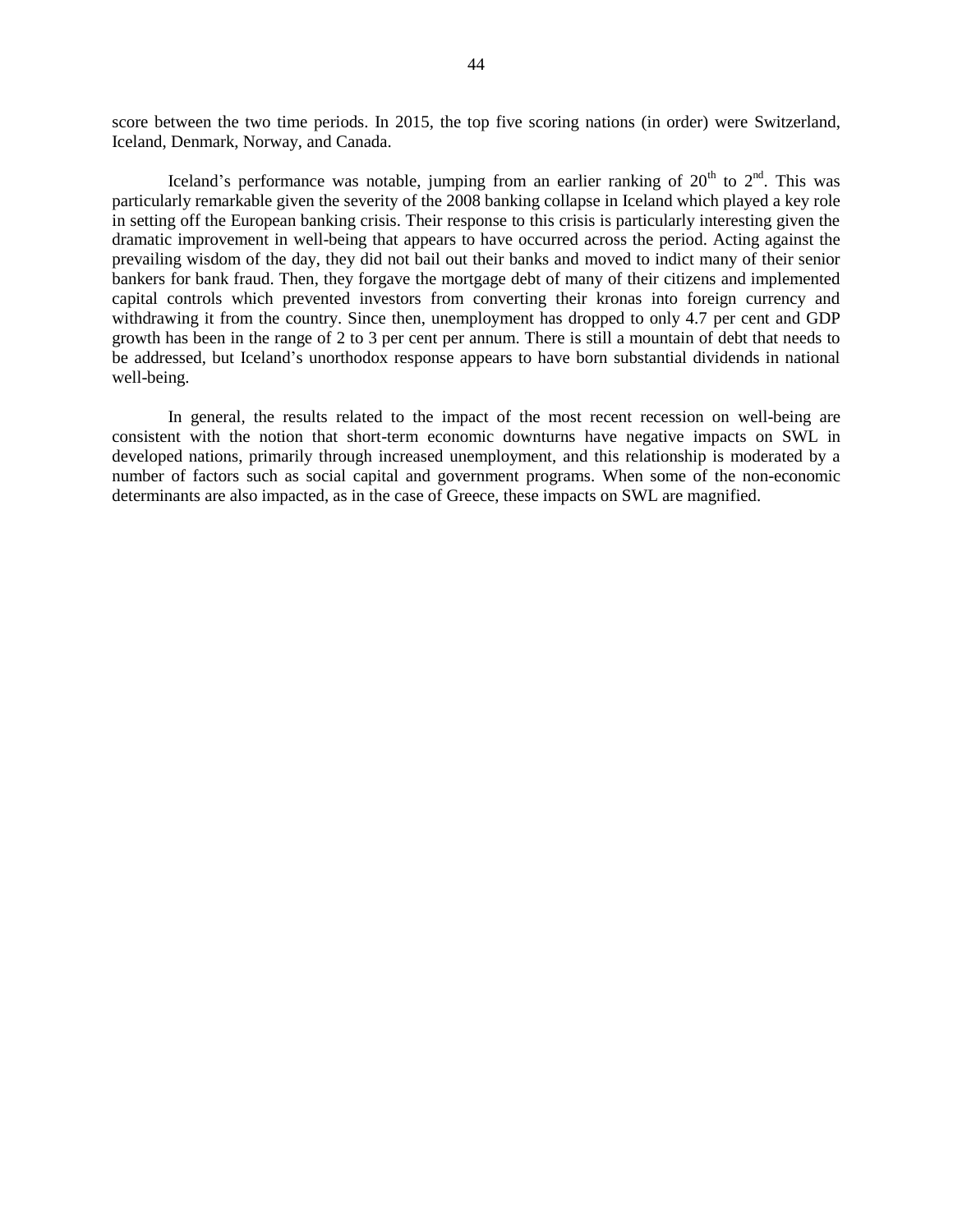### <span id="page-44-0"></span>V. Conclusions

The evidence that has been reviewed in this paper suggests that our sense of well-being is embedded in our level of economic development rather than in our rate of economic growth. Theoretically, the protection afforded by the values and institutions which have grown to support our sense of well-being, through the process of economic development in the past, should allow us to maintain our current levels of well-being through periods of slow growth, so long as our level of economic development does not regress. If, however, we allow those institutions of tolerance, justice, and fairness to erode in the face of fear and uncertainty, then a regression in our economic and social development is possible with a corresponding reduction in our level of well-being. If a new approach can be devised which continues to assure a sense of economic security in the face of reduced growth, a regression might be avoided.

This new approach needs to be imbedded in a recognition of the demographic roots of the transition. Gomez and Foot (2013:55) argued that a better understanding of the importance of these demographic forces is crucial to fostering a successful transition to slower growth: "Good policy can come only from understanding that our current economic hardships are not a function of skill shortages, tweaks to training programs, tax credits for employers, or better job-matching efforts. Though these can be part of a more ambitious solution to mitigate the worst effects of slower growth, the time for seeing solutions in these microeconomic miracles is long past. Only when we recognize the following inevitable and incontrovertible demographic facts will we be able to adjust the expectations of consumers, workers, entrepreneurs, corporations, trade unions, and especially governments to the reality that in the coming years our growth potential will be substantially reduced."

The primary threats to well-being that are implicit in the slow-growth scenario appear to be the possibility of growing income inequality, pressures on government expenditure, and the need to address historically high levels of household debt if interest rates were to rise or housing prices were to fall. The issue of income inequality has emerged as particularly important. The primary concern is that continued high-levels of income inequality, exacerbated by slower future growth, could erode those institutions which appear to be critical to our sense of well-being by fostering rising rates of social unrest and conflict. Given that some, as of yet unknown, level of inequality is likely to lead to social conflict and the potential breakdown of these important social institutions, it is critical that a transition to slower growth occurs in a way that does not exacerbate current high levels of income inequality. In addition, many of the social institutions which are known to foster well-being, independent of income, require an active public and civil sector: health, the protection of human rights, an effective judicial system, protection from corruption, and a high level of trust in public institutions.

The pressures on public expenditures which will inevitably result from slowing revenue growth and an increased demand for demographically-driven health services could result in reduced financial support for sectors which are critical in supporting our sense of well-being. Social supports play a critical role in buffering the impacts of recession and the formalized supports offered through government programs appear to be more effective than informal social supports. At the same time, it will be important to avoid the generation of debt in responding to these challenges. The evidence has shown that the tax burden in Canada is modest relative to many other mature nations. Canada has the capacity to increase this revenue source, as an alternative to debt, if the political will exists.

Most importantly we need an evidence-based discussion of the role of government and the appropriate size of government in the years ahead. In past decades we have had the luxury of engaging in this argument on largely ideological grounds as our economies continued to grow for reasons that probably had little to do with the relative sizes of government among mature economies. In the era of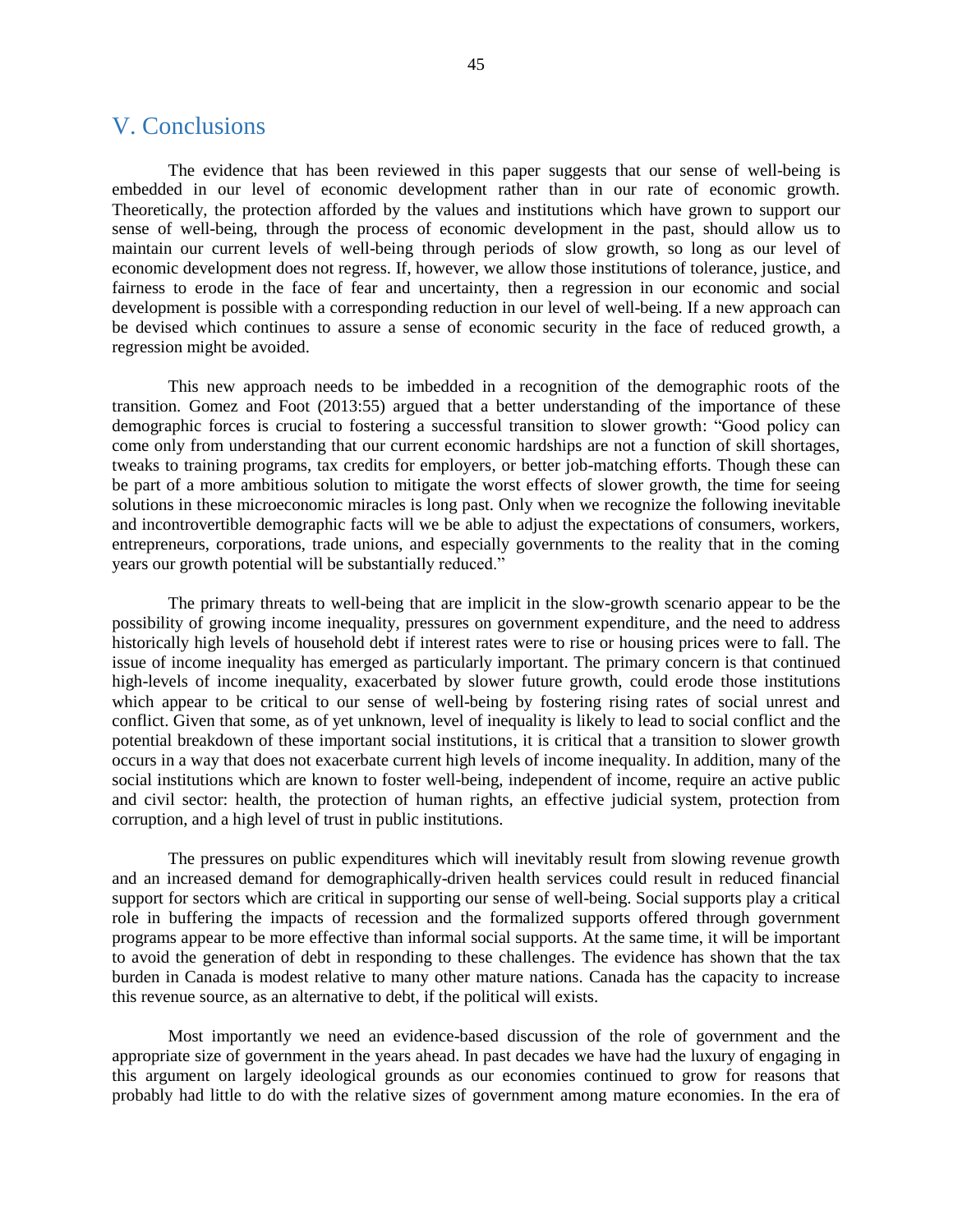slow growth, however, the outcomes of these discussions might have real impacts on the well-being of Canadians. The capacity to shift to a more evidence-based discussion has been facilitated in recent decades by the dramatic growth in macroeconomic data about nations, about well-being in nations, and about the role of economic growth in facilitating well-being. The most important impact of a one per cent annual per capita growth rate is the relatively small margin of error which is afforded by the close proximity of zero growth or recession.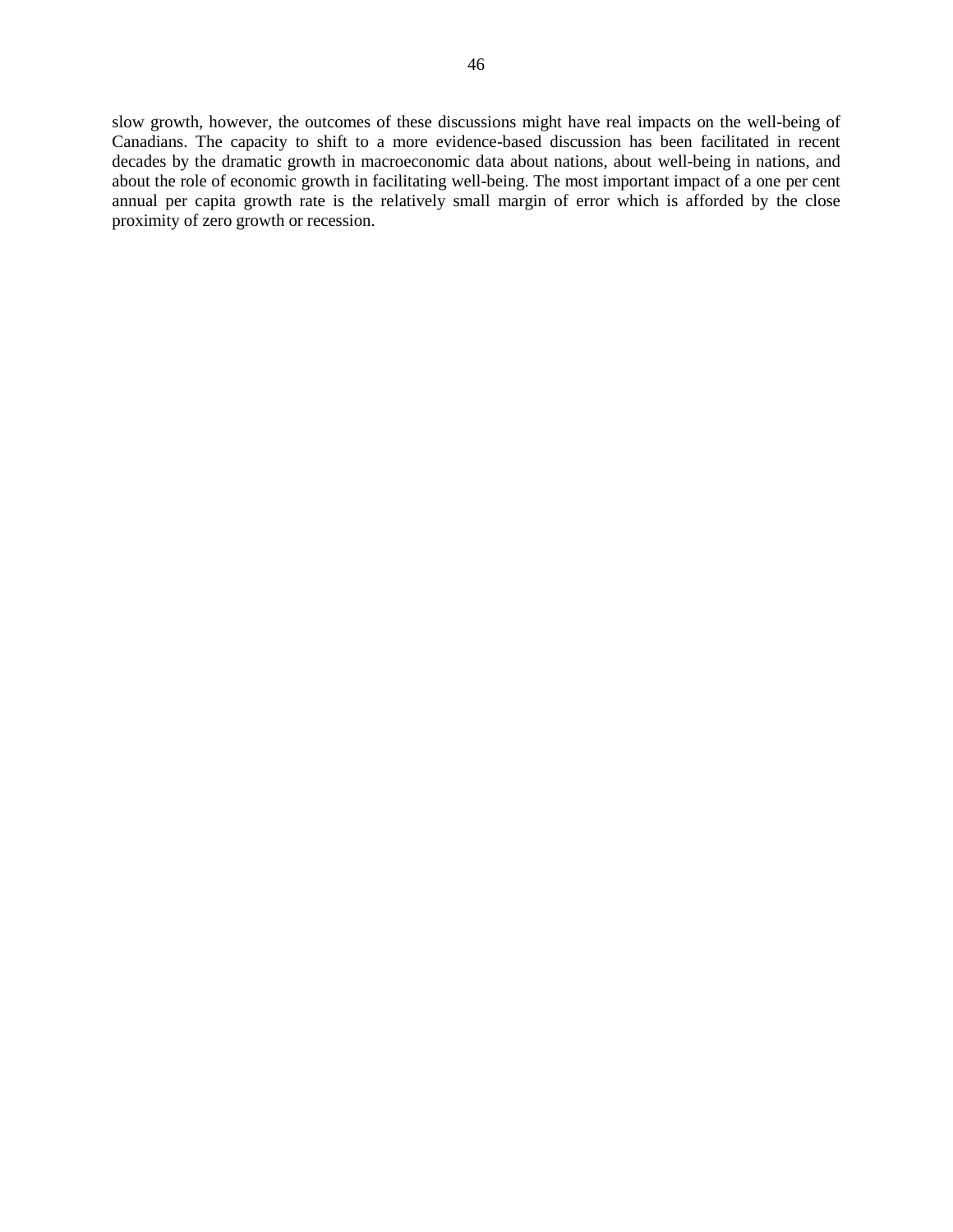### <span id="page-46-0"></span>VI. References

Acemoglu, D. and J. Robinson (2012) *Why Nations Fail*. Crown Publishing.

- Adams, M. (2000) *Better Happy Than Rich? Canadians, Money and the Meaning of Life*. Toronto: Penguin Books.
- Adams, M. (2003). *Fire and Ice: The United States, Canada and the Myth of Converging Values*. Toronto: Penguin Canada.
- Agell, J. (1997) "Growth and the Public Sector," *European Journal of Political Economy*, 13 (1), 33-52.
- Alesina, A., R. Di Tella, and R. MacCulloch (2001) "Inequality and Happiness: Are Europeans and Americans Different?" Cambridge: National Bureau of Economic Research Working Paper 8198.
- Beaudry, P., D. Green, and B.M. Sand (2013) "The Great Reversal in the Demand for Skill and Cognitive Tasks," Cambridge: National Bureau of Economic Research Working Paper 18901.
- Bell, D. and D. Blanchflower (2009) "What Should Be Done About Rising Unemployment in the OECD," IZA Discussion Paper No. 4455, September.
- Berg, A.G. and J.A. Ostry (2011) "Equality and Efficiency," *Finance and Development*, 48(3), International Monetary Fund.
- Bergh, Aa, and M. Henrekson (2011) "Government Size and Growth: A Survey and Interpretation of the Evidence," IFN Working Paper No 858.
- Blanchflower, D.G., D.N.F. Bell, A. Montagnoli, and M. Moro (2014) "The Happiness Trade-Off between Unemployment and Inflation," *Journal of Money, Credit and Banking*, 46(S2), 117-141.
- Brule, G. and R. Veenhoven (2014) "Freedom and happiness in nations: why the Finns are happier than the French," *Psychology of Wellbeing: Theory, Research and Practice*, 4(17).
- Braconier, H. and J. Ruiz-Valenzuela (2014) "Gross earning inequalities in OECD countries and major non-member economies," OECD Economics Department Working Papers No. 1139. OECD Publishing
- Braconier, H., G. Nicoletti and B. Westmore (2014) "Policy Challenges For The Next Fifty Years," OECD Economic Policy Paper.
- Caucasa, O., S. Araujo, A. Cavaciui, N. Ruiz, Z. Smidova (2014). "Economic Growth from the Household Perspective," OECD Economics Department Working Papers.
- Causa, O., A. DeSerres, and N. Ruiz (2014) "Growth and Inequality: A Close Relationship?"
- Conference Board of Canada (2014) "The Buck Stops Here. Trends in Income Inequality Between Generations," September.

Conference Board of Canada (2015) "Long Term Economic Forecast."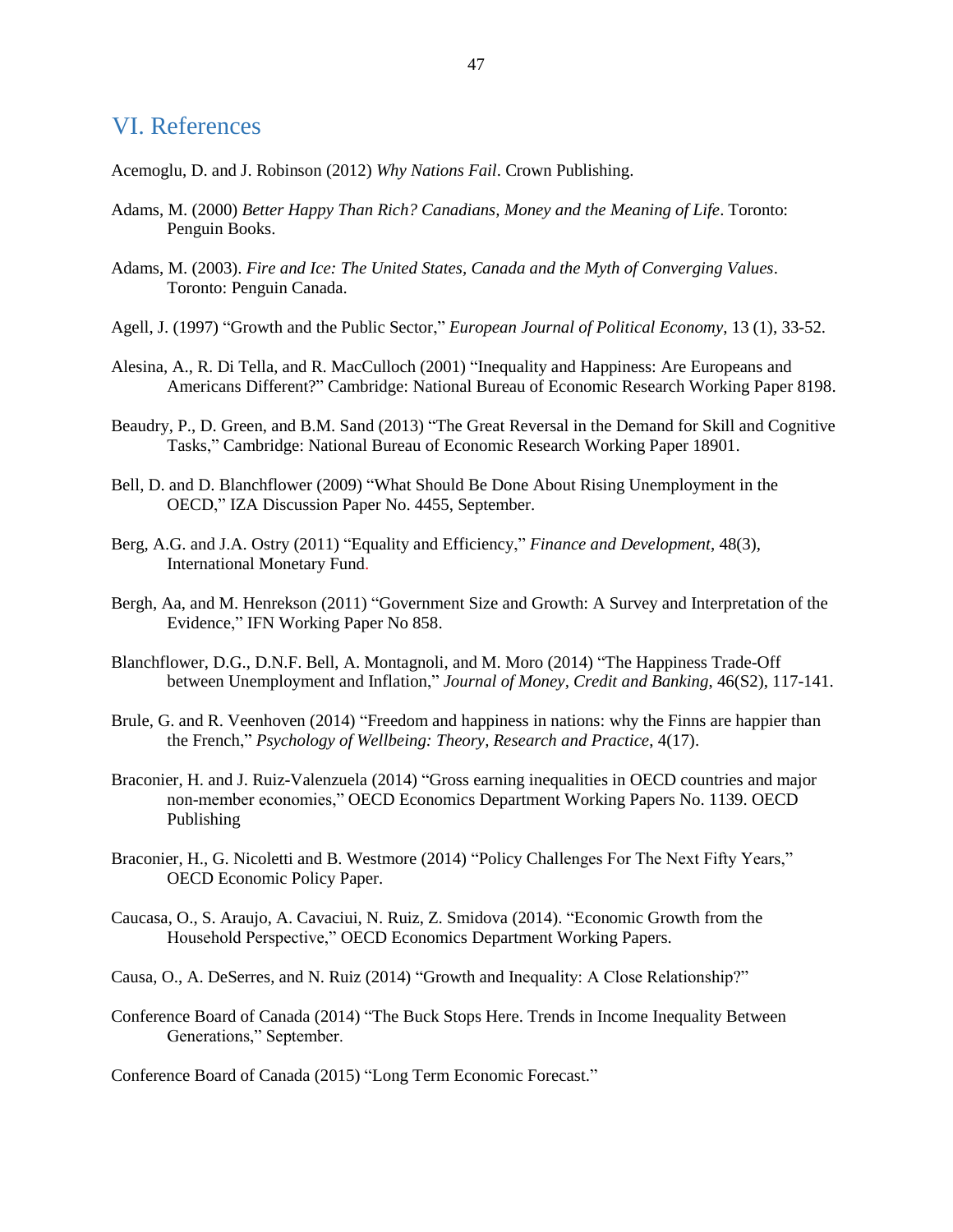- Clark, A.E., S. Fleche, and C. Senik (2014) "Economic Growth Evens-Out Happiness: Evidence from Six Surveys," CEP Discussion Paper No 1306, October. London School of Economics: Centre for Economic Performance.
- Deaton, A. (2007) "Income, Aging, Health and Wellbeing Around the World: Evidence from the Gallop World Poll," NBER Working Paper 13317.
- Deaton, A. (2012) "The financial crisis and the wellbeing of Americans," *Oxford Econ Papers*, 64(1), 1- 26.
- De Neve, J-E., E. Diener, L. Tay, C. Xuereb (2013) "The Objective Benefits of Wellbeing in Helliwell J, Layard R, Sachs J., World Happiness Report 2013," NY: UN Sustainable Development Solutions Network.
- Ding, H. (2010) "Economic growth and welfare states: a debate of econometrics," *Journal of Social Sciences for Policy Implications*, 2(2), 165-199
- Disney, R. (2000) "The Impact of Tax and Welfare Policies on Employment and Unemployment in OECD Countries," IMF Working Paper WP/00/164.
- Dolan, P., T. Peasgood, and M. White (2008) "Do we really know what makes us happy?" *Journal of Economic Psychology,* 29, 94-122.
- Dolan, P., T. Peasgood, and M. White (2006) "Review of the literature on the influences on personal wellbeing and application to policy making," Final Report to the Department of Environment, Food and Rural Affairs, Government of the United Kingdom.
- Drummond, D. and E. Capeluck (2015) "Long-term Fiscal and Economic Projections for Canada and the Provinces and Territiories, 2014-2038," Ottawa: Centre for the Study of Living Standards. CSLS Research Report 2015-08.
- Easterlin, R. (1995) "Will raising the incomes of all increase the happiness of all?" *Journal of Economic Behaviour and Organization*, 27, 35-47.
- Easterlin, R. (2013) "Happiness and Economic Growth: The Evidence," Institute for the Study of Labour, Discussion Paper 7187. Bonn Germany.
- Friedman, B. (2005) *The Moral Consequences of Economic Growth*. NY: Vintage Books
- Friedman, B.M. (2009) "Widening inequality combined with modest growth," *Challenges*, 52, 3.
- Friedman, B.M. (2014) "The Pathology of Europe's Debt," *New York Review of Books*.
- Gomez, R. and D. Foot (2013) "The destiny of demographic change," *Policy Options*.
- Gordon, R. (2012) "Is U.S. Growth Over? Faltering Innovation Confronts The Six Headwinds," National Bureau of Economic Research Working Paper 18315.
- Gordon, R. (2014) "The Demise of U.S. Economic Growth: Restatement, Rebuttal and Reflections," National Bureau of Economic Research Working Paper 1989.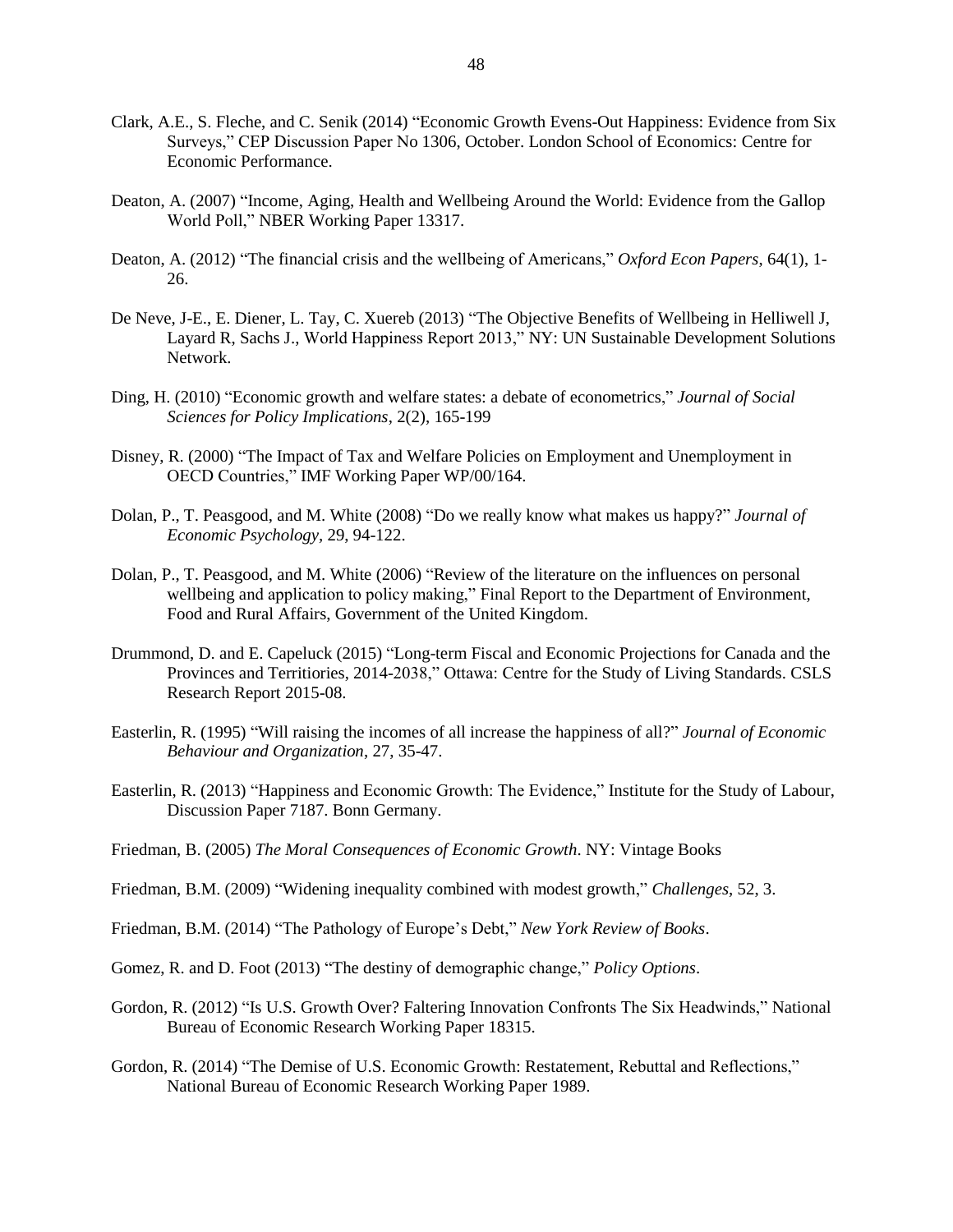- Graafland , J. and B. Compen (2014) "Economic freedom and life satisfaction: mediated by income per capita and generalized trust," *Journal of Happiness Studies*.
- Hall, J. (2013) "The capabilities of contentment: Testing the links between human development and life satisfaction," In Helliwell J., R. Layard, and J. Sachs (2013), *World Happiness Report 2013*. NY: UN Sustainable Development Network.
- Hagerty, M.R. and R. Veenhoven (2003) "Wealth and happiness revisited: growing wealth in nations does go with greater happiness," *Social Indicators Research,* 64(1), 1-27.
- Heisz, A. (2007) "Income inequality and redistribution in Canada 1976 to 2004," Ottawa: Statistics Canada 11F0019MIE-298.
- Helliwell, J.F. and H. Huang (2011) "New Measures of The Cost of Unemployment: Evidence From The Subjective Wellbeing of 2.3 Million Americans," NBER Working Paper 16829, Cambridge: National Bureau of Economic Research.
- Helliwell, J., and S. Wang (2013) "World happiness: Trends, explanations and distribution," In Helliwell J., R. Layard, J. Sachs, World Happiness Report 2013. NY: UN Sustainable Development Network.
- Helliwell, J., H. Huang, and S. Wang (2014) "Social capital and wellbeing in times of crisis," *Journal Happiness Studies*, 15, 145-162.
- Helliwell, J.F., R. Layard, and J. Sachs (2015) "World Happiness Report 2015," NY: Sustainable Development Solutions Network.
- Hodgson, G. (2013) "No Paradise: Living in a Slow-Growth or No-Growth World," Conference Board of Canada.
- Inglehart, R. and C. Welzel (2005) *Modernization, Cultural Change and Democracy*. NY: Cambridge University Press.
- Jaimovich, N., and Sui, H.E. (2012) The Trend Is The Cycle: Job Polarization and Jobless Recoveries. Cambridge: National Bureau of Economic Research Working Paper 18334.
- Kahneman, D. and A. Deaton (2010) "High incomes improve evaluation of life but not emotional wellbeing," proceedings of the National Academy of Sciences, 107(38), 16489-16493.
- Konow, J. and J. Early (2008) "The hedonistic paradox: Is Homo Economicus Happier?" *Journal of Public Economics*, 92, 1-33.
- Krugman, P. (2013) "Secular Stagnation, Coal Mines, Bubbles and Larry Summers," *New York Times*, November 16.
- LaRochelle-Cote, S. and J. Gilmore (2009) "Canada's Employment Downturn," Perspectives 2009 Statistics Canada Cat #75-001-X 5-11.
- Layard, R., A. Clark, and C. Senik (2012) "The Causes of Happiness and Misery" in Helliwell, J., R. Layard, J. Sachs (2012) World Happiness Report, New York: Earth Institute.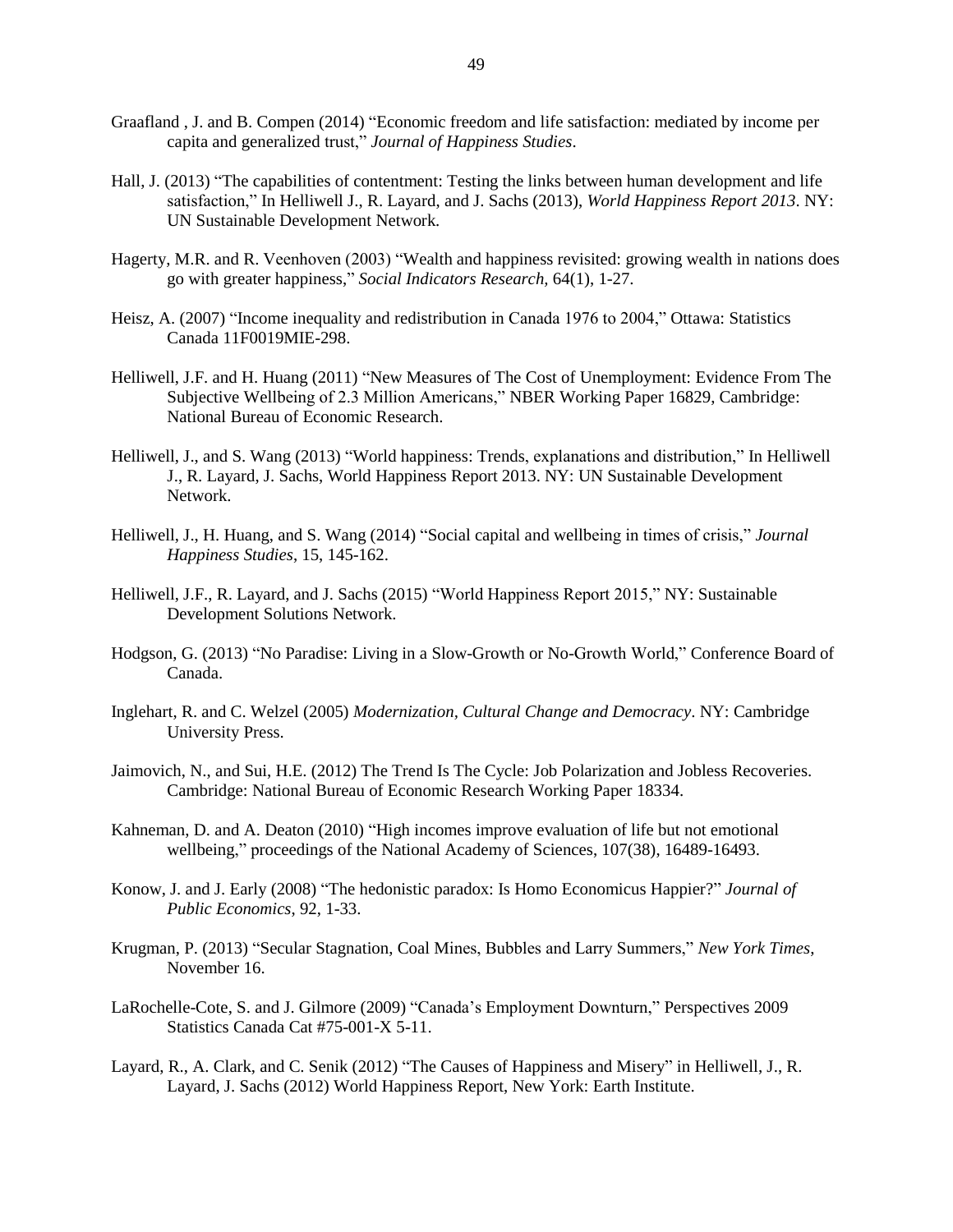Lyubomirsky, S. (2013) *The Myths of Happiness*. NY: Penguin Press.

- Mau, S., J. Mewes and N.M Schoneck (2012) "What determines subjective socio-economic insecurity? Context and class in comparative perspective. *Socio-Economic Review*, 10, 655-682.
- Morrone, A., N. Tontooranelli, and G. Ranuzzi (2009) "How Good Is Trust? Measuring Trust and It's Role For The Progress of Societies," OECD Statistics Working Papers, 2009/03, OECD Publishing.
- Neidzwiedz, C.L., J.P. Pell, and R. Mitchell (2015) "The relationship between financial distress and lifecourse socio-economic inequalities in well-being: Cross-sectional analysis of European welfare states," *American Journal of Public Health*, 105, 2090-098.

OECD (2011). "Divided We Stand: Why Inequality Keeps Rising," OECD Publishing OECD (2014a) "Does income inequality hurt economic growth? Focus on Inequality and Growth."

- OECD (2014b) "Rising inequality: youth and poor fall further behind," Income Inequality Update.
- Osberg, L., and A. Sharpe (2011) "Moving From a GDP-Based To a Wellbeing-Based Metric of Economic Performance and Social Progress: Results From The Index of Economic Wellbeing For OECD Countries, 1980 to 2009," Ottawa: Centre for the Study of Living Standards.
- Osberg, L. (2014) "Can increasing inequality be a steady state," Dalhousie University May 28, 2014.
- Piketty T. (2014) *Capital In The Twenty-First Century*. Boston: Harvard University Press.
- Pennock, M., M. Pennock, and R. Colman (2008) "A Tale of Two Communities: Observations on Some Results From the Glace Bay and Kings County GPI Surveys," Halifax: GPI Atlantic.
- Pennock, M. (2016) "Wellbeing, economic development and economic growth: a literature synthesis and proposed theory," *International Journal of Happiness and International Development*, 3(1).
- Ragan, C. (2014) "What Now? Addressing the Burden of Canada's Slow Growth Recovery," CD Howe Institute Commentary No. 413.
- Randes, J. (2012) "2052: A Global Forecast for the Next Forty Years. A Report to the Club of Rome" Vermont: Chelsea Green.
- Rawdanwicz, L., R. Bouis, K.I. Inaba, and A.K. Christensen (2014) "Secular Stagnation: Evidence and Implication for Economic Policy," OECD Economics Department Working Paper. No 1169.
- Reeskens, R., and W. van Oorschot (2014) "European feelings of deprivation amidst the financial crisis. Effects of welfare state and informal social relations," *Acta Socioloica*, 57(3), 191-206.
- Roth, F. (2009) "Does too much trust hamper economic growth?" *Kyklos*, 62, 103-128.
- Rozer, J. and G. Kraaykamp (2013) "Income inequality and subjective wellbeing: a cross-national study on the conditional effects of individual and national characteristics," *Soc. Ind. Res*. 113, 1009- 1023.
- Sarracino, F. (2010) "Determinants of subjective wellbeing in high and low income countries: do happiness equations differ across countries?" CEPS Working Paper 2010-15.